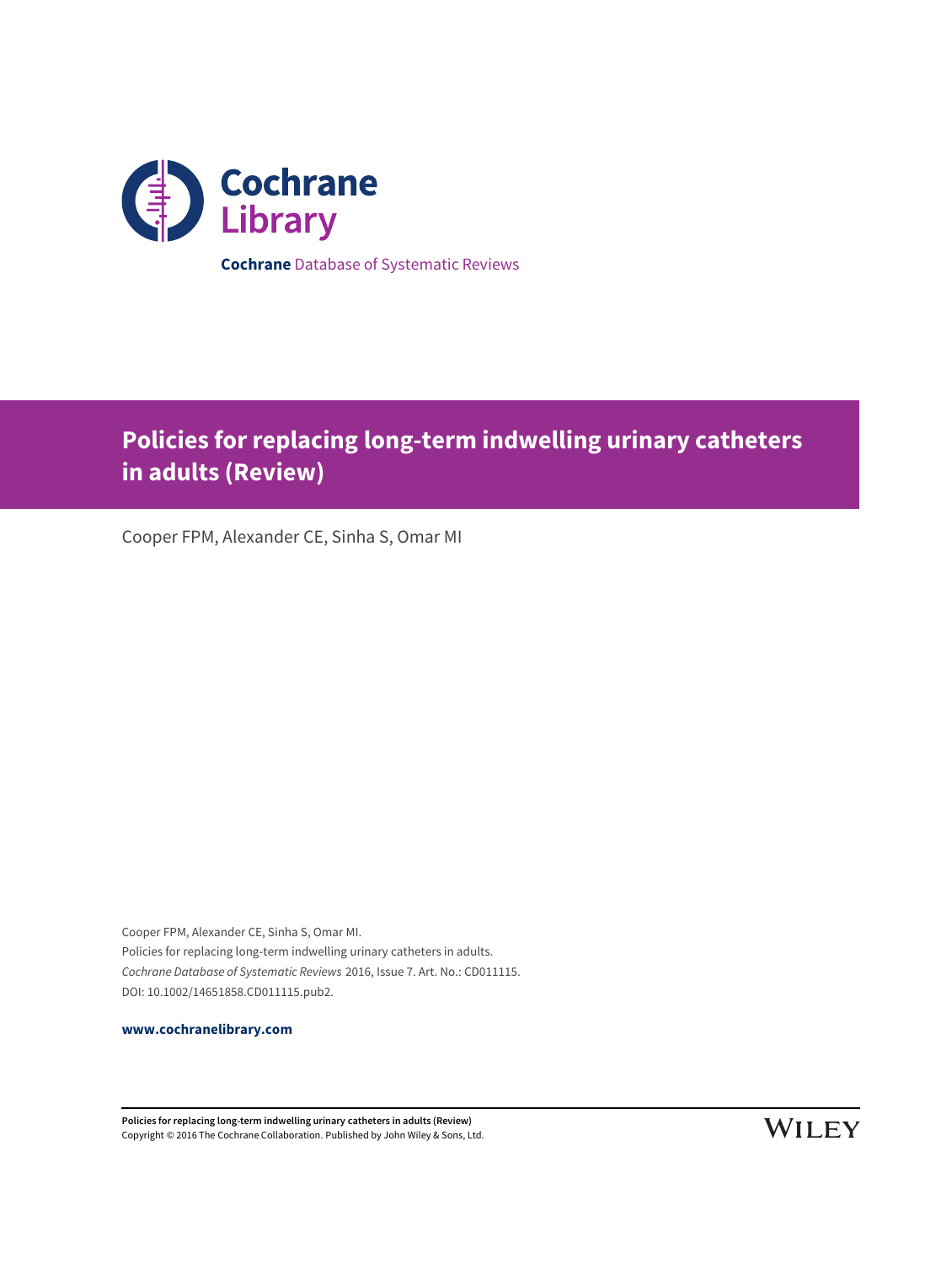# **TABLE OF CONTENTS**

| <b>HEADER</b><br><u>. In the second contract of the second contract of the second contract of the second contract of the second contract of the second contract of the second contract of the second contract of the second contract of the secon</u> |                |
|-------------------------------------------------------------------------------------------------------------------------------------------------------------------------------------------------------------------------------------------------------|----------------|
| ABSTRACT<br><u>. In the second contract of the second contract of the second contract of the second contract of the second con</u>                                                                                                                    |                |
|                                                                                                                                                                                                                                                       | $\overline{c}$ |
|                                                                                                                                                                                                                                                       |                |
|                                                                                                                                                                                                                                                       | 6              |
|                                                                                                                                                                                                                                                       | 7              |
|                                                                                                                                                                                                                                                       | 7              |
|                                                                                                                                                                                                                                                       | 10             |
|                                                                                                                                                                                                                                                       | 11             |
| Figure 2.                                                                                                                                                                                                                                             | 12             |
| Figure 3.<br>a construction of the construction of the construction of the construction of the construction of the construction of the construction of the construction of the construction of the construction of the construction of the            | 13             |
|                                                                                                                                                                                                                                                       | 15             |
| <b>DISCUSSION</b><br>فالمتحال والمتحال والمتحال والمتحالة والمتحالة والمتحالة والمتحالة والمتحالة والمتحالة والمتحالة والمتحالة والمتحالة                                                                                                             | 20             |
|                                                                                                                                                                                                                                                       | 21             |
|                                                                                                                                                                                                                                                       | 22             |
|                                                                                                                                                                                                                                                       | 22             |
|                                                                                                                                                                                                                                                       | 26             |
|                                                                                                                                                                                                                                                       | 35             |
| Analysis 1.1. Comparison 1 Monthly & PRN (as needed) catheter replacement versus PRN (as needed) catheter                                                                                                                                             |                |
| replacement, Outcome 1 Symptomatic CAUTI (up to 6 months after replacement).                                                                                                                                                                          | 36             |
| Analysis 2.1. Comparison 2 Antibiotics at time of replacement versus no antibiotics at time of replacement, Outcome 1                                                                                                                                 |                |
|                                                                                                                                                                                                                                                       | 36             |
| Analysis 2.2. Comparison 2 Antibiotics at time of replacement versus no antibiotics at time of replacement, Outcome 2                                                                                                                                 |                |
|                                                                                                                                                                                                                                                       | 37             |
| Analysis 2.3. Comparison 2 Antibiotics at time of replacement versus no antibiotics at time of replacement, Outcome 3                                                                                                                                 |                |
|                                                                                                                                                                                                                                                       | 38             |
| Analysis 2.4. Comparison 2 Antibiotics at time of replacement versus no antibiotics at time of replacement, Outcome 4                                                                                                                                 |                |
|                                                                                                                                                                                                                                                       | 38             |
| Analysis 3.1. Comparison 3 Sterile water versus 0.05% chlorohexidine gluconate for periurethral cleansing during                                                                                                                                      |                |
| replacement, Outcome 1 Symptomatic CAUTI (up to 14 days after repacement).                                                                                                                                                                            | 39             |
| Analysis 3.2. Comparison 3 Sterile water versus 0.05% chlorohexidine gluconate for periurethral cleansing during                                                                                                                                      |                |
| replacement, Outcome 2 Asymptomatic bacteruria (as defined by positive urine culture).                                                                                                                                                                | 39             |
| <b>APPENDICES</b>                                                                                                                                                                                                                                     | 40             |
| CONTRIBUTIONS OF AUTHORS (CONTRIBUTIONS)                                                                                                                                                                                                              | 40             |
|                                                                                                                                                                                                                                                       | 40             |
| SOURCES OF SUPPORT<br><u>. In the second contract of the second contract of the second contract of the second</u>                                                                                                                                     | 40             |
| DIFFERENCES BETWEEN PROTOCOL AND REVIEW                                                                                                                                                                                                               | 40             |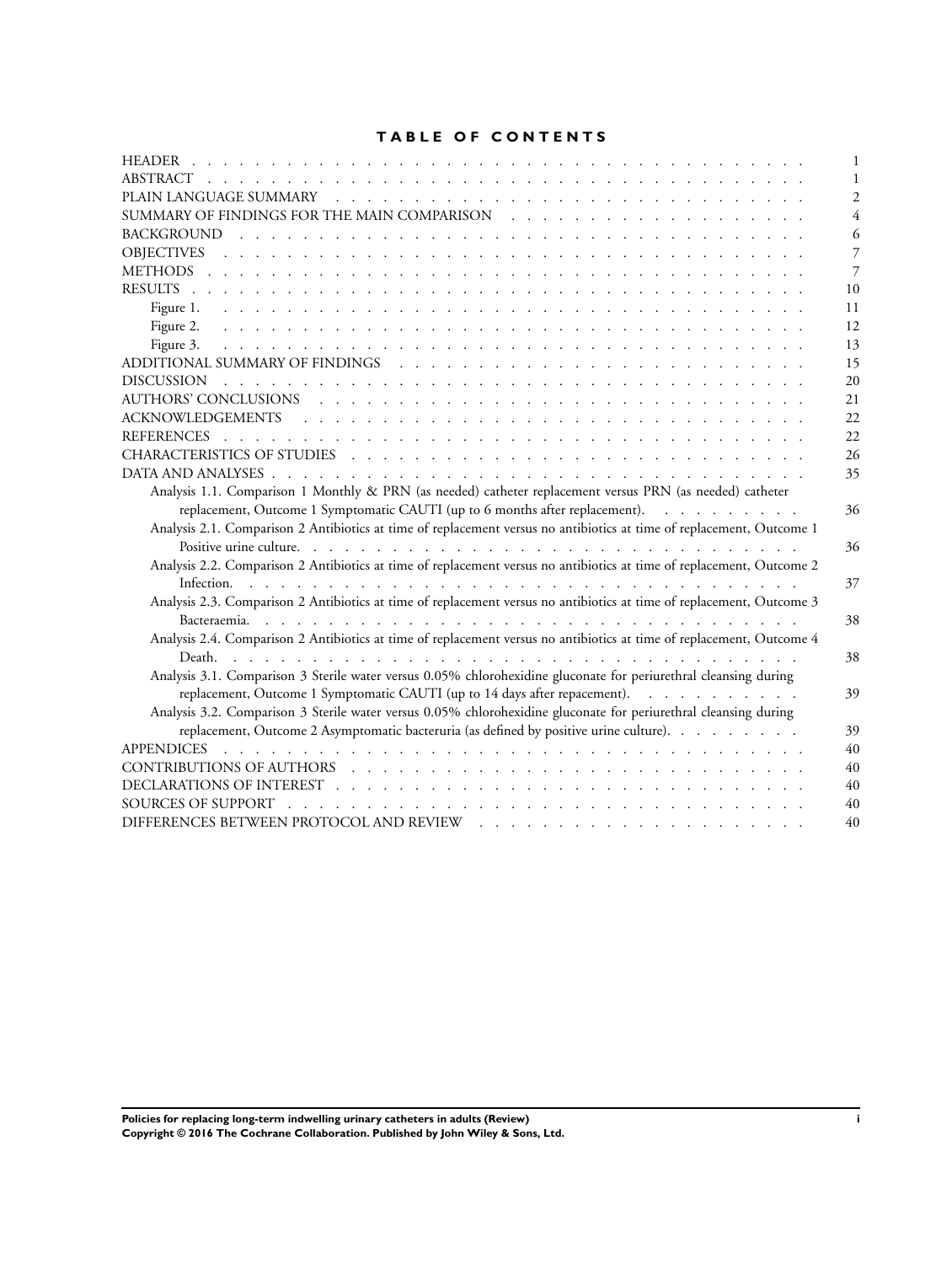**[Intervention Review]**

# **Policies for replacing long-term indwelling urinary catheters in adults**

Fergus PM Cooper<sup>1</sup>, Cameron Edwin Alexander<sup>1</sup>, Sanjay Sinha<sup>2</sup>, Muhammad Imran Omar<sup>1</sup>

<sup>1</sup> Academic Urology Unit, University of Aberdeen, Aberdeen, UK. <sup>2</sup> Apollo Hospital, Hyderabad, India

Contact address: Fergus PM Cooper, Academic Urology Unit, University of Aberdeen, Health Sciences Building, Foresterhill, Aberdeen, AB25 2ZD, UK. [fergus\\_cooper\\_1992@hotmail.com.](mailto:ferguschar "A8penalty z@ cooperchar "A8penalty z@ 1992@hotmail.com)

**Editorial group:** Cochrane Incontinence Group. **Publication status and date:** New, published in Issue 7, 2016. **Review content assessed as up-to-date:** 19 May 2016.

**Citation:** Cooper FPM, Alexander CE, Sinha S, Omar MI. Policies for replacing long-term indwelling urinary catheters in adults. *Cochrane Database of Systematic Reviews* 2016, Issue 7. Art. No.: CD011115. DOI: 10.1002/14651858.CD011115.pub2.

Copyright © 2016 The Cochrane Collaboration. Published by John Wiley & Sons, Ltd.

# **A B S T R A C T**

#### **Background**

Long-term indwelling catheters are used commonly in people with lower urinary tract problems in home, hospital and specialised health-care settings. There are many potential complications and adverse effects associated with long-term catheter use. The effect of health-care policies related to the replacement of long-term urinary catheters on patient outcomes is unclear.

#### **Objectives**

To determine the effectiveness of different policies for replacing long-term indwelling urinary catheters in adults.

#### **Search methods**

We searched the Cochrane Incontinence Specialised Trials Register, which contains trials identified from the Cochrane Central Register of Controlled Trials (CENTRAL), MEDLINE, MEDLINE In-Process, MEDLINE Epub Ahead of Print, CINAHL, ClinicalTrials.gov, WHO ICTRP and handsearching of journals and conference proceedings (searched 19 May 2016), and the reference lists of relevant articles.

#### **Selection criteria**

All randomised controlled trials investigating policies for replacing long-term indwelling urinary catheters in adults were included.

#### **Data collection and analysis**

At least two review authors independently performed data extraction and assessed risk of bias of all the included trials. Quality of evidence was assessed by adopting the GRADE approach. Any discrepancies were resolved by discussion between the review authors or an independent arbitrator. We contacted the authors of included trials to seek clarification where required.

# **Main results**

Three trials met the inclusion criteria, with a total of 107 participants in three different health-care settings: A USA veterans administration nursing home; a geriatric centre in Israel; and a community nursing service in Hong Kong. Data were available for three of the pre-stated comparisons. Priefer and colleagues evaluated different time intervals between catheter replacement (n = 17); Firestein and colleagues evaluated the use of antibiotic prophylaxis at the time of replacement (n = 70); and Cheung and colleagues compared two different types of cleaning solutions (n = 20).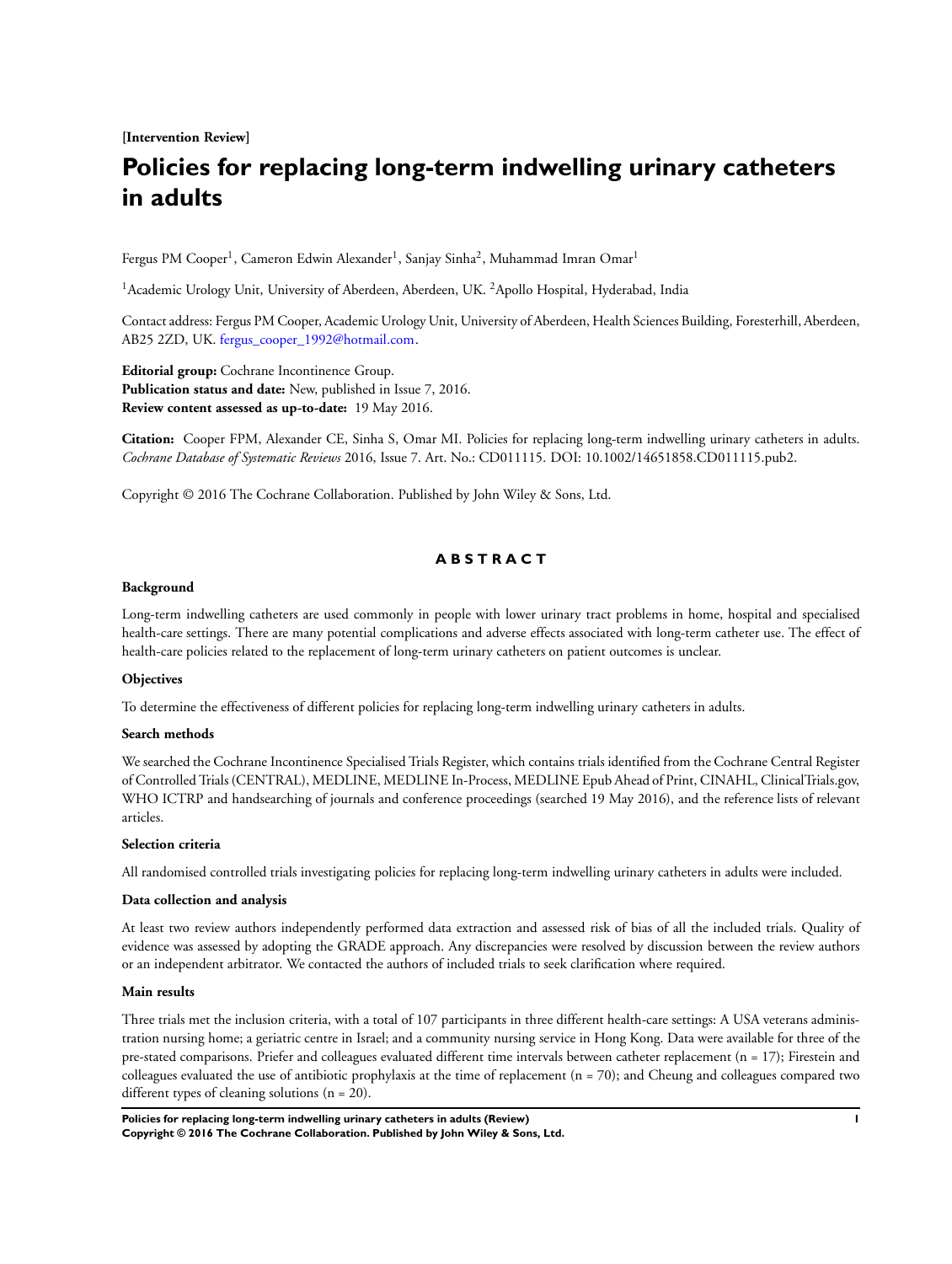All the included trials were small and under-powered. The reporting of the trials was inadequate and as a result, risk of bias assessment was judged to be unclear for the majority of the domains in two out of the three trials. There was insufficient evidence to indicate that (i) there was a lower incidence of symptomatic UTI in people whose catheter was changed both monthly and when clinically indicated (risk ratio (RR) 0.35, 95% confidence interval (CI) 0.13 to 0.95; very low quality evidence) compared to only when clinically indicated, (ii) there was not enough evidence to assess the effect of antibiotic prophylaxis on reducing: positive urine cultures at 7 days (RR 0.91, 95% CI 0.79 to 1.04); infection (RR 1.41, 95% CI 0.55 to 3.65); or death (RR 2.12, 95% CI 0.20 to 22.30; very low quality evidence), (iii) there was no statistically significant difference in the incidence of asymptomatic bacteruria at 7 days (RR 0.80, 95% CI 0.42 to 1.52) between people receiving water or chlorhexidine solution for periurethral cleansing at the time of catheter replacement. However, none of the 16 participants developed a symptomatic catheter-associated urinary tract infection (CAUTI) at day 14.

The following outcomes were considered critical for decision-making and were also selected for the 'Summary of findings' table: (i) participant satisfaction, (ii) condition-specific quality of life, (iii) urinary tract trauma, and (iv) formal economic analysis. However, none of the trials reported these outcomes.

None of the trials compared the following comparisons: (i) replacing catheter versus other policy e.g. washouts, (ii) replacing in the home environment versus clinical environment, (iii) clean versus aseptic technique for replacing catheter, (iv) lubricant A versus lubricant B or no lubricant, and (v) catheter user versus carer versus health professional performing the catheter replacement procedure.

#### **Authors' conclusions**

There is currently insufficient evidence to assess the value of different policies for replacing long-term urinary catheters on patient outcomes. In particular, there are a number of policies for which there are currently no trial data; and a number of important outcomes which have not been assessed, including patient satisfaction, quality of life, urinary tract trauma, and economic outcomes. There is an immediate need for rigorous, adequately powered randomised controlled trials which assess important clinical outcomes and abide by the principles and recommendations of the CONSORT statement.

# **P L A I N L A N G U A G E S U M M A R Y**

#### **Policies for replacing long-term indwelling urinary catheters in adults**

#### *Background information*

A urinary catheter is a tube that is inserted into the bladder from the end of the urethra to drain urine from the bladder. Usually, urinary catheters are only required for a few days, such as after an operation. However, there are some medical conditions that may require bladder drainage on a long-term basis. There are many different ways to care for and maintain a long-term urinary catheter. In this review we refer to these different care methods as health-care 'policies'. Examples of policies that relate to the replacement of a long-term catheter include: time between catheter replacements; use of antibiotics during replacement; use of cleaning solutions or lubricants during replacement; and personnel, environment and techniques used at replacement. This review aimed to identify which policies at the time of long-term catheter replacement were most effective in improving patient care.

# *The main findings of the review*

This review identified that there is currently insufficient high-quality evidence which evaluates the effectiveness of different policies for replacing long-term urinary catheters. Only three randomised clinical trials, which included a total of 107 participants, were eligible and included in this review.

These trials evaluated: (i) different time intervals for catheter replacement, (ii) the use of antibiotics to prevent infection and (iii) the use of different cleaning solutions. There was insufficient evidence to suggest that replacing the catheter monthly and when there was a clinical reason to do so reduced bacteria in the urine compared to replacing the catheter only when there was a clinical reason to do so. However, there was not enough evidence to say whether using antibiotics at the time of replacing the catheter for prevention of infection was effective or whether using water to cleanse during catheter replacement was as effective as an anti-bacterial washing solution.

#### *Adverse effects*

None of the trials reported any adverse effects relating to the policies investigated.

#### *Any limitations of the review*

**Policies for replacing long-term indwelling urinary catheters in adults (Review) 2 Copyright © 2016 The Cochrane Collaboration. Published by John Wiley & Sons, Ltd.**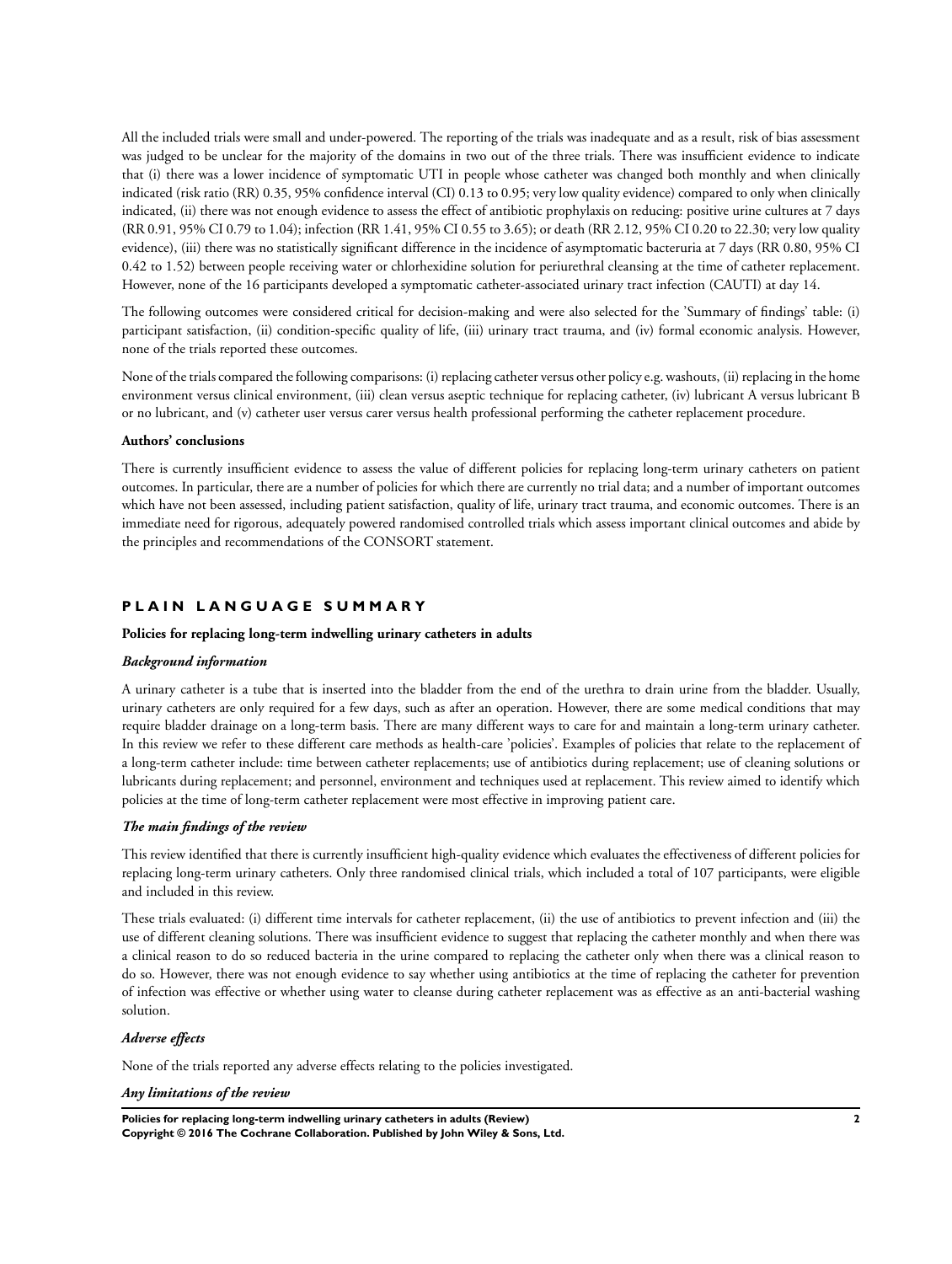All three trials which were included in this review were very small with methodological flaws. Therefore new trials are needed in order to definitely answer this research question. The evidence in this review is current up to 19 May 2016.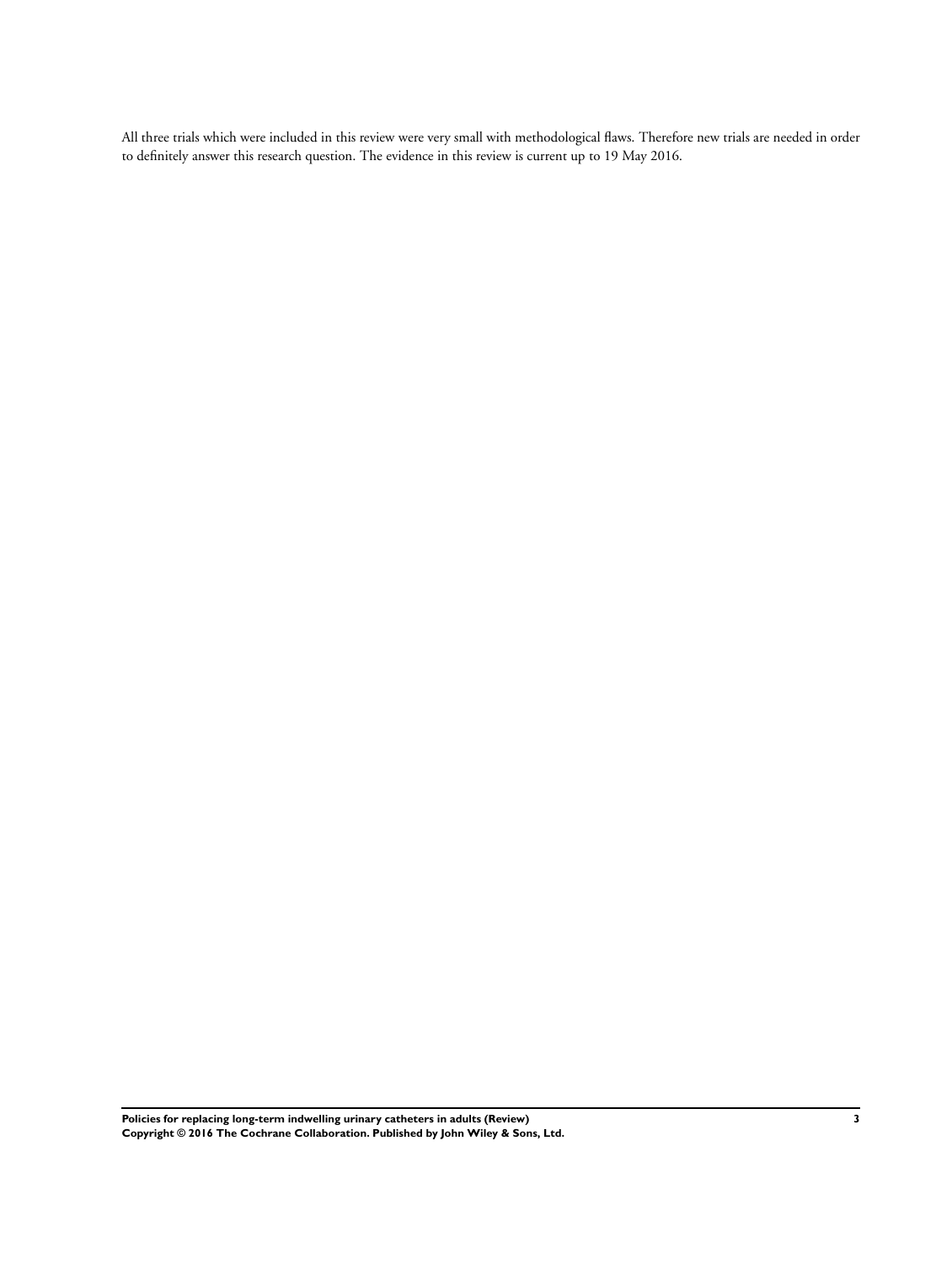# <span id="page-5-0"></span>SUMMARY OF FINDINGS FOR THE MAIN COMPARISON *[\[Explanation\]](http://www.thecochranelibrary.com/view/0/SummaryFindings.html)*

Monthly & PRN catheter replacement versus PRN catheter replacement for replacing long-term indwelling urinary catheters in adults

**Patient or population:** adults with replacing long-term indwelling urinary catheters

**Settings:** USA veterans administration nursing home

**Intervention:** Monthly & PRN catheter replacement versus PRN catheter replacement

| <b>Outcomes</b>                                                           | Illustrative comparative risks* (95% CI) |                                                                                      | <b>Relative effect</b><br>(95% CI) | <b>No of Participants</b><br>(studies) | Quality of the evidence Comments<br>(GRADE) |
|---------------------------------------------------------------------------|------------------------------------------|--------------------------------------------------------------------------------------|------------------------------------|----------------------------------------|---------------------------------------------|
|                                                                           | <b>Assumed risk</b>                      | <b>Corresponding risk</b>                                                            |                                    |                                        |                                             |
|                                                                           | <b>Control</b>                           | <b>Monthly</b><br>& PRN catheter re-<br>placement versus PRN<br>catheter replacement |                                    |                                        |                                             |
| Symptomatic CAUTI as 857 per 1000<br>defined by trialists                 |                                          | 300 per 1000<br>(111 to 814)                                                         | <b>RR0.35</b><br>(0.13 to 0.95)    | 17<br>$(1$ study)                      | $\bigoplus$ OOO<br>very low $^{1,2}$        |
| Participant satisfac- See comment<br>tion - not reported                  |                                          | See comment                                                                          | Not estimable                      |                                        | See comment                                 |
| Con-<br>dition-specific quality-<br>of-life measures - not<br>reported    | See comment                              | See comment                                                                          | Not estimable                      |                                        | See comment                                 |
| Adverse effects (Uri- See comment<br>nary tract trauma) - not<br>reported |                                          | See comment                                                                          | Not estimable                      |                                        | See comment                                 |
| <b>Adverse</b><br>(Death) - not reported                                  | effects See comment                      | See comment                                                                          | Not estimable                      |                                        | See comment                                 |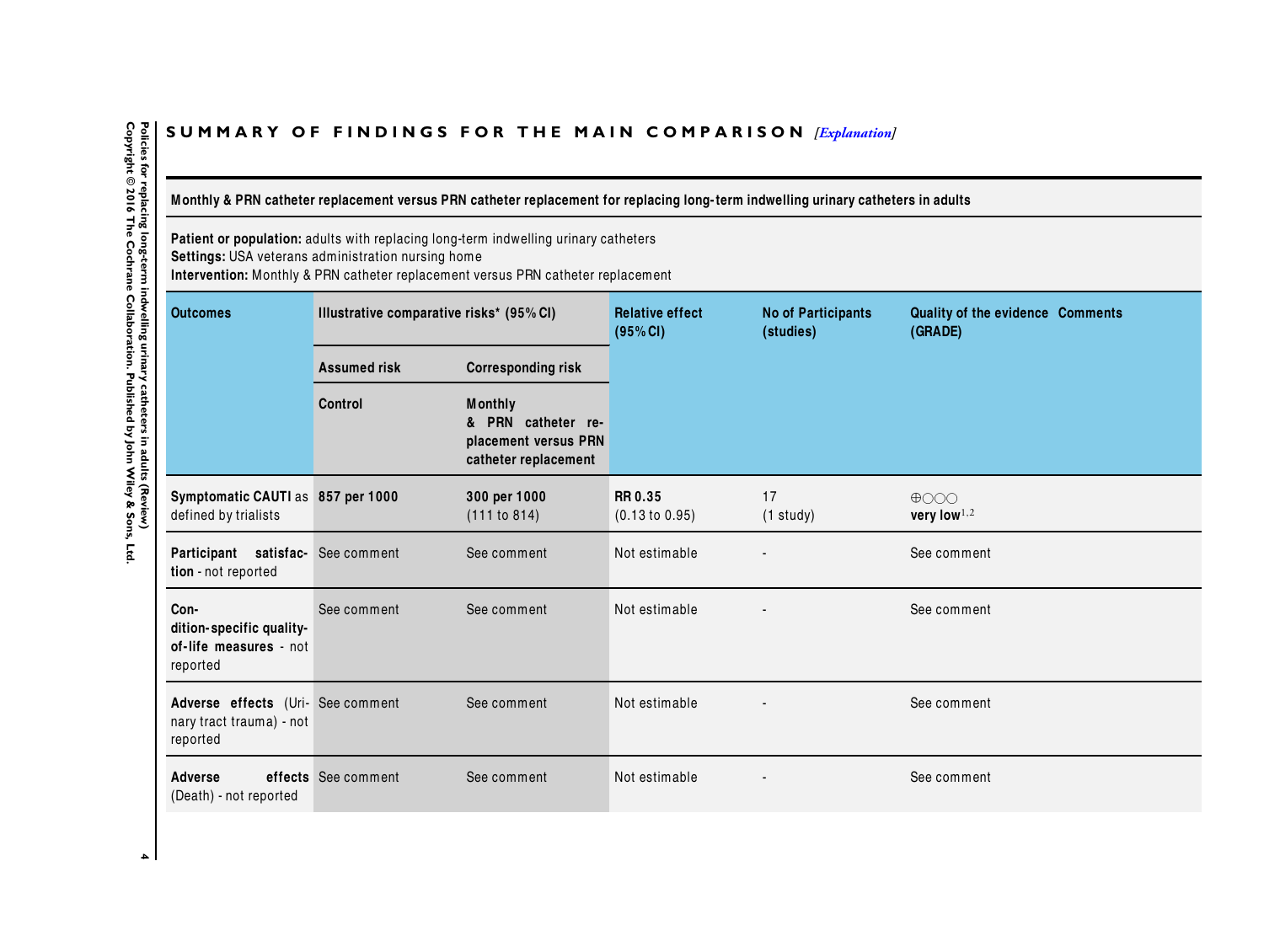| <b>Formal economic anal-</b> See comment<br><b>ysis</b> - not reported                                                                                                                                                                                                                                                                                                                                                                                                                                                          |                                                                                                                                                                                                                                                                                                                                            | See comment | Not estimable | See comment |  |  |  |  |
|---------------------------------------------------------------------------------------------------------------------------------------------------------------------------------------------------------------------------------------------------------------------------------------------------------------------------------------------------------------------------------------------------------------------------------------------------------------------------------------------------------------------------------|--------------------------------------------------------------------------------------------------------------------------------------------------------------------------------------------------------------------------------------------------------------------------------------------------------------------------------------------|-------------|---------------|-------------|--|--|--|--|
|                                                                                                                                                                                                                                                                                                                                                                                                                                                                                                                                 | *The basis for the <b>assumed risk</b> (e.g. the median control group risk across studies) is provided in footnotes. The <b>corresponding risk</b> (and its 95%CI) is based on the assumed<br>risk in the comparison group and the <b>relative effect</b> of the intervention (and its 95%CI).<br>CI: Confidence interval; RR: Risk ratio; |             |               |             |  |  |  |  |
| GRADE Working Group grades of evidence<br>High quality: Further research is very unlikely to change our confidence in the estimate of effect.<br>Moderate quality: Further research is likely to have an important impact on our confidence in the estimate of effect and may change the estimate.<br>Low quality: Further research is very likely to have an important impact on our confidence in the estimate of effect and is likely to change the estimate.<br>Very low quality: We are very uncertain about the estimate. |                                                                                                                                                                                                                                                                                                                                            |             |               |             |  |  |  |  |
| Downgraded two levels: Sequence generation, allocation concealment and blinding of outcome assessment was judged to<br>be unclear. Blinding of participants and personnel was judged to be at high risk of bias. The outcome was reported by one<br>under-power study.<br>$2$ Downgraded one level: As the sample size and the event rate is small.<br>PRN: from the Latin "pro re nata", meaning " as needed".                                                                                                                 |                                                                                                                                                                                                                                                                                                                                            |             |               |             |  |  |  |  |

Policies for replacing long-term indwelling urinary catheters in adults (Review)<br>Copyright © 2016 The Cochrane Collaboration. Published by John Wiley & Sons, Ltd. **Copyright © 2016 The Cochrane Collaboration. Published by John Wiley & Sons, Ltd.5 Policies for replacing long-term** indwelling urinary catheters in additional computation on  $\mathbf{r}$  . The constant of  $\mathbf{r}$ 

 $\sqrt{2}$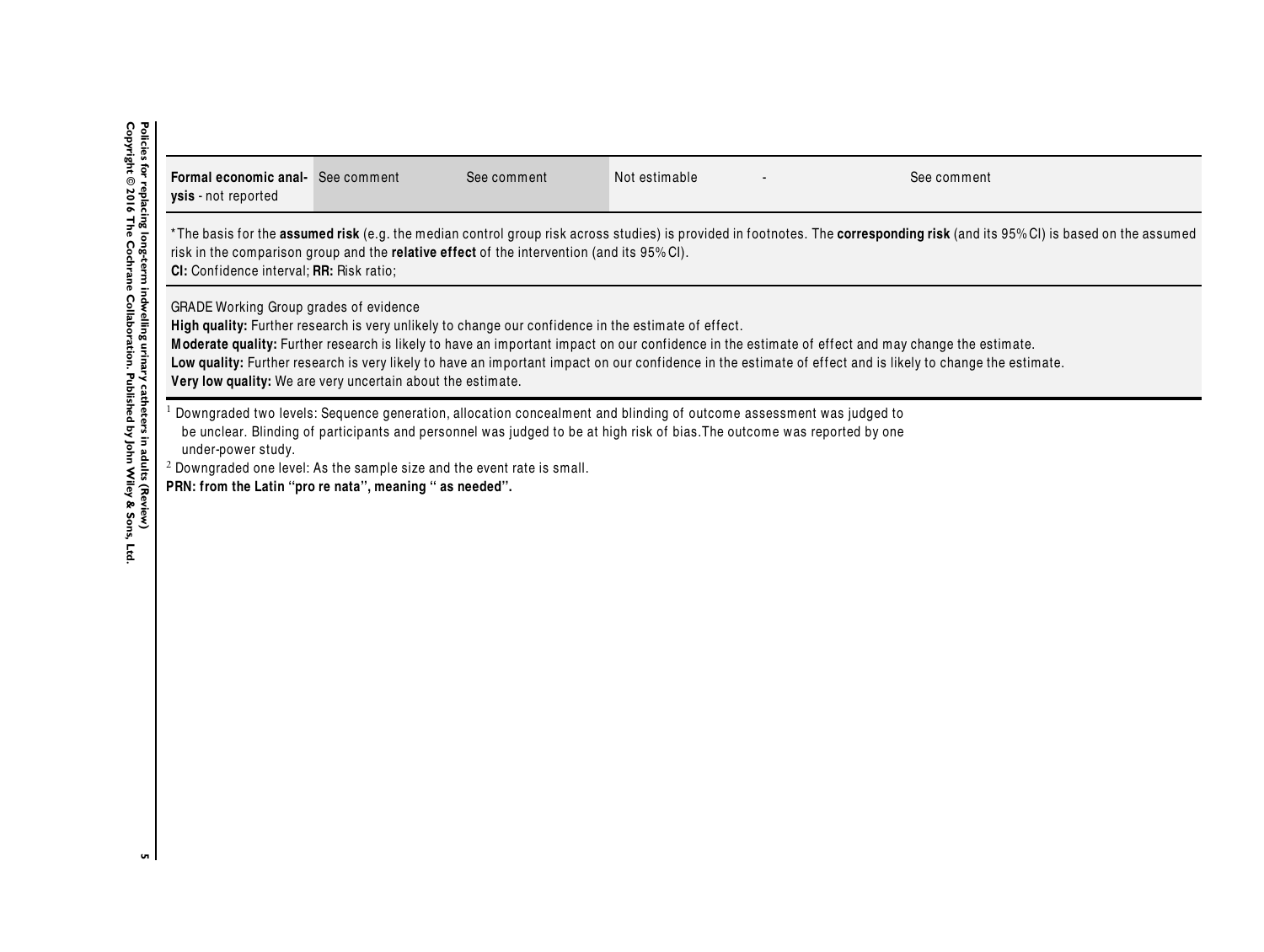# **B A C K G R O U N D**

#### **Description of the condition**

Long-term indwelling urinary catheters can be used in the care of people with urinary incontinence or urinary retention. These conditions can arise from a variety of underlying pathologies that cause dysfunction of bladder storage or emptying, such as multiple sclerosis and benign prostatic hyperplasia. The prevalence of long-term catheter use varies between countries and healthcare settings [\(Stensballe 2005\)](#page-23-0). A study by Sørbye and colleagues found that, in Italy, 35.9% of male and 27.4% of female elderly home care clients used either an indwelling, intermittent or condom catheter. However, rates of use of these catheters were lower in men in Finland (2.9%) and in women in the Czech Republic (0.6%) ([Sørbye 2009\)](#page-23-0). There are many well recognised and common complications associated with the use of long-term urinary catheters, including urinary tract infections, encrustation due to mineral deposits, and peri-catheter leakage. The majority of micro-organisms that cause catheter-associated urinary tract infections (CAUTIs) are derived from the patient's own colonic and perineal flora and the hands of health-care professionals involved in catheter insertion or management ([Maki 2001\)](#page-23-0). Studies have shown a 5% to 8% increase in the risk of developing bacteruria for each day following catheterisation, and that almost all users will have bacteruria four weeks after long-term catheter insertion [\(Gould 2010;](#page-23-0) [Nicolle 2001](#page-23-0); [Stamm 1991\)](#page-23-0). Leakage, blockage, pain and dislodgement of long-term catheters are also recognised as commonly occurring problems that often require additional use of health-care resources and services ([Wilde 2013\)](#page-23-0). These complications will undoubtedly have an impact on patient quality of life and satisfaction.

#### **Description of the intervention**

A number of different policies can be employed during the time of catheter replacement. These policies are described below.

#### **Time between replacements**

The recommended time between catheter replacement depends on local policies and varies significantly between centres ([Palka 2014;](#page-23-0) [Willson 2009\)](#page-23-0). This discrepancy in clinical practice reflects a lack of evidence to support the early or late replacement of long-term urinary catheters in the reduction of adverse outcomes. The Infectious Diseases Society of America (IDSA) states there is currently insufficient data to recommend a specific time interval between long-term catheter or suprapubic catheter replacement [\(Hooton](#page-23-0) [2010](#page-23-0)). A shorter time interval between catheter replacements may reduce the development of a biofilm that can act to harbour bacteria, and may also reduce the likelihood of mechanical blockage.

However, the tissue disruption caused by more frequent catheter replacement could contribute to the development of CAUTI and other adverse outcomes.

## **Antibiotics as prophylaxis**

For people requiring a long-term indwelling catheter, antibiotics may be given prophylactically in an attempt to prevent CAUTI development or at the time of developing the symptoms associated with CAUTI. However, prophylactic antibiotics have been shown to permit the development of resistant organisms ([Hooton 2010](#page-23-0)). A comparison of prophylactic, clinically indicated and microbiologically indicated antibiotics has been previously explored in another Cochrane Review [\(Lusardi 2013\)](#page-23-0). This concluded that data was limited and that there was insufficient evidence to determine best practice.

# **Catheter replacement environments, personnel and techniques**

Long-term indwelling urinary catheters can be replaced by personal carers, health-care professionals or by the catheter users themselves. Furthermore, the procedure may be carried out by the catheter user in their own home, by a health-care professional visiting the user at home, or by a health-care professional in a clinical environment or nursing home. Catheter replacement can be performed using either a clean or an aseptic approach. A clean approach involves the use of non-sterile gloves and the cleansing of the external urethral meatus and surrounding area with a nonantiseptic solution. An aseptic approach involves the use of sterile gloves, sterile barriers, antiseptic cleaning solutions and a nontouch technique. Clinical practice worldwide varies according to local policies, individual preferences and the specific clinical setting [\(Willson 2009\)](#page-23-0). A previous Cochrane Reviewconcluded that existing data does not provide convincing evidence that any specific technique (aseptic or clean), catheter type (coated or uncoated), method (single use or multiple use), or person (self or other) can be considered as the gold standard in the use of intermittent catheters [\(Moore 2007\)](#page-23-0) .

#### **Cleaning solutions**

There are various cleaning solutions which can be used when replacing catheters, including sterile water, chlorhexidine gluconate and povidone-iodine. The cleaning procedure may include cleaning the perineal area as well as the periurethral area. Catheters may also be cleaned instead of replaced. Washout policies for catheters have been evaluated by a previous Cochrane review [\(Hagen 2010](#page-23-0)). The review indicated that "the evidence was too scanty to conclude whether or not washouts were beneficial".

**Policies for replacing long-term indwelling urinary catheters in adults (Review) 6 Copyright © 2016 The Cochrane Collaboration. Published by John Wiley & Sons, Ltd.**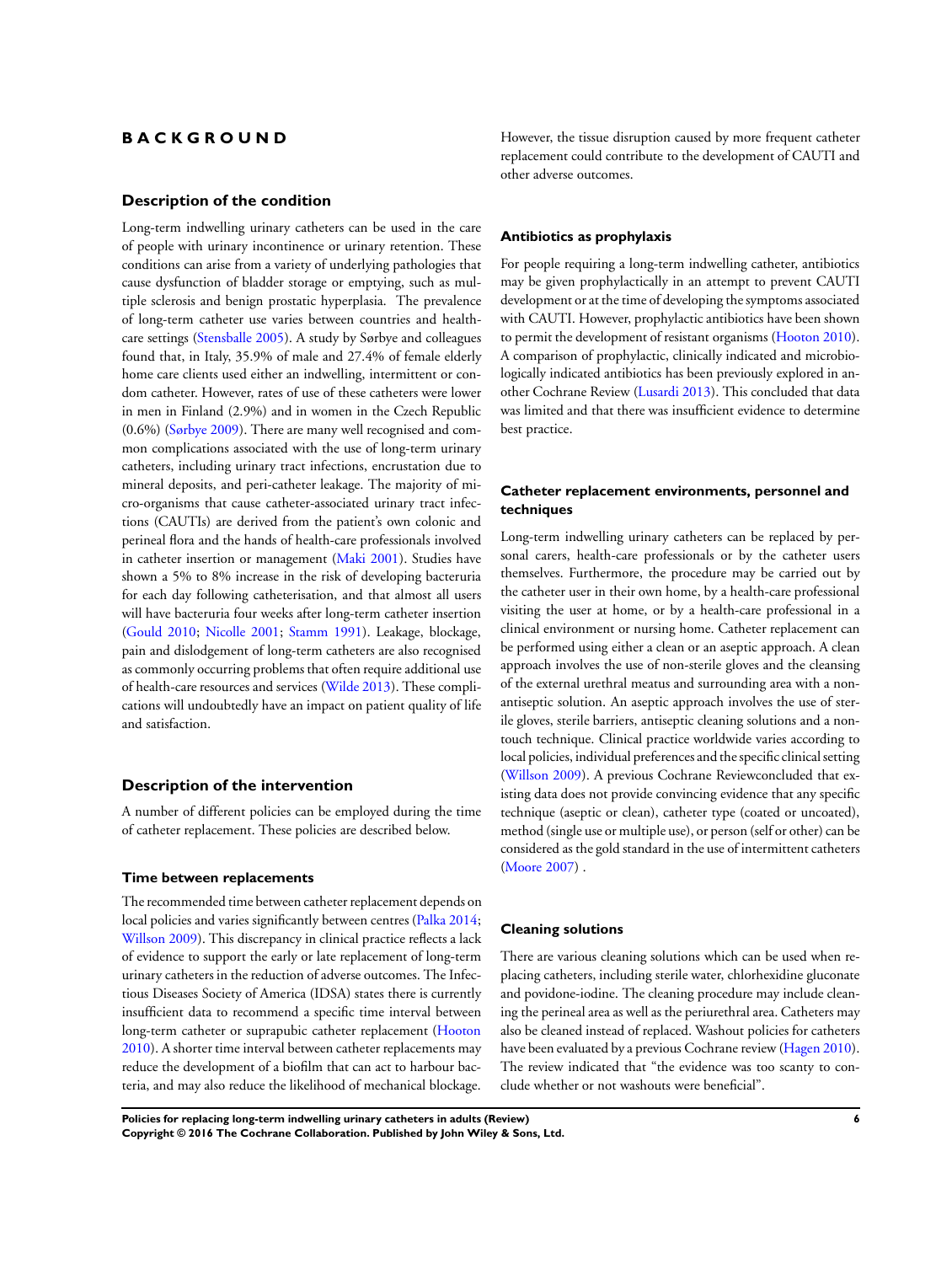#### **Lubricants**

Lubricants are commonly used in most types of urethral catheterisation to allow for easier insertion and patient comfort and typically contain local anaesthetic and antiseptic. The administration of lubricants can be incorporated into either a clean or an aseptic catheterisation technique.

## **Other catheter reviews**

This review is one of a series of Cochrane Reviews addressing different issues in the use of catheters for long-term management of catheter users for a variety of conditions. These include:

• Washout policies in long-term indwelling urinary catheterisation in adults [\(Hagen 2010](#page-23-0))

• Types of indwelling urinary catheters for long-term bladder drainage in adults [\(Jahn 2007](#page-23-0))

• Long-term bladder management by intermittent

catheterisation in adults and children [\(Moore 2007\)](#page-23-0)

• Urinary catheter policies for long-term bladder drainage [\(Niël-Weise 2005](#page-23-0)).

#### **Why it is important to do this review**

Long-term indwelling urinary catheters are used commonly in health care. Guidelines and protocols exist worldwide but are not supported by extensive or high-quality evidence. It is important that policies for replacing long-term indwelling urinary catheters are updated based on all of the existing high-quality evidence. There is an immediate need to improve the rates of adverse effects and optimise patient quality of life, patient and carer satisfaction and resource management associated with long-term catheter use. The review will also identify the specific needs for future research in this area.

# **O B J E C T I V E S**

To determine the effectiveness of different policies for replacing long-term indwelling urinary catheters in adults.

# **M E T H O D S**

#### **Criteria for considering studies for this review**

# **Types of studies**

Randomised controlled trials (RCTs) or quasi-RCTs.

#### **Types of participants**

Adults (over the age of 18 years) with long-term (> 14 days) indwelling urinary or suprapubic catheters that are anticipated to require replacement.

#### **Types of interventions**

The following types of interventions were compared with each other:

1. One interval versus another interval between catheter replacement

2. Antibiotic prophylaxis versus no prophylaxis at the time of catheter replacement

3. Replacing catheter versus other policy e.g. washouts

4. Replacing in home environment versus clinical environment

5. Clean versus aseptic technique for replacing catheter

- 6. Cleaning solution A versus cleaning solution B
- 7. Lubricant A versus lubricant B or no lubricant

8. Catheter users versus carer versus health professional

performing the catheter replacement procedure This review did not include: type/material of catheter [\(Jahn](#page-23-0) [2007](#page-23-0)), washout versus no washout in long-term indwelling urinary catheters [\(Hagen 2010](#page-23-0)), long-term antibiotics [\(Niël-Weise 2005](#page-23-0)), and the use of intermittent catheters [\(Moore 2004](#page-23-0)), as these areas have been addressed in other Cochrane Reviews.

#### **Types of outcome measures**

#### **Primary outcomes**

• Participant satisfaction

• Symptomatic catheter-associated urinary tract infection (CAUTI) as defined by trialists

#### **Secondary outcomes**

#### **Participant-reported quality of life**

- Generic quality-of-life measures
- Condition-specific quality-of-life measures
- Psychological outcome measures

## **Clinician-reported outcomes**

- Clinician satisfaction
- Number of participants requiring more frequent
- replacements (than per protocol)
	- Duration of use of single catheter

**Policies for replacing long-term indwelling urinary catheters in adults (Review) 7 Copyright © 2016 The Cochrane Collaboration. Published by John Wiley & Sons, Ltd.**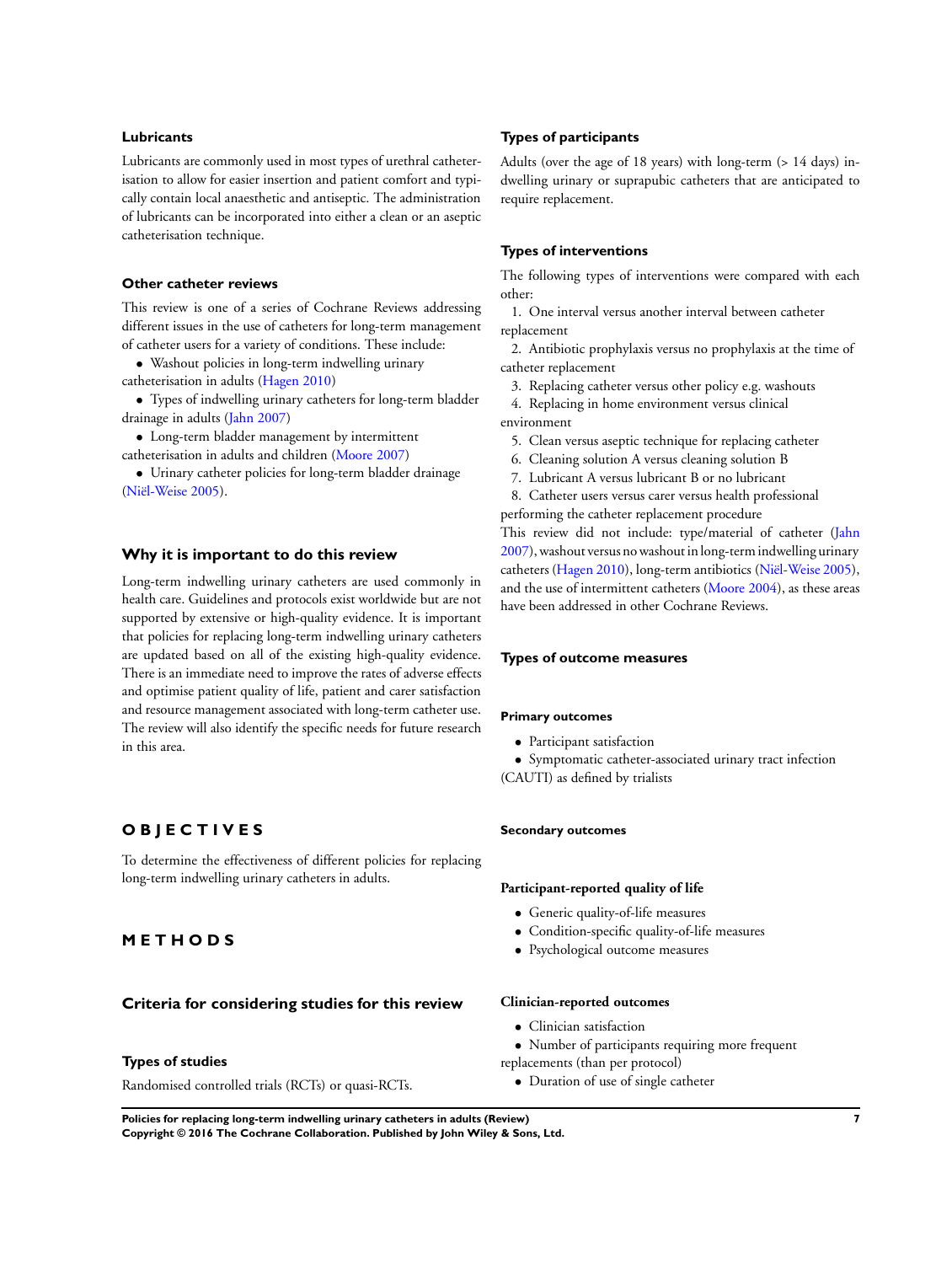#### **Carer-reported outcomes**

• Carer satisfaction

# **Adverse effects**

- Urinary tract trauma
- Pain/discomfort
- Haematuria
- Asymptomatic bacteruria
- Systemic infection (septicaemia)
- Encrustation/breakdown of catheter
- Pericatheter leakage
- Stricture formation
- Failure to achieve catheter replacement
- Hospitalisation
- Bladder calculi
- Bladder cancer

## **Economic outcomes**

- Cost of intervention
- Resource implications
- Formal economic analysis (cost effectiveness)

#### **Other outcomes**

Any other outcomes considered to be important if reported in trials.

#### **Search methods for identification of studies**

We did not impose any restrictions, for example language or publication status, on the searches described below.

#### **Electronic searches**

This review drew on the search strategy developed for Cochrane Incontinence. We identified relevant trials from the Cochrane Incontinence Specialised Trials Register. For more details of the search methods used to build the Specialised Register please see the Group's [module](http://onlinelibrary.wiley.com/o/cochrane/clabout/articles/INCONT/frame.html) in *The Cochrane Library*. The Register contains trials identified from the Cochrane Central Register of Controlled Trials (CENTRAL), MEDLINE, MEDLINE In-Process, MED-LINE Epub Ahead of Print, CINAHL, [ClinicalTrials.gov,](https://clinicaltrials.gov/) [WHO](http://apps.who.int/trialsearch/) [ICTRP](http://apps.who.int/trialsearch/) , [UK Clinical Research Network Portfolio](http://public.ukcrn.org.uk/search/) and handsearching of journals and conference proceedings. Many of the trials in the Cochrane Incontinence Specialised Register are also contained in CENTRAL. The date of the last search was 19 May 2016.

The terms used to search the Cochrane Incontinence Specialised Register are given in [Appendix 1](#page-41-0).

#### **Searching other resources**

We searched the reference lists of relevant articles.

#### **Data collection and analysis**

#### **Selection of studies**

We included only randomised and quasi-randomised controlled trials. At least two review authors independently screened the list of titles and abstracts generated by our search. We retrieved fulltext articles of potentially relevant studies. At least two review authors independently assessed the full-text articles for eligibility. We contacted study investigators for additional information when required. We resolved any differences of opinion by discussion or involvement of a third party. We listed studies formally considered for the review that were subsequently excluded along with the reasons for their exclusion.

#### **Data extraction and management**

Two of the review authors independently extracted data of the included studies by using a standardised form. Any disagreement was resolved by discussion or by consulting a third party. We contacted study authors when there was insufficient information regarding the primary outcome in the published reports or when additional information was required. We used Review Manager software (RevMan 5.3) for data entry. We processed the included trial data according to the *Cochrane Handbook for Systematic Reviews of Interventions* ([Higgins 2011](#page-23-0)).

# **Assessment of risk of bias in included studies**

We assessed the risk of bias in the included studies using the Cochrane 'Risk of bias' assessment tool ([Higgins 2011](#page-23-0)). This included assessment of:

- sequence generation
- allocation concealment
- blinding of participants or therapists
- blinding of outcome assessors
- completeness of outcome data
- selective outcome reporting
- other potential sources of bias

Two of the review authors independently assessed these domains and rated each as 'high risk', 'low risk' or 'unclear risk'. We resolved any differences of opinion by consensus or by consulting a third party.

**Policies for replacing long-term indwelling urinary catheters in adults (Review) 8 Copyright © 2016 The Cochrane Collaboration. Published by John Wiley & Sons, Ltd.**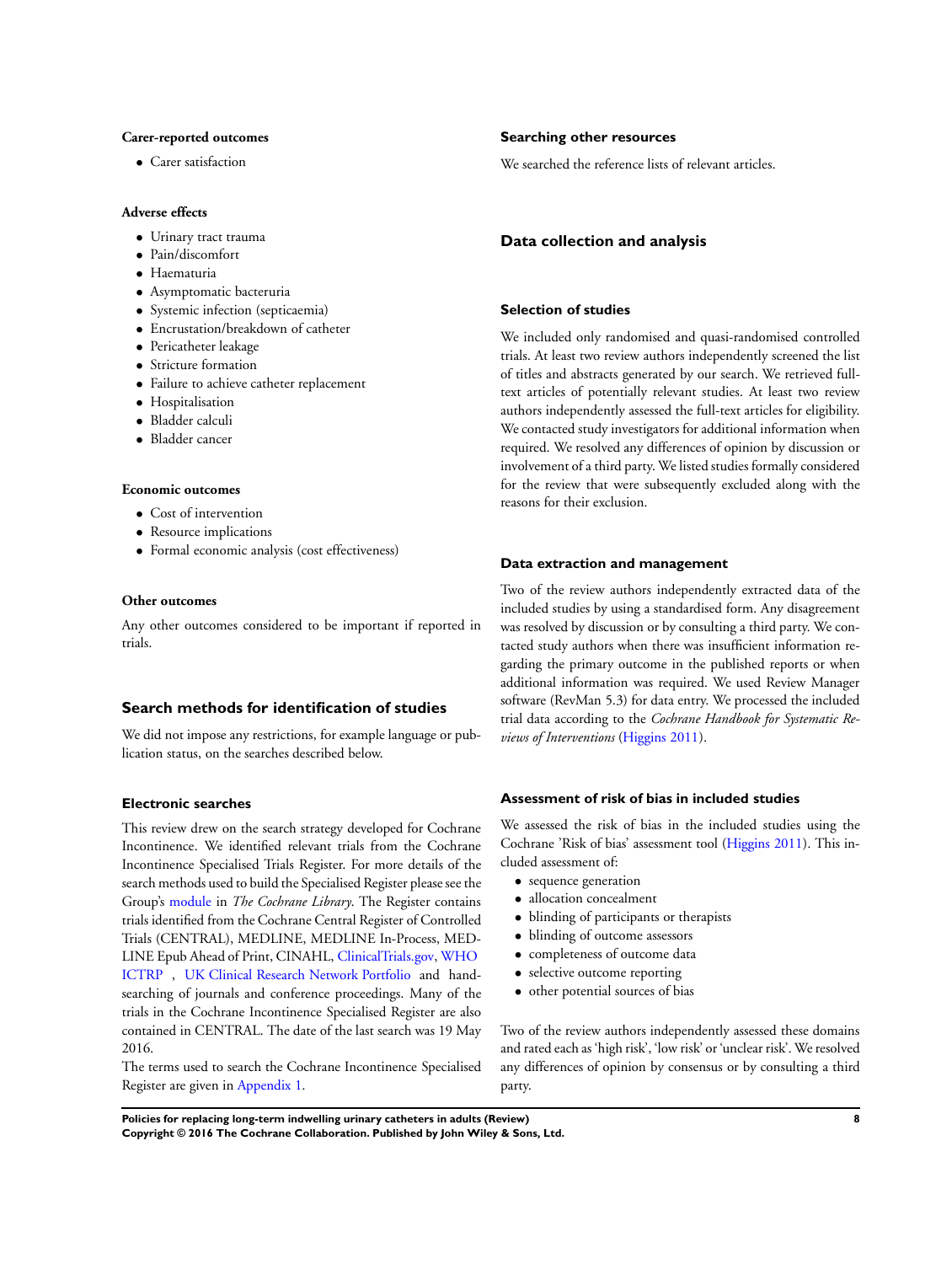#### **Measures of treatment effect**

We based analysis on available data from all included trials relevant to the comparisons and outcomes of interest. For trials with multiple publications, only the most up-to-date or complete data for each outcome were included.

For categorical outcomes we related the numbers reporting an outcome to the numbers at risk in each group to calculate a risk ratio (RR) with 95% confidence interval (CI). For continuous variables we planned to use means and standard deviations to calculate a mean difference (MD) with 95% CI; however no continuous variables were encountered.

If we had found similar outcomes reported on different scales, we would have calculated the standardised mean difference (SMD). We would have reversed the direction of effect, when necessary, to ensure consistency across trials. If data to calculate RRs or MDs were not given, we would have utilised the most detailed numerical data available to calculate the actual numbers or means and standard deviations (for example test statistics, P values).

# **Unit of analysis issues**

In simple parallel group designs, when participants are individually randomised, the primary analysis was per participant randomised. We analysed studies with multiple treatment groups by treating each pair of arms as a separate comparison, as appropriate. We planned to undertake analysis of studies with non-standard designs, such as cross-over trials and cluster-randomised trials, as described in the *Cochrane Handbook for Systematic Reviews of Interventions* [\(Higgins 2011\)](#page-23-0); however no such trials were included.

#### **Dealing with missing data**

We analysed data on an intention-to-treat basis, as far as possible, meaning that all participants were analysed in the groups to which they are randomised. We made attempts to obtain missing data from the original trialists. Where this was not possible, we reported the data as given in the studies.

If trials had reported sufficient detail to calculate MDs but gave no information on associated standard deviations (SD), we would have assumed the outcome had an SD equal to the highest SD from other trials within the same analysis. We did not need to do this as meta-analysis was not performed.

#### **Assessment of heterogeneity**

We did not perform any assessment of heterogeneity as none of the pre-specified comparisons were addressed by more than one trial. We had intended to combine trials only if they were thought to be clinically similar. We would have assessed heterogeneity between studies by visual inspection of the plots of data, the Chi² test for heterogeneity and the I<sup>2</sup>statistic ([Higgins 2011\)](#page-23-0). We would have defined the thresholds for interpretation of the I² statistic according to the *Cochrane Handbook for Systematic Reviews of Interventions* ([Higgins 2011](#page-23-0)).

#### **Assessment of reporting biases**

In view of the difficulty of detecting and correcting for publication bias and other reporting biases, we aimed to minimise their potential impact by ensuring a comprehensive search for eligible studies and by being alert to duplication of data. We encountered no duplication of data as no comparison was investigated by more than one trial.

#### **Data synthesis**

We intended to combine trials if interventions were similar, based on clinical criteria; however we did not find more than one study addressing any pre-specified comparison. We would have conducted a meta-analysis with a fixed-effect model to combine trial data unless there had been evidence of heterogeneity across studies.

#### **Subgroup analysis and investigation of heterogeneity**

We intended to perform sub-group analysis in order to explore the impact of these sub-groups on the interventions. We selected the following sub-groups:

## **1. Different catheter materials**

Catheter material is a key determinant of encrustation (and presumably blockage) and this is directly linked to the interval between replacements. Antimicrobial impregnation of the catheter or use of special low-friction catheters could impact the need for antibiotic prophylaxis or a lubricant.

#### **2. Participants over 75 versus participants under 75**

Elderly people have unique anatomical and functional changes, both local and systemic. Elderly individuals are more likely to have voiding dysfunction, altered lower urinary tract anatomy, comorbidities, impaired immune function and poor local hygiene. These could have an impact on antimicrobial policy, health-care setting for catheter change or use of an aseptic technique. The authors have chosen 75 years as a marker for the age at which these issues would likely be most relevant.

#### **3. Sex: male versus female**

Sex of the individual can influence the interventions under study. The unique anatomy of the female perineum makes women more prone to urinary infections but also renders catheter change technically easy. Men with gross prostatic enlargement could pose technical problems in catheter change demanding greater skill and a hospital setting.

**Policies for replacing long-term indwelling urinary catheters in adults (Review) 9 Copyright © 2016 The Cochrane Collaboration. Published by John Wiley & Sons, Ltd.**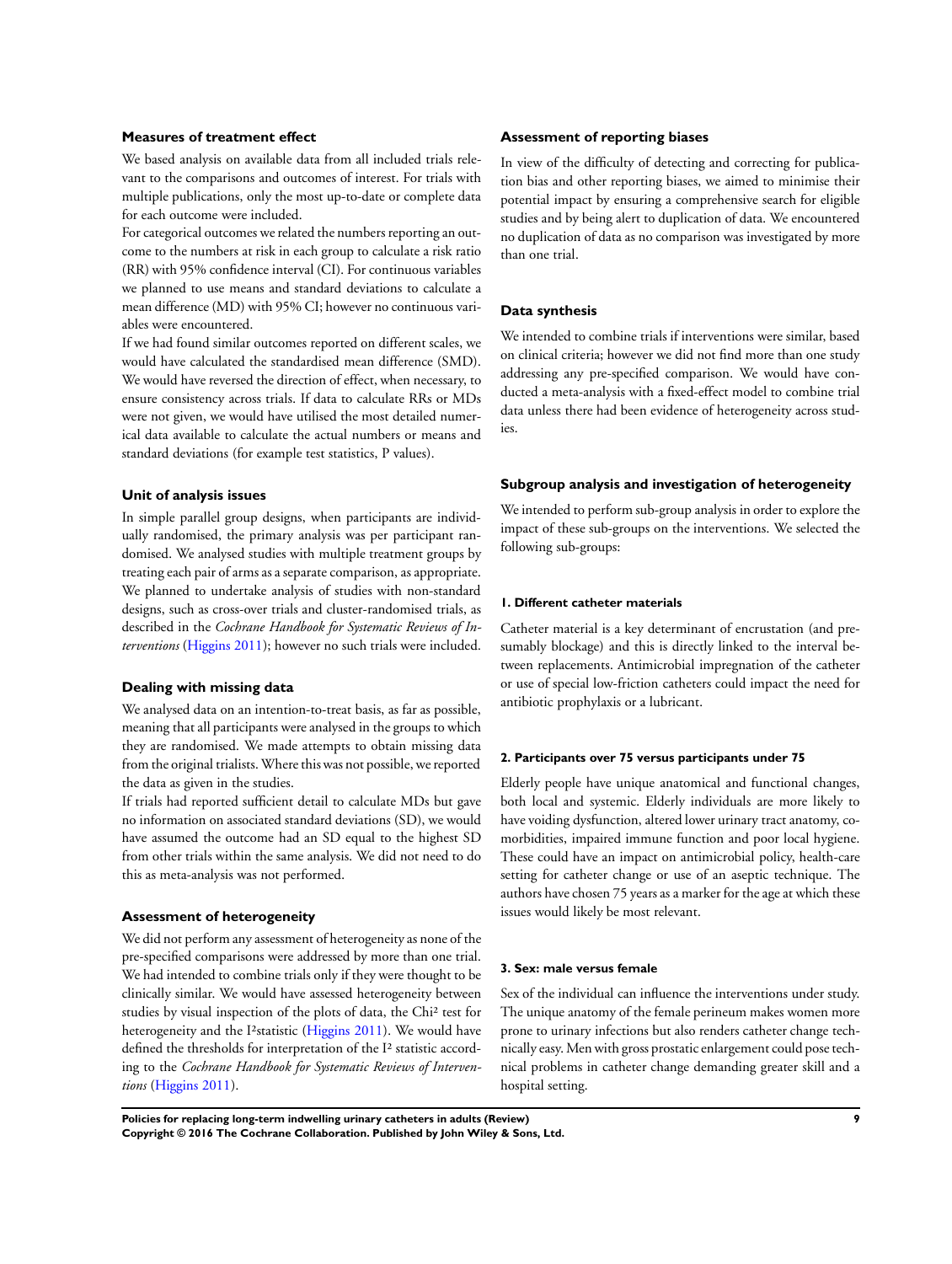# **4. Level of care: community/self-care versus residential/assisted living**

The level of care such as community care, self care or an assisted facility could potentially have an impact on the policies chosen with regard to catheter change in people requiring long-term urinary catheters.

#### **5. Condition requiring catheterisation**

# **Non-neurological versus neurological reason for indwelling catheter**

The underlying condition could have an impact on the chosen policy. For example catheter change in people with neurogenic lower urinary tract dysfunction could be associated with distinct challenges. People with neurogenic bladder on long-term indwelling catheters are usually clinically advised to receive intermittent catheterisation. Many of these people have poor hand function, quadriplegia or impaired cognition and these factors are more likely to be associated with poor local hygiene, impaired nutrition and immunity. Some people with neurogenic dysfunction might have elevated bladder pressures in the form of severe neurogenic detrusor overactivity or poor compliance with consequent risk to the upper urinary tracts. This could conceivably make them more prone to sepsis during urethral manipulations.

#### **People with retention versus those with incontinence**

People with incontinence requiring an indwelling catheter are more likely to have cognitive impairment, limited ambulation or neurological disease such as Parkinsonism or stroke; while those with intractable retention are more likely to be suffering from severe cardiovascular or pulmonary disease. All these can influence the interventions under study in unique ways.

However, subgroup analysis could not be performed due to the lack of included trials.

### **Sensitivity analysis**

We intended to conduct sensitivity analyses by including or excluding trials we judged as high risk of bias. We did not conduct sensitivity analyses because meta-analysis was not performed.

# **Quality of evidence**

Primary and secondary outcomes, as defined above, were classified by the review authors as 'critical', 'important' or 'not important' for decision making from the patients' perspective ([Gould 2010;](#page-23-0) [Guyatt 2011a;](#page-23-0) [Guyatt 2011b](#page-23-0); [Guyatt 2013a;](#page-23-0) [Guyatt 2013b](#page-23-0)). The GRADE Working Group recommend including up to seven outcomes in a systematic review. In this systematic review, GRADE methodology was adopted for assessing the quality of the evidence for the following outcomes classified as critical:

- Symptomatic CAUTI as defined by trialists
- Participant satisfaction
- Condition-specific quality-of-life measures
- Adverse effects (urinary tract trauma)
- Adverse effects (death)
- Formal economic analysis

# **R E S U L T S**

# **Description of studies**

# **Results of the search**

We screened a total of 1125 records, identified by the literature search, for this review. From these records, we considered 61 for full text screening, of which we deemed three were suitable for inclusion in this review ([Cheung 2008](#page-23-0); [Firestein 2001;](#page-23-0) [Priefer](#page-23-0) [1982](#page-23-0)). The flow of literature through the assessment process is shown in the PRISMA flowchart [\(Figure 1](#page-12-0)).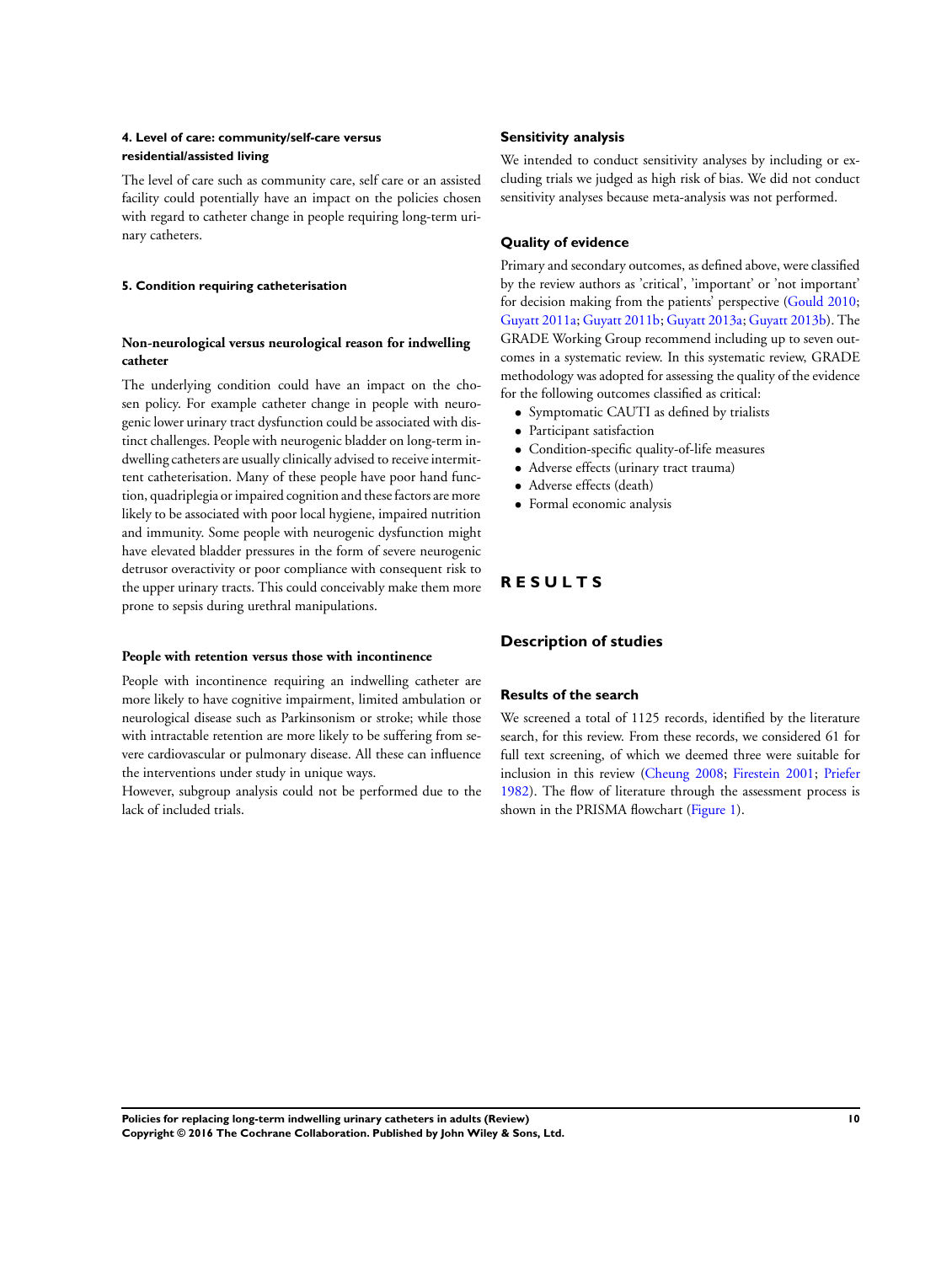<span id="page-12-0"></span>

**Figure 1. PRISMA study flow diagram**

**Policies for replacing long-term indwelling urinary catheters in adults (Review) 11 Copyright © 2016 The Cochrane Collaboration. Published by John Wiley & Sons, Ltd.**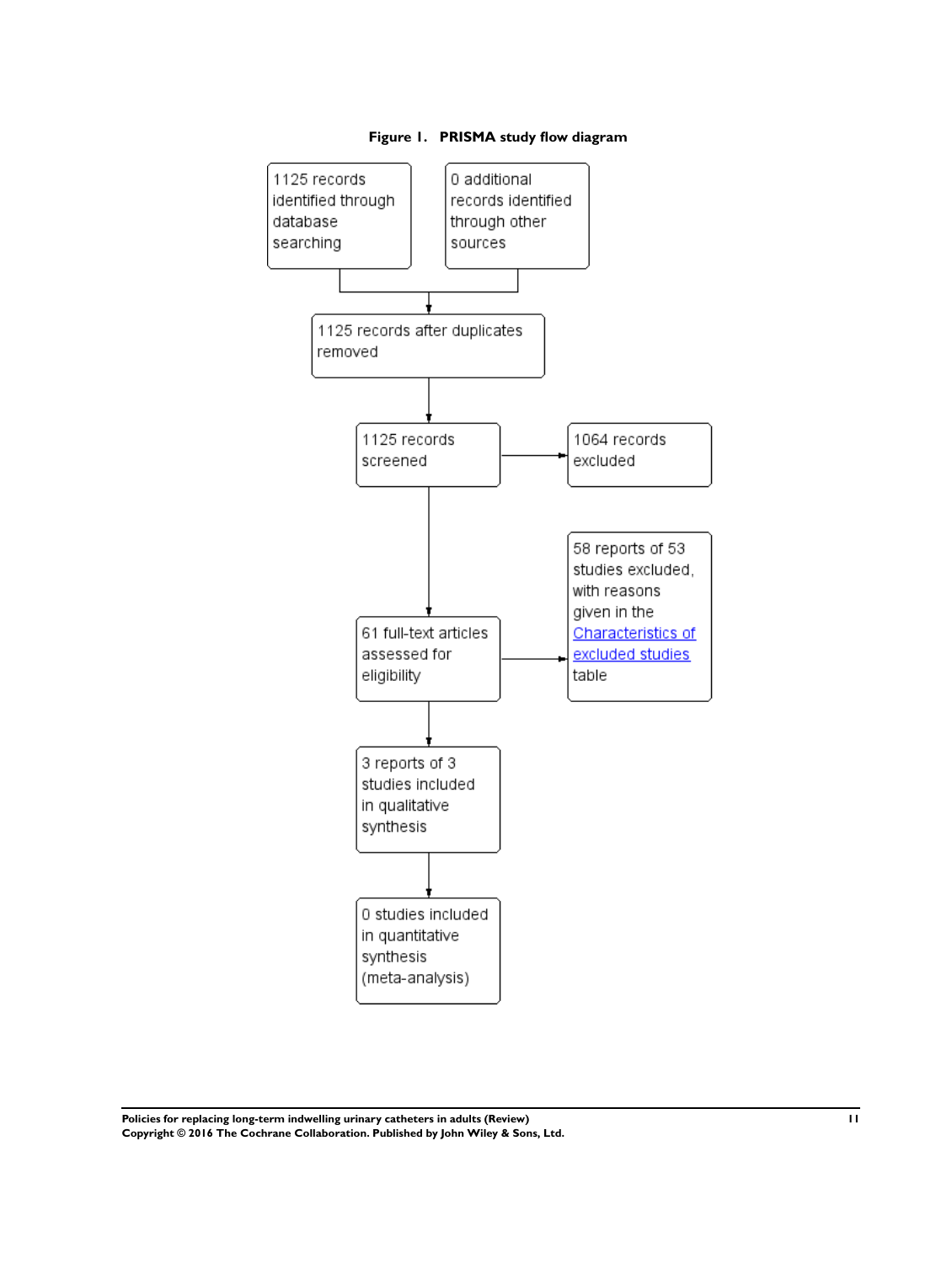#### **Included studies**

[Cheung 2008](#page-23-0) randomised 20 subjects (6 males, 14 females) in a Hong Kong community nursing service to either sterile water or conventional 0.05% chlorhexidine gluconate for periurethral cleansing prior to insertion of a replacement of long-term urinary catheter. Subjects were excluded if they had a symptomatic UTI at the time of the replacement, were on antibiotic treatment or if they had only been using a long-term catheter for less than one month. The mean age of the subjects was 78.4 (SD = 11.8) years, and 55% lived in a nursing home. Urine cultures were taken from participants at baseline and then 1, 7 and 14 days after catheter replacement. Reported outcomes were colonisation counts greater

than  $10^5$  cfu/mL and incidence of symptomatic CAUTIs. [Firestein 2001](#page-23-0) randomised 70 subjects (21 males, 49 females) in a geriatric centre in Israel to receive either 1 g of intravenous meropenem 30 minutes before long-term catheter replacement or no antibiotic before replacement. Subjects were excluded if their urinary catheter had been in place for less than 4 weeks or if there had been antibiotic use within the 2-week period before enrolment. The mean age of the subjects was 79.3 (SD = 9.6) years. Urine cultures were taken from participants at baseline and then 3, 7, 14 and 28 days after catheter replacement. Reported outcomes were positive urine cultures, incidence of infection, incidence of

bacteraemia and death.

[Priefer 1982](#page-23-0) randomised 17 men in a USA veterans administration nursing home to catheter replacements either: only for obstruction and/or infection or monthly as well as when indicated by obstruction and/or infection. Subjects who required transfer to a hospital for acute problems unrelated to the urinary tract were excluded. The mean age of subjects was 77.1 (SD = 16.3) years in the control group and  $83.4$  (SD = 7.9) years in the intervention group. Participants were observed over a six-month period and the following outcomes were reported: total number of irrigations required; number of catheter changes per month required; incidence of symptomatic CAUTI over the six months.

# **Excluded studies**

We have listed the excluded studies along with reasons for exclusion in the[Characteristics of excluded studies](#page-33-0) table. The most common reason for excluding studies was that the intervention did not relate to replacing long-term catheters.

### **Risk of bias in included studies**

Detailed results of the 'Risk of bias' assessment are provided in Figure 2; [Figure 3](#page-14-0) and judgement of individual domains are summarised below.





**Policies for replacing long-term indwelling urinary catheters in adults (Review) 12 Copyright © 2016 The Cochrane Collaboration. Published by John Wiley & Sons, Ltd.**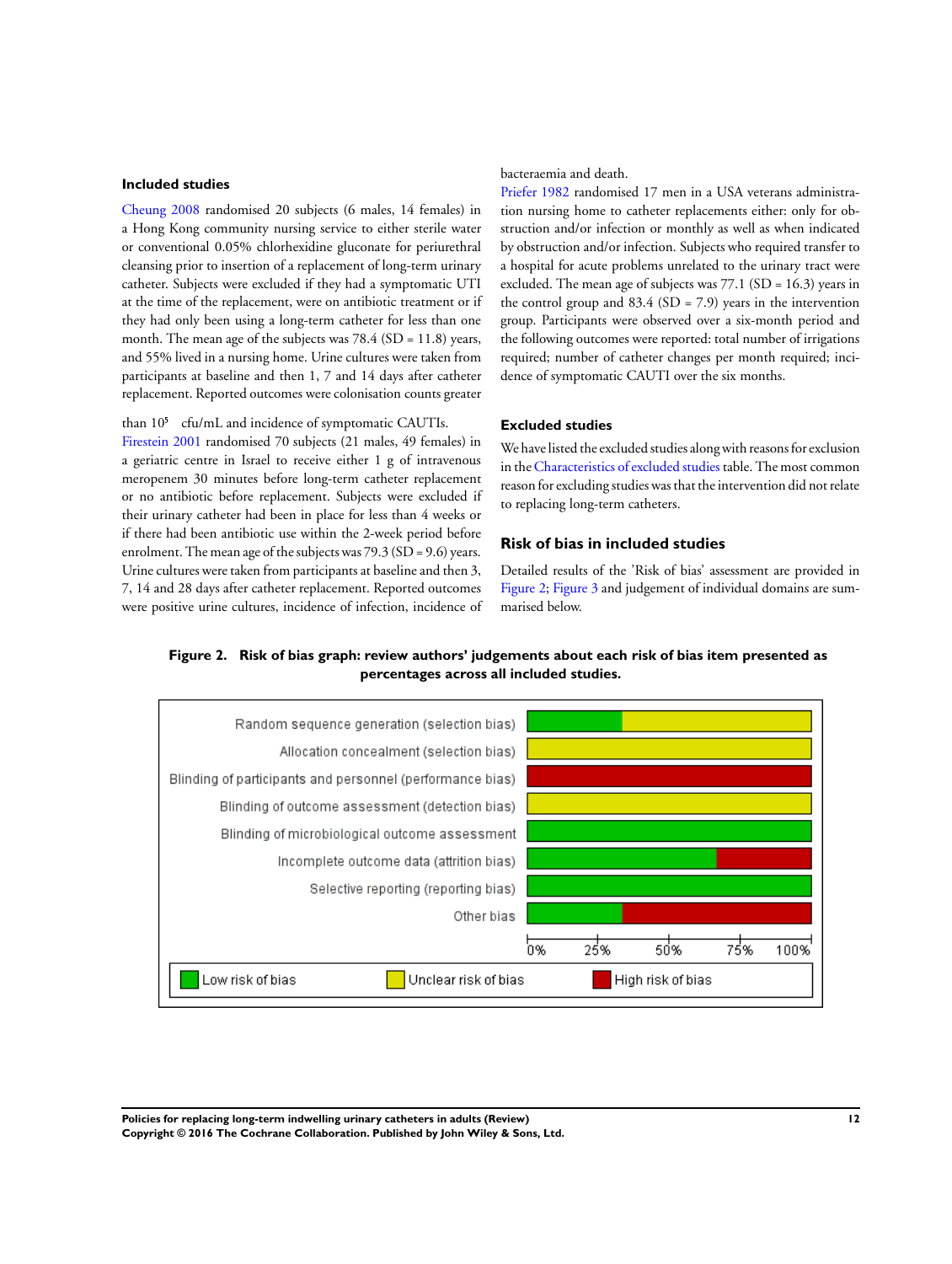|                | Random sequence generation (selection bias) | Allocation concealment (selection bias) | Blinding of participants and personnel (performance bias) | Blinding of outcome assessment (detection bias) | Blinding of microbiological outcome assessment | Incomplete outcome data (attrition bias) | Selective reporting (reporting bias) | Other bias |
|----------------|---------------------------------------------|-----------------------------------------|-----------------------------------------------------------|-------------------------------------------------|------------------------------------------------|------------------------------------------|--------------------------------------|------------|
| Cheung 2008    | ÷                                           | Ĩ,                                      |                                                           | Ĩ,                                              | ¥                                              | ¥                                        | ٠                                    | ¥          |
| Firestein 2001 | ş,                                          | ?                                       |                                                           | Ĩ,                                              | ÷                                              |                                          | ٠                                    |            |
| Priefer 1982   | ?                                           | ?                                       |                                                           | ?                                               | ÷                                              | ÷                                        |                                      |            |

<span id="page-14-0"></span>**Figure 3. Risk of bias summary: review authors' judgements about each risk of bias item for each included study.**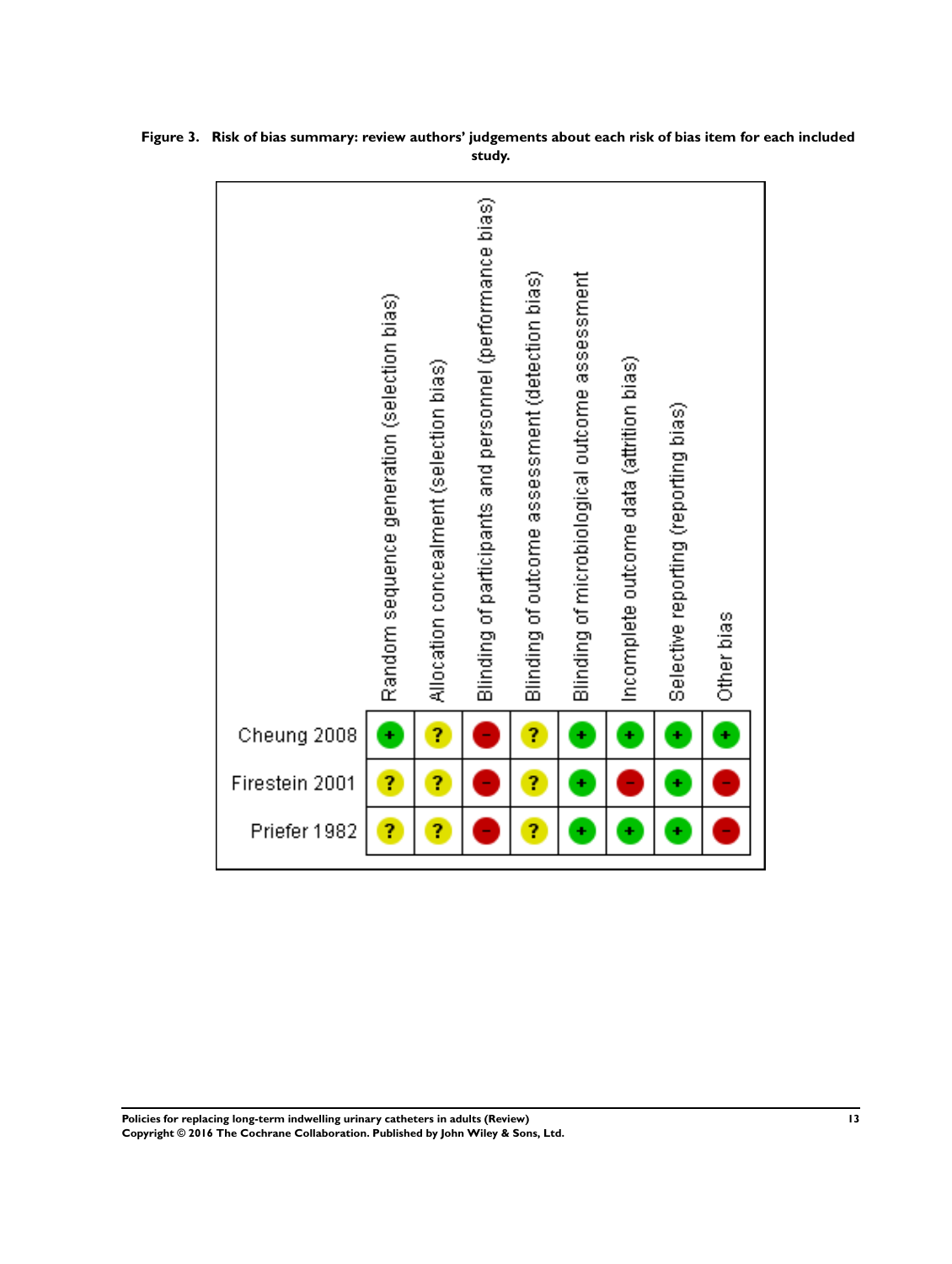# **Allocation**

#### **Random sequence generation**

[Cheung 2008](#page-23-0) provided details of sequence generation and was judged to be at low risk of bias. We judged the two remaining trials to be unclear [\(Firestein 2001](#page-23-0); [Priefer 1982\)](#page-23-0)

#### **Concealment of allocation**

Methods of allocation concealment were inadequately described in all three trials and we judged them to be unclear ([Cheung 2008;](#page-23-0) [Firestein 2001](#page-23-0); [Priefer 1982\)](#page-23-0)

#### **Blinding**

Blinding of participants and personnel in two studies are not described and are assumed to be impossible due to the nature of the interventions [\(Firestein 2001;](#page-23-0) [Priefer 1982](#page-23-0)).

Blinding participants in one study to their method of periurethral cleansing would be possible, but is not described and therefore assumed not to occur [\(Cheung 2008\)](#page-23-0). Additionally, this study provides no information on blinding of personnel. We assumed the outcomes in these studies were reported by the same unblinded personnel administering the intervention and they are therefore also classed as high risk.

Microbiological outcomes for the three studies are classed as low risk, as we assumed microbiologists analysing urine cultures to be blind to participants.

#### **Incomplete outcome data**

We judged two studies to be at low risk of bias [\(Cheung 2008;](#page-23-0) [Priefer 1982](#page-23-0)). We judged [Firestein 2001](#page-23-0) to be at high risk of bias for this domain.

#### **Selective reporting**

All three trials reported all outcomes intended to be investigated by the trial and have been classed as low risk. [Priefer 1982](#page-23-0) does not report microbiological outcome, but this was not possible as urine cultures were not taken during this trial. [Firestein 2001](#page-23-0) reports incidence of CAUTI in the two groups, but not number of CAUTIs per subject over the time period.

#### **Other potential sources of bias**

We classed two studies as high risk for other areas of bias. In one study, the participants were all male [\(Priefer 1982](#page-23-0)). This was unavoidable due to the nature of the study setting and this could have an impact on the outcome and therefore it was judged to be high risk. There is also a wide age range in participants. In the other study, there is a calculation error, inconsistent data and a positive urine culture is not defined ([Firestein 2001](#page-23-0)). We tried to contact the author but did not receive any response.

### **Effects of interventions**

See: **[Summary of findings for the main comparison](#page-5-0)** [Monthly](#page-5-0) [& PRN catheter replacement versus PRN catheter replacement](#page-5-0) [for replacing long-term indwelling urinary catheters in adults;](#page-5-0) **[Summary of findings 2](#page-17-0)** [Antibiotics at time of replacement versus](#page-17-0) [no antibiotics at time of replacement for replacing long-term](#page-17-0) [indwelling urinary catheters in adults](#page-17-0); **[Summary of findings](#page-19-0) [3](#page-19-0)** [Sterile water versus 0.05% chlorohexidine gluconate for](#page-19-0) [periurethral cleansing during replacement for replacing long-term](#page-19-0) [indwelling urinary catheters in adults](#page-19-0)

# **1. One interval versus another interval between catheter replacement**

One small trial found that replacing the catheter monthly as well as when clinically indicated resulted in fewer symptomatic CAUTIs than replacing the catheter monthly (RR 0.35, 95% CI 0.13 to 0.95; very low quality evidence; [Analysis 1.1](#page-37-0)) [\(Priefer 1982](#page-23-0)). However, when expressed as number of symptomatic CAUTIs per subject over the six months, there was no significant difference between the two interventions. Participants in the 'monthly as well as clinically indicated' group required more catheter replacements but fewer irrigations than those in the clinically indicated group. However, the trial was too small (hence under-powered) to be reliable.

# **2. Antibiotic prophylaxis versus no prophylaxis at the time of catheter replacement**

One small trial found that there was no statistically significant difference in incidence of positive urine culture between giving 1 g of intravenous meropenem 30 minutes before catheter replacement and no antibiotic: (i) 3 days after replacement (RR 0.95, 95% CI 0.80 to 1.13); (ii) 7 days after replacement (RR 0.91, 95% CI 0.79 to 1.04); (iii) 14 days after replacement (RR 0.94, 95% CI 0.85 to 1.04); or (iv) 28 days after replacement (RR 0.94, 95% CI 0.84 to 1.05; [Analysis 2.1\)](#page-37-0) ([Firestein 2001](#page-23-0)). Additionally, there was no statistically significant difference in incidence of infection including urosepsis, soft tissue, pneumonia and unknown infection (RR

**Policies for replacing long-term indwelling urinary catheters in adults (Review) 14 Copyright © 2016 The Cochrane Collaboration. Published by John Wiley & Sons, Ltd.**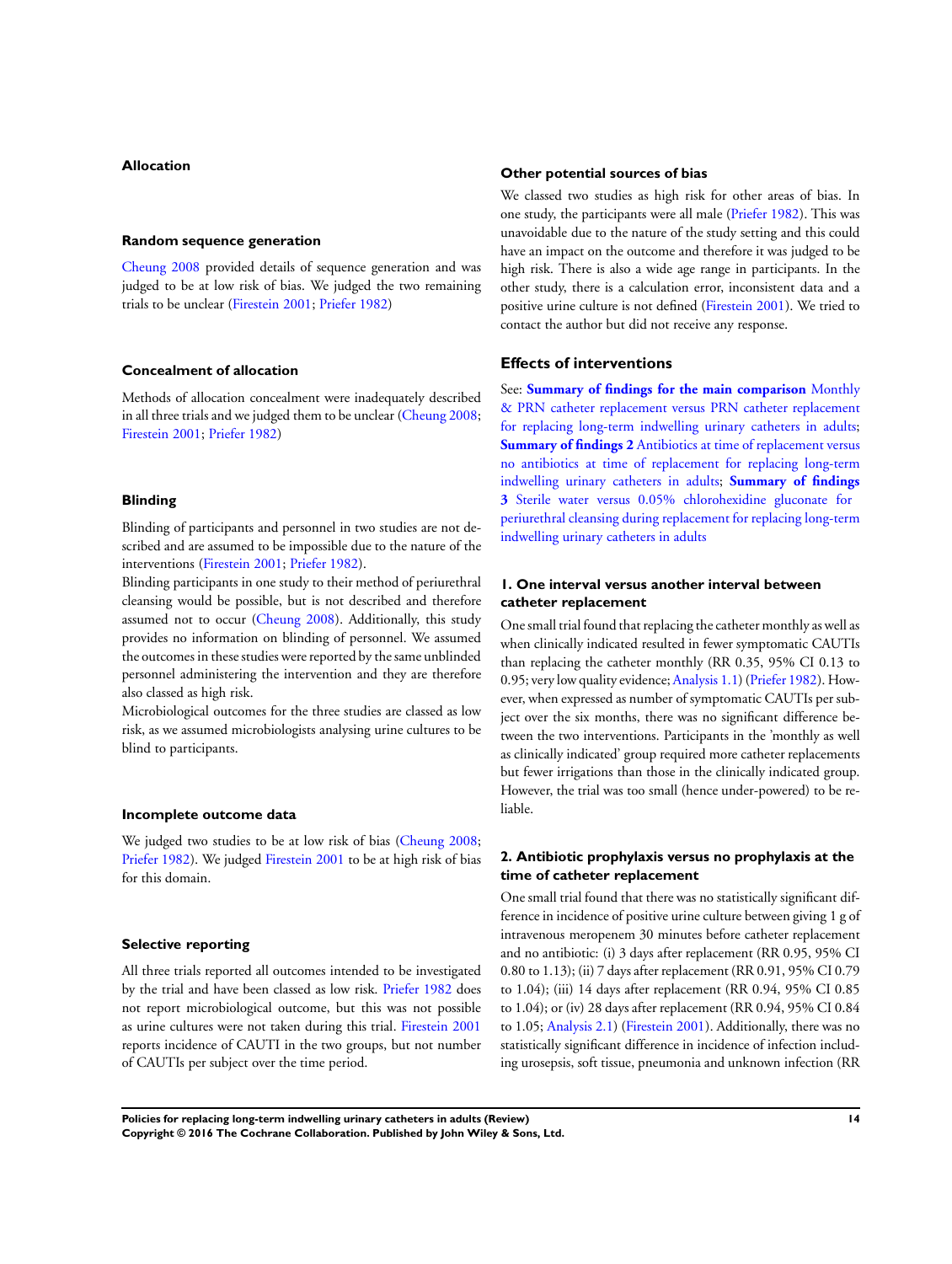1.41, 95% CI 0.55 to 3.65; [Analysis 2.2](#page-38-0)); bacteraemia ([Analysis](#page-39-0) [2.3](#page-39-0)); or death (RR 2.12, 95% CI 0.20 to 22.30; very low quality evidence; [Analysis 2.4\)](#page-39-0) between the two groups. However, the trial was too small (hence under-powered) to be reliable.

# **3. Replacing catheter versus other policy e.g. washouts**

No trials were identified that addressed this comparison.

# **4. Replacing in home environment versus clinical environment**

No trials were identified that addressed this comparison.

# **5. Clean versus aseptic technique for replacing catheter**

No trials were identified that addressed this comparison.

# **6. Cleaning solution A versus cleaning solution B**

There was also no statistically significant difference in incidence of symptomatic CAUTI up to 14 days after replacement ([Analysis](#page-40-0) [3.1](#page-40-0)). However, the trial was too small (hence under-powered) to be reliable. One small trial found that there was no statistically significant difference in rates of asymptomatic bacteruria between conventional 0.05% chlorhexidine gluconate (CHG) or sterile water periurethral cleansing solutions (i) 0 days after replacement (RR not estimable; 95% CI not estimable), (ii) 7 days after replacement (RR 0.80, 95% CI 0.42 to 1.52), (iii) 14 days after replacement (RR 0.91, 95% CI 0.66 to 1.24; [Analysis 3.2](#page-40-0)) ([Cheung 2008](#page-23-0)).

# **7. Lubricant A versus lubricant B or no lubricant**

No trials were identified that addressed this comparison.

# **8. Patient versus carer versus health professional performing the catheter replacement procedure**

No trials were identified that addressed this comparison.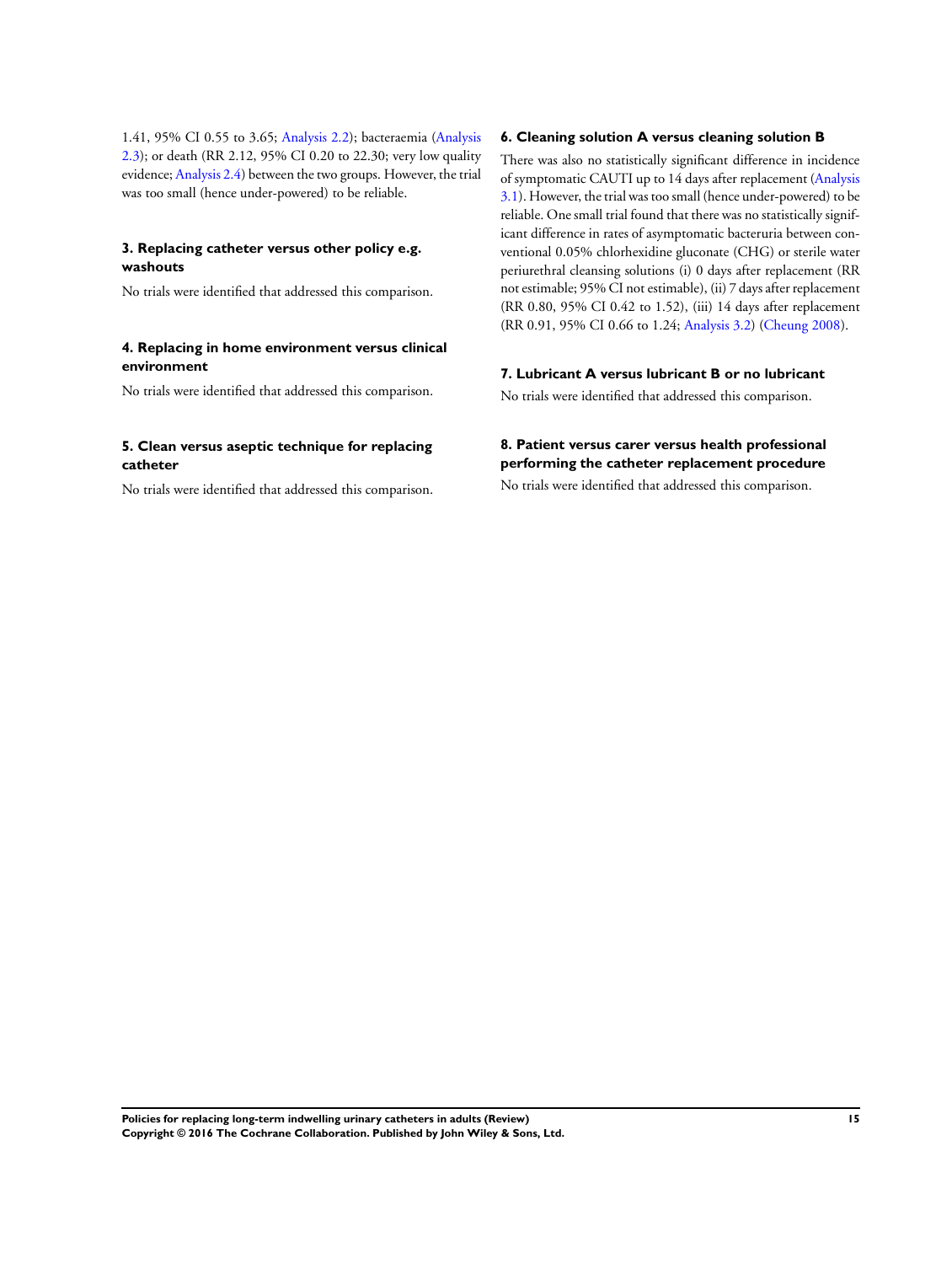# <span id="page-17-0"></span>ADDITIONAL SUMMARY OF FINDINGS *[\[Explanation\]](http://www.thecochranelibrary.com/view/0/SummaryFindings.html)*

# Antibiotics at time of replacement versus no antibiotics at time of replacement for replacing long-term indwelling urinary catheters in adults

**Patient or population:** adults with replacing long-term indwelling urinary catheters **Settings:** Geriatric Centre in Israel

**Intervention:** Antibiotics at time of replacement versus no antibiotics at time of replacement

| <b>Outcomes</b>                                                           | Illustrative comparative risks* (95% CI) |                                                                                          | <b>Relative effect</b><br>(95% CI)    | <b>No of Participants</b><br>(studies) | Quality of the evidence Comments<br>(GRADE) |
|---------------------------------------------------------------------------|------------------------------------------|------------------------------------------------------------------------------------------|---------------------------------------|----------------------------------------|---------------------------------------------|
|                                                                           | <b>Assumed risk</b>                      | <b>Corresponding risk</b>                                                                |                                       |                                        |                                             |
|                                                                           | Control                                  | Antibiotics at time of<br>replacement versus no<br>antibiotics at time of<br>replacement |                                       |                                        |                                             |
| Symptomatic CAUTI - See comment<br>not reported                           |                                          | See comment                                                                              | Not estimable                         |                                        | See comment                                 |
| satisfac-<br>Participant<br>tion - not reported                           | See comment                              | See comment                                                                              | Not estimable                         |                                        | See comment                                 |
| Condi-<br>tion-specific quality of<br>life measures - not re-<br>ported   | See comment                              | See comment                                                                              | Not estimable                         |                                        | See comment                                 |
| Adverse effects (Uri- See comment<br>nary tract trauma) - not<br>reported |                                          | See comment                                                                              | Not estimable                         |                                        | See comment                                 |
| <b>Adverse</b><br>(Death)                                                 | effects 28 per 1000                      | 59 per 1000<br>(6 to 619)                                                                | RR 2.12<br>$(0.20 \text{ to } 22.20)$ | 70<br>$(1$ study)                      | $\bigoplus$<br>very low $^{1,3}$            |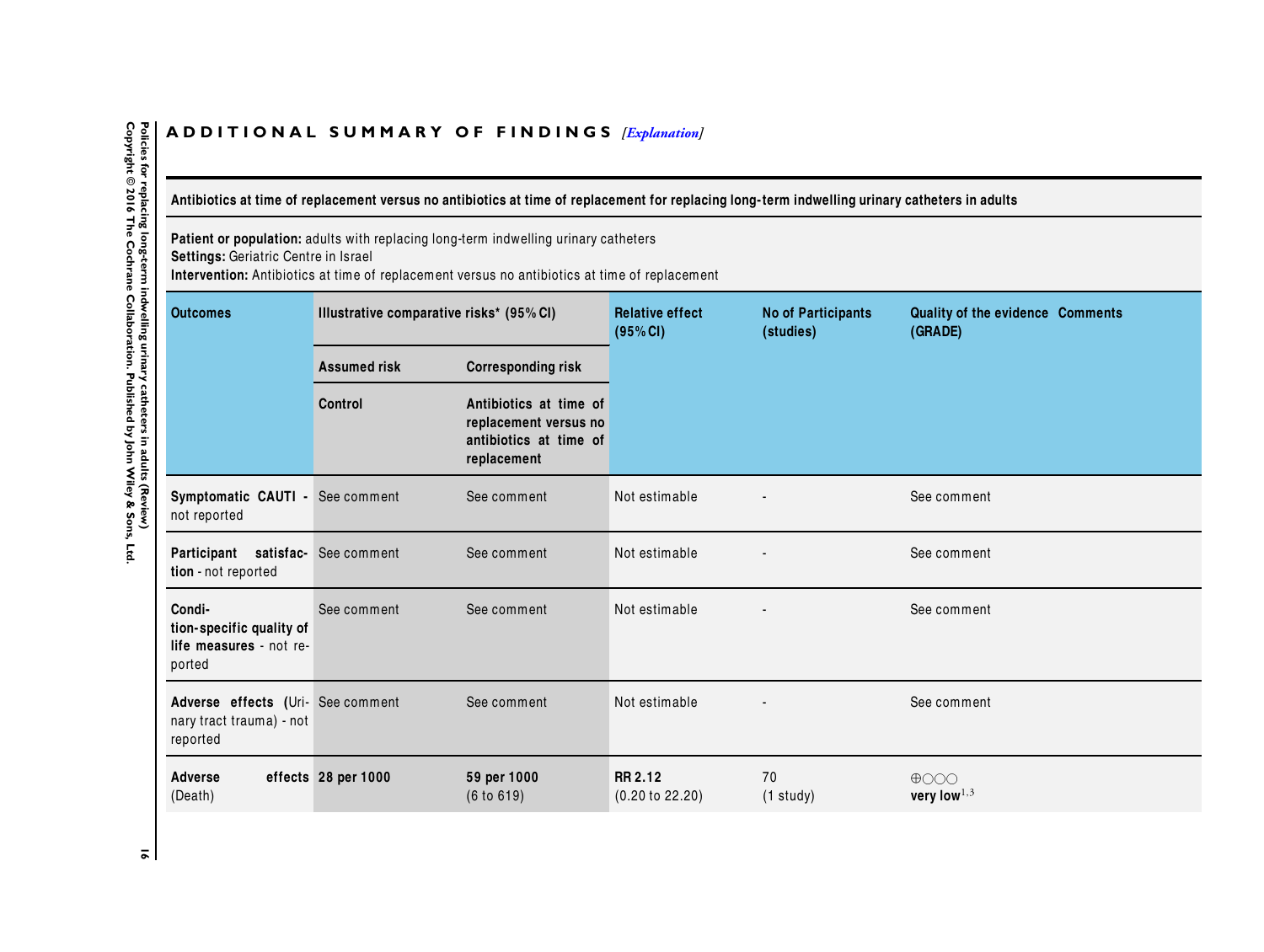| <b>Formal economic anal-</b> See comment<br>ysis - not reported                                                                                                                                                                                                                                                                                                                                                                                                                                                                        |  | See comment | Not estimable |  |  |  |  |
|----------------------------------------------------------------------------------------------------------------------------------------------------------------------------------------------------------------------------------------------------------------------------------------------------------------------------------------------------------------------------------------------------------------------------------------------------------------------------------------------------------------------------------------|--|-------------|---------------|--|--|--|--|
| *The basis for the <b>assumed risk</b> (e.g. the median control group risk across studies) is provided in footnotes. The <b>corresponding risk</b> (and its 95%CI) is based on the assumed<br>risk in the comparison group and the <b>relative effect</b> of the intervention (and its 95% CI).<br><b>CI:</b> Confidence interval; <b>RR:</b> Risk ratio;                                                                                                                                                                              |  |             |               |  |  |  |  |
| <b>GRADE Working Group grades of evidence</b><br>High quality: Further research is very unlikely to change our confidence in the estimate of effect.<br>Moderate quality: Further research is likely to have an important impact on our confidence in the estimate of effect and may change the estimate.<br>Low quality: Further research is very likely to have an important impact on our confidence in the estimate of effect and is likely to change the estimate.<br>Very low quality: We are very uncertain about the estimate. |  |             |               |  |  |  |  |
| Downgraded two levels: Sequence generation, allocation concealment and blinding of outcome assessment was judged to<br>be unclear. Blinding of participants and personnel, and incomplete outcome data was judged to be at high risk of bias.<br>$2$ Downgraded one level: 95% CI is wide (0.79 to 1.04)<br>$3$ Downgraded one level: As the sample size and the event rate is small.                                                                                                                                                  |  |             |               |  |  |  |  |

Policies for replacing long-term indwelling urinary catheters in adults (Review)<br>Copyright © 2016 The Cochrane Collaboration. Published by John Wiley & Sons, Ltd. **Copyright © 2016 The Cochrane Collaboration. Published by John Wiley & Sons, Ltd.17 Policies for replacing long-term indwelling urinary catheters in adults (Review)**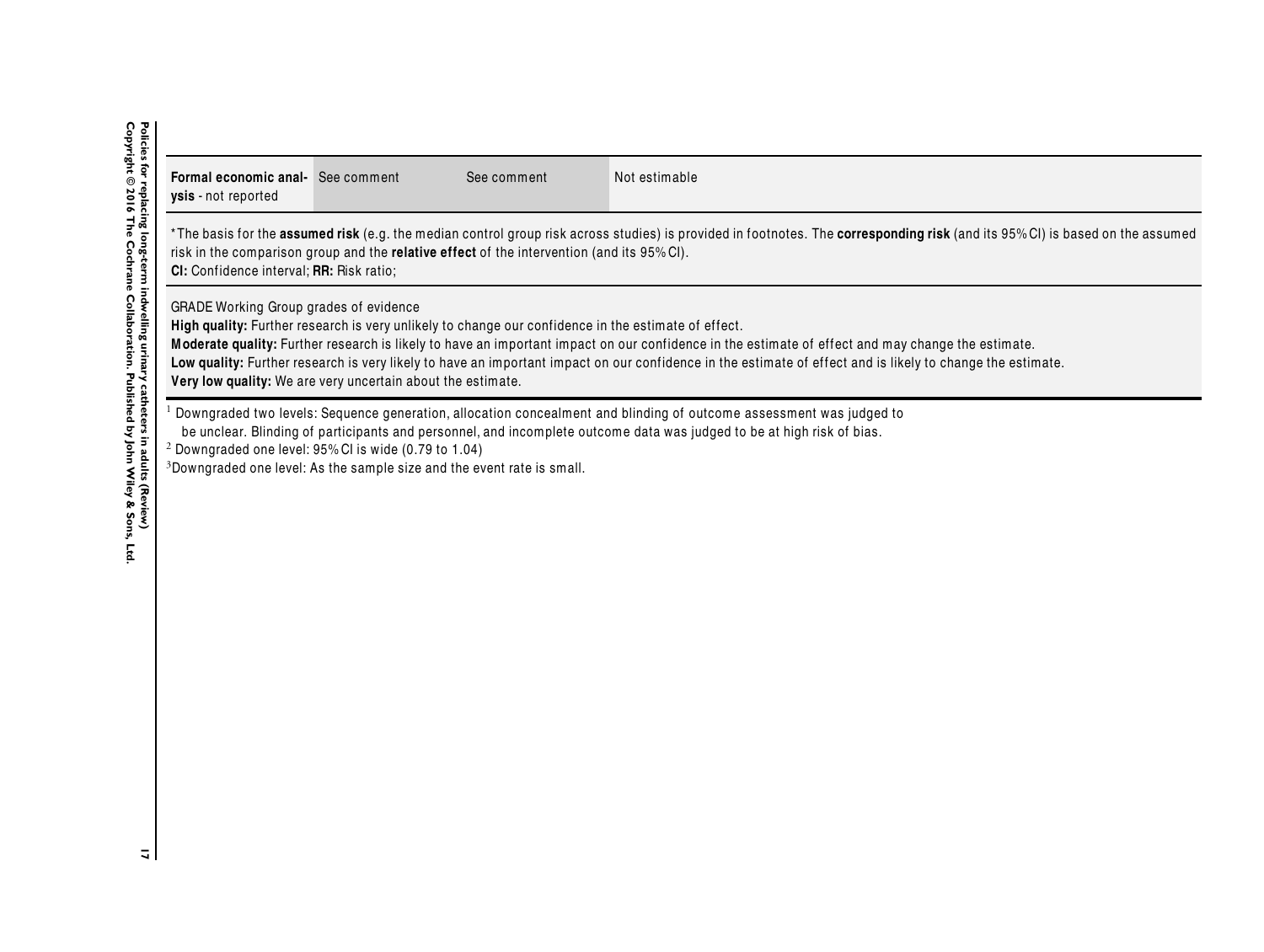Sterile water versus 0.05% chlorohexidine gluconate for periurethral cleansing during replacement for replacing long-term indwelling urinary catheters in adults

**Patient or population:** adults with replacing long-term indwelling urinary catheters

**Settings:** Hong Kong Community Nursing Service **Intervention:** Sterile water versus 0.05% chlorohexidine gluconate for periurethral cleansing during replacement

| <b>Outcomes</b>                                                           | Illustrative comparative risks* (95% CI) |                                                                                                                   | <b>Relative effect</b><br>(95% CI) | <b>No of Participants</b><br>(studies) | Quality of the evidence Comments<br>(GRADE) |
|---------------------------------------------------------------------------|------------------------------------------|-------------------------------------------------------------------------------------------------------------------|------------------------------------|----------------------------------------|---------------------------------------------|
|                                                                           | <b>Assumed risk</b>                      | <b>Corresponding risk</b>                                                                                         |                                    |                                        |                                             |
|                                                                           | <b>Control</b>                           | Sterile water versus<br>0.05% chlorohexidine<br>gluconate for peri-<br>urethral cleansing dur-<br>ing replacement |                                    |                                        |                                             |
| Symptomatic CAUTI at Study population                                     |                                          |                                                                                                                   | Not estimable                      | 16                                     | $\bigoplus$                                 |
| 14 days after replace-<br>ment                                            | 0 per 1000                               | 0 per 1000<br>(0 to 0)                                                                                            |                                    | $(1$ study)                            | very low $^{1,2}$                           |
| Participant satisfac- See comment<br>tion - not reported                  |                                          | See comment                                                                                                       | Not estimable                      |                                        | See comment                                 |
| Condi-<br>tion-specific quality of<br>life measures - not re-<br>ported   | See comment                              | See comment                                                                                                       | Not estimable                      |                                        | See comment                                 |
| Adverse effects (Uri- See comment<br>nary tract trauma) - not<br>reported |                                          | See comment                                                                                                       | Not estimable                      |                                        | See comment                                 |
| <b>Adverse</b><br>(Death) - not reported                                  | effects See comment                      | See comment                                                                                                       | Not estimable                      |                                        | See comment                                 |

<span id="page-19-0"></span>Policies for replacing long-term indwelling urinary catheters in adults (Review)<br>Copyright © 2016 The Cochrane Collaboration. Published by John Wiley & Sons, Ltd. **Copyright © 2016 The Cochrane Collaboration. Published by John Wiley & Sons, Ltd.18 Policies for replacing long-term indwelling urinary catheters in adults (Review)**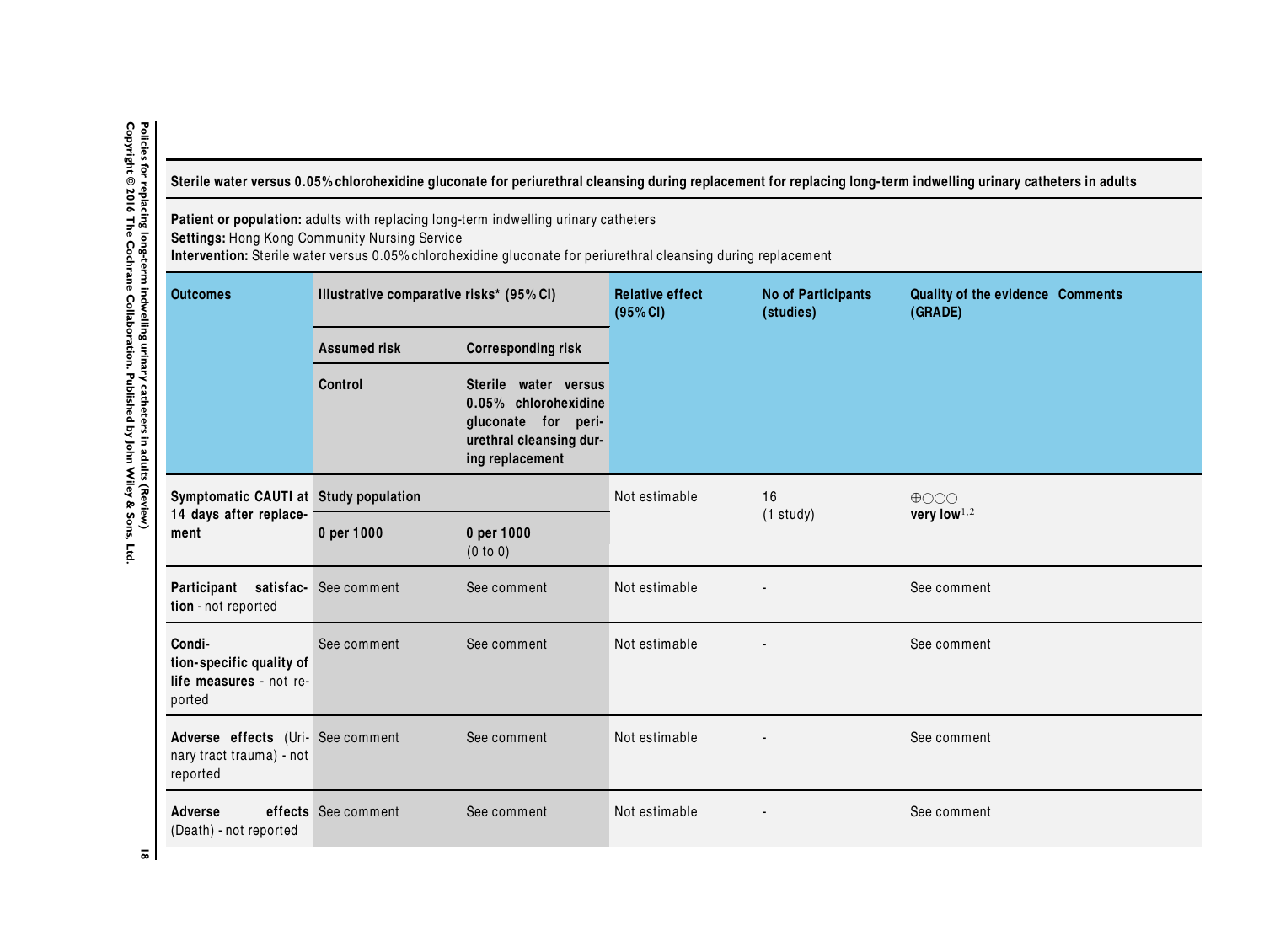| <b>Formal economic anal-</b> See comment<br><b>ysis</b> - not reported                                                                                                                                                                                                                                                                                                                                                                                                                                                                 |  | See comment | Not estimable |  | See comment |  |  |
|----------------------------------------------------------------------------------------------------------------------------------------------------------------------------------------------------------------------------------------------------------------------------------------------------------------------------------------------------------------------------------------------------------------------------------------------------------------------------------------------------------------------------------------|--|-------------|---------------|--|-------------|--|--|
| *The basis for the <b>assumed risk</b> (e.g. the median control group risk across studies) is provided in footnotes. The <b>corresponding risk</b> (and its 95%CI) is based on the assumed<br>risk in the comparison group and the relative effect of the intervention (and its 95% CI).<br>CI: Confidence interval; RR: Risk ratio;                                                                                                                                                                                                   |  |             |               |  |             |  |  |
| <b>GRADE Working Group grades of evidence</b><br>High quality: Further research is very unlikely to change our confidence in the estimate of effect.<br>Moderate quality: Further research is likely to have an important impact on our confidence in the estimate of effect and may change the estimate.<br>Low quality: Further research is very likely to have an important impact on our confidence in the estimate of effect and is likely to change the estimate.<br>Very low quality: We are very uncertain about the estimate. |  |             |               |  |             |  |  |
| Downgraded two levels: Allocation concealment, and blinding of outcome assessment was judged to be unclear. Blinding<br>of participants and personnel was judged to be at high risk of bias. The outcome was reported by one under-power study.<br><sup>2</sup> Downgraded one level: As the sample size and the event rate is small.                                                                                                                                                                                                  |  |             |               |  |             |  |  |

Policies for replacing long-term indwelling urinary catheters in adults (Review)<br>Copyright © 2016 The Cochrane Collaboration. Published by John Wiley & Sons, Ltd. **Copyright © 2016 The Cochrane Collaboration. Published by John Wiley & Sons, Ltd.19 Policies for replacing long-term indwelling urinary catheters in adults (Review)**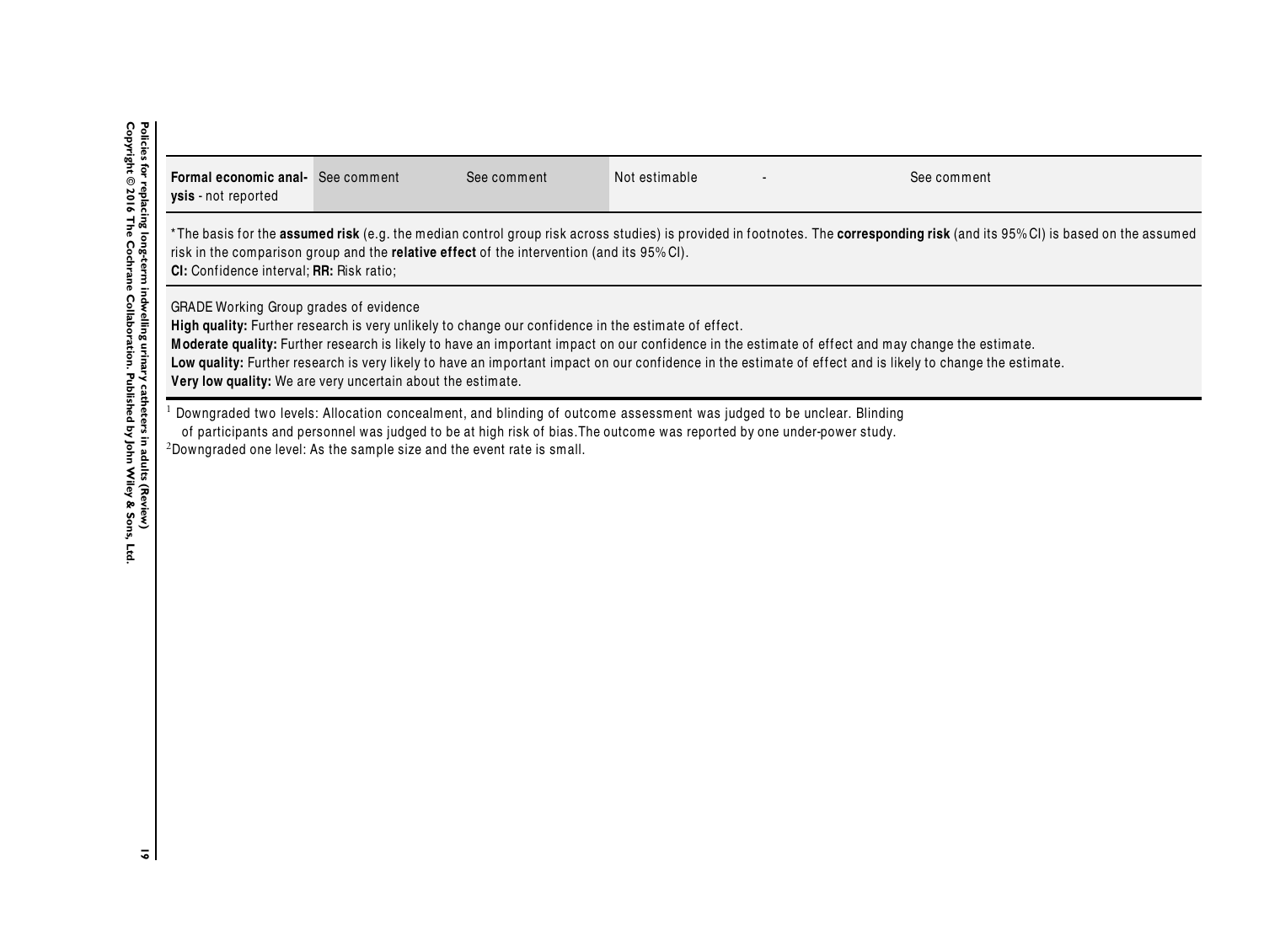# **D I S C U S S I O N**

#### **Summary of main results**

We identified three trials eligible for inclusion in this review [\(Cheung 2008;](#page-23-0) [Firestein 2001](#page-23-0); [Priefer 1982\)](#page-23-0). All the included trials were small and under-powered with inadequate reporting to permit judgement.

There was insufficient evidence to indicate that there was a lower incidence of symptomatic UTI in people whose catheter was replaced both monthly and when clinically indicated (RR 0.35, 95% CI 0.13 to 0.95; very low quality evidence) compared to only when clinically indicated,

There was not enough evidence to assess the effect of antibiotic prophylaxis on reducing: positive urine cultures at 7 days (RR 0.91, 95% CI 0.79 to 1.04); infection (RR 1.41, 95% CI 0.55 to 3.65); or death (RR 2.12, 95% CI 0.20 to 22.30; very low quality evidence).

There was no statistically significant difference in the incidence of asymptomatic bacteruria at 7 days (RR 0.80, 95% CI 0.42 to 1.52) between participants receiving water or chlorhexidine solution for periurethral cleansing at the time of catheter replacement. However, none of the 16 participants developed a symptomatic catheter-associated urinary tract infection (CAUTI) at day 14. Main results are summarised in [Summary of findings for the main](#page-5-0) [comparison;](#page-5-0) [Summary of findings 2](#page-17-0); [Summary of findings 3](#page-19-0)

# **Overall completeness and applicability of evidence**

None of the trials addressed the following comparisons: (i) replacing catheter versus other policy e.g. washouts, (ii) replacing in home environment versus clinical environment, (iii) clean versus aseptic technique for replacing catheter, (iv) lubricant A versus lubricant B or no lubricant, and (v) patient versus carer versus health professional performing the catheter replacement procedure. As for the policies that have been studied in this review, there are several areas of incompleteness. Two out of three studies report rates of CAUTI, an important clinical outcome. However, all the trials were small and the results were imprecise. The trials did not report outcomes such as cost, participant satisfaction, quality of life and other adverse effects such as encrustation. If a policy can be shown to be favourable in relation to these additional outcomes, it would be more likely to be implemented in worldwide practice.

Each trial only explored one alternative intervention in relation to the control. Therefore there is only data on one antibiotic, one cleaning solution and one replacement timing regime. Furthermore, sub-group analysis was not carried out in any of the trials. The settings of these studies represent likely settings where people with long-term catheters would undergo replacements: the community, a geriatric centre and a care home.

## **Quality of the evidence**

We assessed the quality of the evidence by examining the methodology in the report of each included trial. Since the quality of effect estimates are influenced by our judgement of the quality of methodology, the standard of reporting in the included trials directly influences the size of the effect estimates.

Only one trial gave any indication as to randomisation techniques [\(Cheung 2008\)](#page-23-0). The randomisation method is not described in any detail in the report, but we found details of it through a reference provided and there was sufficient information to award this study low risk for selection bias. None of the three included trials gave any information on blinding of participants to the intervention. Depending on the policy, blinding of participants to their intervention at the time of catheter replacement can be impossible, for example in the trial assessing different times of replacement [\(Priefer 1982](#page-23-0)) or giving an antibiotic ([Firestein 2001\)](#page-23-0). However, blinding of participants may have been possible for using different cleaning solutions but was not detailed in [Cheung 2008](#page-23-0). We scored all three trials as high risk for performance bias as, in addition to the lack of participant blinding, we found no descriptions of blinding of personnel in any of the trials.

In regard to detection bias, the three trials do not describe accurately their methods of detecting outcomes. Therefore, we do not know if the personnel assessing these outcomes are the same as the personnel who administered the intervention. We have judged all three trials to be unclear in this domain. We only found one trial to have high risk of attrition bias: this was due to the unexplained dropouts in each arm of the study [\(Firestein 2001](#page-23-0)). [Priefer 1982](#page-23-0) had no dropouts and [Cheung 2008](#page-23-0) describes dropouts in detail so we judged these studies to have low risk for attrition bias.

One study has some calculation errors in its results as well as discrepancy between different areas of the report ([Firestein 2001](#page-23-0)). We tried to contact the authors of this study for clarification.While we have no clarification, this study has been classed as high risk for other bias.

GRADE quality of evidence was very low for all the assessed outcomes.

# **Potential biases in the review process**

We searched the relevant databases with no language restriction imposed. We acknowledge that these databases may not contain all the trials that could have potentially been included in this review.

# **Agreements and disagreements with other studies or reviews**

Current guidelines on policies regarding long-term urinary catheters show considerable variation regarding this common clinical situation. Most of the available guidance comes from documents that do not specifically address policies with regard to uri-

**Policies for replacing long-term indwelling urinary catheters in adults (Review) 20 Copyright © 2016 The Cochrane Collaboration. Published by John Wiley & Sons, Ltd.**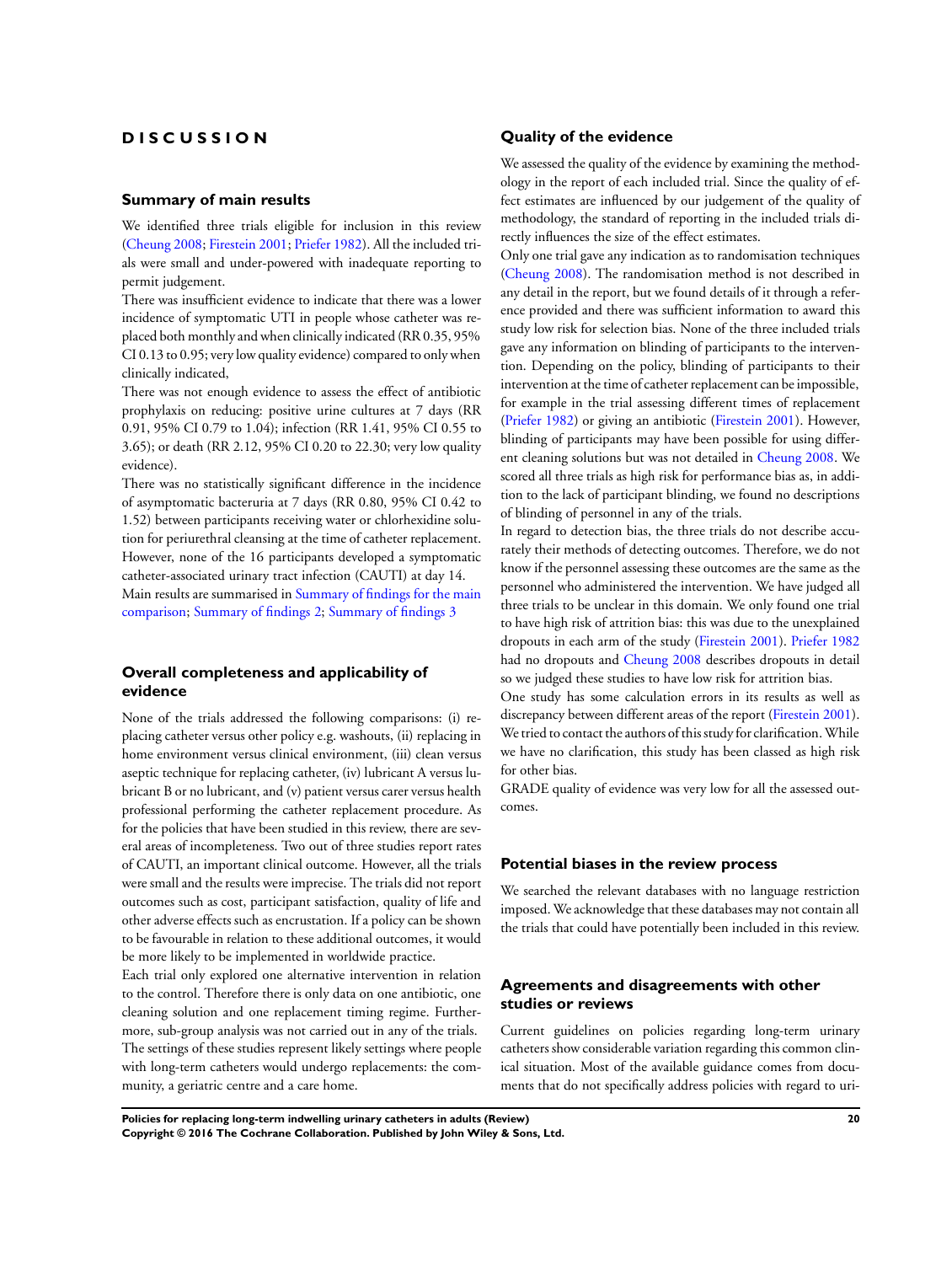nary catheters but deal with conditions where long-term catheterisation might be necessary [\(Gould 2009;](#page-23-0) [Grabe 2015](#page-23-0); [NICE](#page-23-0) [Clinical Guideline CG97 2010;](#page-23-0) [NICE Clinical Guideline CG139](#page-23-0) [2012](#page-23-0); [NICE Clinical Guideline CG148 2012;](#page-23-0) [Saskatchewan](#page-23-0) [Guidelines 2013\)](#page-23-0). Guidelines are often unclear as to whether the comments with regard to use of long-term catheters are more widely applicable.

# **Timing of replacement of catheters**

Existing guidelines take one or more of five different approaches with regard to the replacement of long-term catheters:

1. Most guidelines recommend that catheters should be changed when there is either infection or obstruction ([ANZUNS](#page-23-0) [Guideline 2013;](#page-23-0) [Gould 2009](#page-23-0); [NICE Clinical Guideline CG139](#page-23-0) [2012](#page-23-0); [Saskatchewan Guidelines 2013](#page-23-0)). This is the approach taken by the CDC Guideline on Catheter Associated Urinary Tract Infections that makes a Category II recommendation (implying a weak recommendation) [\(Gould 2009](#page-23-0)).

2. In contrast the EAU guideline on Urinary Infections recommends that change should be scheduled in anticipation of obstruction presumably based on previous need for change (Grade B, not based on randomized controlled trials) [\(Grabe](#page-23-0) [2015](#page-23-0)). Such a patient-centric approach is also recommended by the NICE Guideline ([NICE Clinical Guideline CG139 2012\)](#page-23-0).

3. A third approach has been to recommend that catheter changes should additionally be guided by the manufacturer's instruction ([ANZUNS Guideline 2013](#page-23-0); [NICE Clinical](#page-23-0) [Guideline CG139 2012\)](#page-23-0). Presumably this would imply usage for the maximum duration that the manufacturer allows.

4. A fourth approach has been taken by two guidelines that refer to specific durations. The UK Royal Cornwall Hospitals NHS Guidance recommends that catheters could be left in place for up to 12 weeks while recognising that this might not always be feasible ([Royal Cornwall Hospitals NHS Trust 2015\)](#page-23-0).

5. In contrast the NICE Guideline on Urinary Incontinence in Neurological Disease states that recurrent block occurring before six weeks should be regarded as a red flag and one must reassess for secondary problems ([NICE Clinical Guideline](#page-23-0) [CG148 2012\)](#page-23-0). Clearly, catheters are ordinarily expected to remain in situ without change for a longer duration than that. The final approach is a conspicuous lack of any comment on this subject in a guideline where one would ordinarily have expected guidance [\(NICE Clinical Guideline CG97 2010\)](#page-23-0).

# **Cleaning and antibiotic policies while changing catheters**

1. The UK Royal Cornwall Hospitals Guideline states that cleaning the meatus with saline is suitable since there is no evidence of benefit with antiseptic solutions but makes no mention regarding use of antibiotic prophylaxis during catheter change [\(Royal Cornwall Hospitals NHS Trust 2015](#page-23-0)).

2. The Guidelines for the Prevention and Treatment of Urinary Tract Infections (UTIs) in Continuing Care Settings from the Canadian Saskatchewan Government recommends against the use of prophylaxis during catheter change [\(Saskatchewan Guidelines 2013\)](#page-23-0).

3. Two different NICE Guidelines recommend selective use of antibiotics only in those individuals with a history of recurrent infection during catheter change or on occasions when there has been trauma during catheter change [\(NICE Clinical Guideline](#page-23-0) [CG139 2012;](#page-23-0) [NICE Clinical Guideline CG148 2012](#page-23-0)).

4. The EAU Guideline on Urinary Infections recommends against screening for asymptomatic bacteriuria before catheter change (Level of evidence 4, based on expert opinion) [\(Grabe](#page-23-0) [2015](#page-23-0)). The CDC Guideline makes a strong recommendation against the use of prophylactic antibiotics but it is unclear whether the guideline is referring to continued use of prophylaxis in people with on-going long-term catheters or whether this refers to prophylaxis only during catheter replacement ([Gould](#page-23-0) [2009](#page-23-0)).

The need for additional research on use of single dose antibiotic prophylaxis has also been noted ([NICE Clinical Guideline CG139](#page-23-0) [2012](#page-23-0)).

# **A U T H O R S ' C O N C L U S I O N S**

#### **Implications for practice**

There is insufficient evidence to support catheter replacement monthly as well as when clinically indicated compared to only when clinically indicated. Further research with a larger number of participants could turn an insignificant reduction in symptomatic CAUTIs in the monthly replacement group to a significant reduction. It is unclear which policy is more favourable economically, as performing monthly replacements in addition to replacements when clinically indicated incurs more replacements, but less irrigations. As these figures were also insignificant further research is needed, particularly including the need for treatment of any symptomatic CAUTI.

There is not enough evidence to suggest whether antibiotics should be used at catheter replacement in patients with long-term catheters. However, not all variants of this intervention or outcomes have been assessed.

There is not enough evidence to suggest whether sterile water is as effective as 0.05% CHG solution for periurethral cleansing between catheter replacements for reducing rates, and delaying onset, of bacteruria and symptomatic CAUTIs. However, other factors such as patient comfort remain unexplored. A formal economic analysis should be performed to determine whether this is a more cost-effective approach.

**Policies for replacing long-term indwelling urinary catheters in adults (Review) 21 Copyright © 2016 The Cochrane Collaboration. Published by John Wiley & Sons, Ltd.**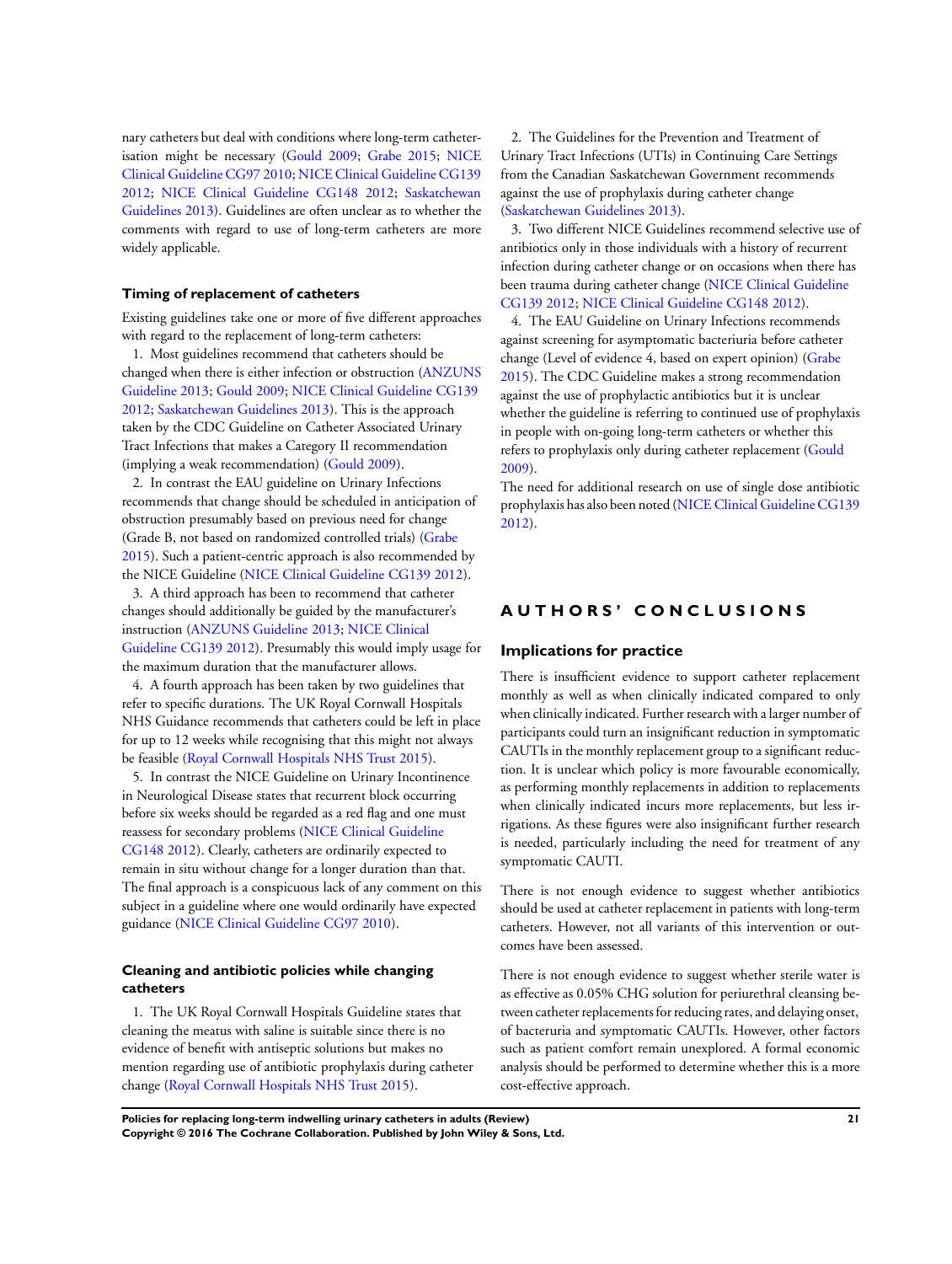### <span id="page-23-0"></span>**Implications for research**

Randomised controlled trials with higher numbers of participants and of higher quality are required in order to make recommendations for changing policies for replacing long-term catheters. Further research into the areas studied by the trials featured in this review would help strengthen the evidence to support their conclusions. Different types of antibiotics, different cleaning solutions and different periods between replacements could also be studied in addition to the interventions described in this protocol where no trials were found. Future research should aim to explore additional outcomes to asymptomatic bacteruria and symptomatic CAUTI such as participant satisfaction and cost-effectiveness. A validated questionnaire should be developed for assessing participant satisfaction and quality of life measures in order to reduce heterogeneity across trials. It is also important to identify which of these outcomes not yet studied are most crucial to decision mak-

ing regarding policies for replacing long-term catheters in order to guide future research. Sub-group analysis would give valuable data as to whether certain policies are more effective in sub-groups such as females or younger participants. We did not identify any long-term follow-up data. It is paramount that future trials report long-term follow-up data as this is also valuable evidence.

# **A C K N O W L E D G E M E N T S**

We would also like to thank the following Cochrane Incontinence editorial base staff members for their help and support with this review: Cathryn Glazener, Sheila Wallace, Mandy Fader, Peter Herbison and Suzanne Macdonald. The review authors are grateful to Toby Lasseron for his advice. The review authors are thankful to Dr Beverly Priefer for responding to our query about Priefer 1982.

#### **R E F E R E N C E S**

#### **References to studies included in this review**

#### **Cheung 2008** *{published data only}*

Cheung K, Leung P, Wong YC, To OK, Yeung YF, Chan MW, et al. Water versus antiseptic periurethral cleansing before catheterization among home care patients: a randomized controlled trial. *American Journal of Infection Control* 2008;**36**(5):375–80. [sr–incont32160]

#### **Firestein 2001** *{published data only}*

Firestein M. Can antibiotic use during routine replacement of long-term urinary catheter prevent bacteriuria?. *Infectious Diseases in Clinical Practice* 2001;**10**(3):133–5. [sr–incont18037]

#### **Priefer 1982** *{published data only}*

Priefer BA, Duthie EH Jr, Gambert SR. Frequency of urinary catheter change and clinical urinary tract infection. Study in hospital-based, skilled nursing home. *Urology* 1982;**20**(2):141–2. [sr–incont7556]

#### **References to studies excluded from this review**

# **Airaksinen 1979** *{published data only}*

Airaksinen P, Sinkkonen S, Bolodin M, Jauhiainen R. [Clinical study of patients with indwelling catheters]. [Finnish]. *Duodecim* 1979;**95**(4):164–70.

#### **Andersson 1986** *{published data only}*

Andersson H. A double-blind randomized comparison of the effect and tolerance of Varidase versus saline when instilled in the urinary bladder in patients with catheter problems. *Journal of International Medical Research* 1986;**14**  $(2):91-4.$ 

# **Bach 1990** *{published data only}*

Bach D, Hesse A, Prange CH. Prevention of incrustations and urinary tract infections during transurethral continuous catheterization [German]. *Therapiewoche Urologie Nephrologie* 1990;**2**(1):25–32.

#### **Bergqvist 1979** *{published data only}*

Bergqvist D, Hedelin H, Stenstrom G, Stahl A. [Clinical evaluation of Foley catheters]. [Swedish]. *Lakartidningen* 1979;**76**(15):1416–8.

#### **Boccola 2011** *{published data only}*

Boccola MA, Sharma A, Taylor C, Wong LM, Travis D, Chan S. The infusion method trial of void vs standard catheter removal in the outpatient setting: a prospective randomized trial. *BJU International* 2011;**107**(Suppl s3): 43–6.

#### **Bruun 1978** *{published data only}*

Bruun JN, Digranes A. Bladder irrigation in patients with indwelling catheters. *Scandinavian Journal of Infectious Diseases* 1978;**10**(1):71–4.

#### **Cai 2014** *{published data only}*

Cai T, Caola I, Tessarolo F, Piccoli F, D'Elia C, Caciagli P, et al. Solidago, orthosiphon, birch and cranberry extracts can decrease microbial colonization and biofilm development in indwelling urinary catheter: a microbiologic and ultrastructural pilot study. *World Journal of Urology* 2014; **32**(4):1007–14. [sr–incont70338]

#### **Carapeti 1996** *{published data only}*

Carapeti EA, Andrews SM, Bentley PG. Randomised study of sterile versus non-sterile urethral catheterisation [published erratum appears in Annals of the Royal College of Surgeons of England 1996 May;78(3 Pt 1):167]. *Annals of the Royal College of Surgeons of England* 1996;**78**(1): 59–60.

**Policies for replacing long-term indwelling urinary catheters in adults (Review) 22 Copyright © 2016 The Cochrane Collaboration. Published by John Wiley & Sons, Ltd.**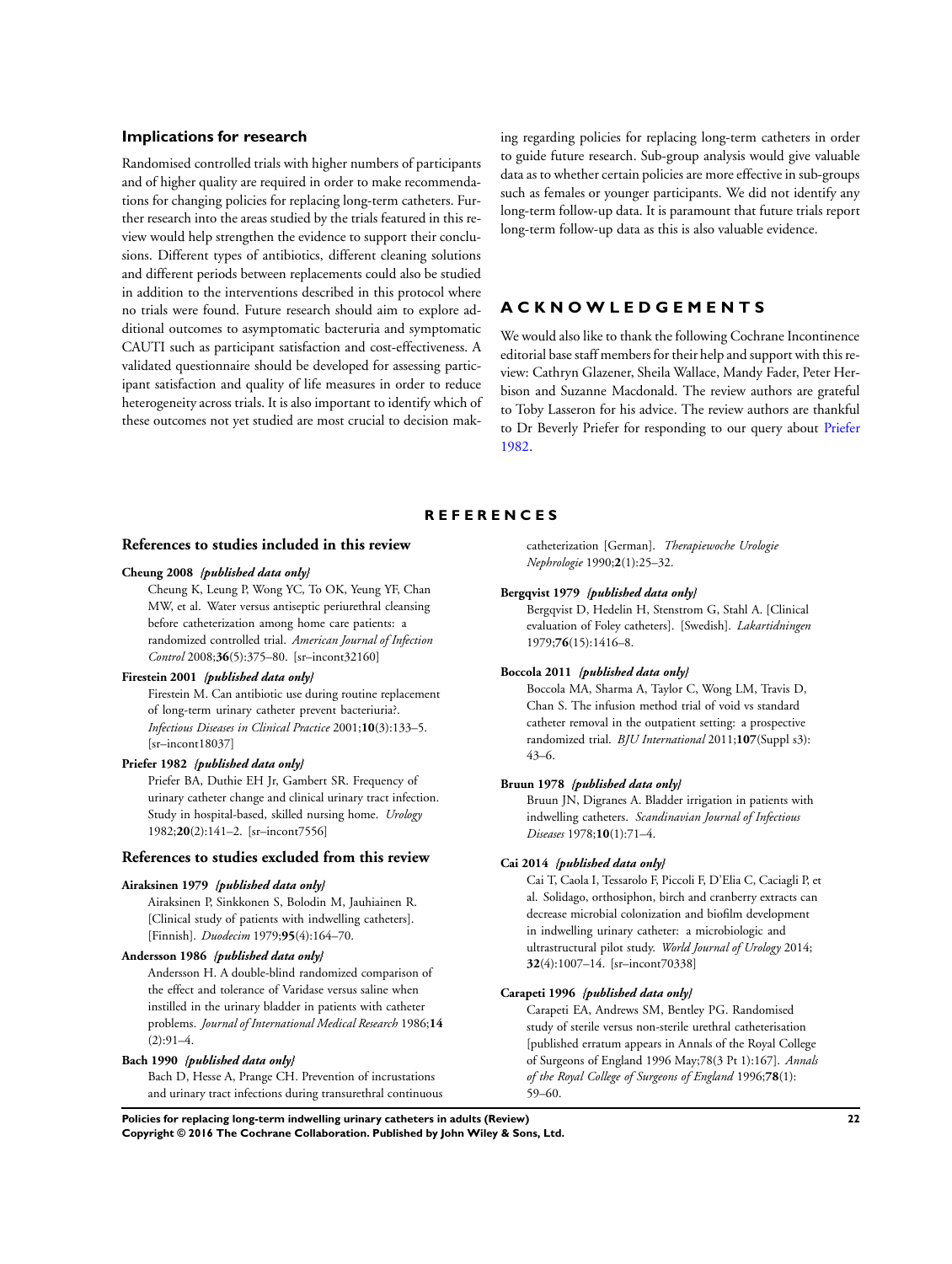#### **Chancellor 1994** *{published data only}*

Chancellor MB, Rivas DA, Abdill CK, Karasick S, Ehrlich SM, Staas WE. Prospective comparison of external sphincter balloon dilatation and prosthesis placement with external sphincterotomy in spinal cord injured men. *Archives of Physical Medicine & Rehabilitation* 1994;**75**(3):297–305.

#### **Christensen 1983** *{published data only}*

Christensen MG, Thorup J, Walter S, Vejlsgaard R, Selmer J, Geerdsen JP. Intermittent drainage of the bladder in patients with indwelling catheters. A controlled study of the occurrence of bacteriuria following after Cystomat without irrigation. [Danish]. *Ugeskrift for Laeger* 1983;**145**(1):22–3.

## **Chung 2007** *{published data only}*

Chung C, Chu M, Paoloni R, O'Brien MJ, Demel T. Comparison of lignocaine and water-based lubricating gels for female urethral catheterization: a randomized controlled trial. *Emergency Medicine Australasia* 2007;**19**(4):315–9.

#### **Clark 1973** *{published data only}*

Clark LW. Neomycin in the prevention of postcatheterization bacteriuria. *Medical Journal of Australia* 1973;**1**(21): 1034–6.

## **Classen 1991a** *{published data only}*

Classen DC, Larsen RA, Burke JP, Alling DW, Stevens LE. Daily meatal care for prevention of catheterassociated bacteriuria: results using frequent applications of polyantibiotic cream. *Infection Control & Hospital Epidemiology* 1991;**12**(3):157–62.

## **Cleland 1971** *{published data only}*

Cleland V, Cox F, Berggren H, MacInnis MR. Prevention of bacteriuria in female patients with welling catheters. *Nursing Research* 1971;**20**(4):309–18.

#### **Cornia 2003** *{published data only}*

Cornia PB, Amory JK, Fraser S, Saint S, Lipsky BA. Computer-based order entry decreases duration of indwelling urinary catheterization in hospitalized patients. *American Journal of Medicine* 2003;**114**(5):404–7.

#### **Darouiche 2005** *{published data only}*

<sup>∗</sup> Darouiche RO, Thornby JI, Cerra-Stewart C, Donovan WH, Hull RA. Bacterial interference for prevention of urinary tract infection: a prospective, randomized, placebocontrolled, double-blind pilot trial.[see comment]. *Clinical Infectious Diseases* 2005;**41**(10):1531–4. NCT00037921, Darouiche R. UTI Prophylaxis Using Bacterial Interference Following SCI. http:// clinicaltrials.gov/show/NCT00037921 2001.

#### **Darouiche 2011** *{published data only}*

<sup>∗</sup> Darouiche RO, Green BG, Donovan WH, Chen D, Schwartz M, Merritt J, et al. Multicenter randomized controlled trial of bacterial interference for prevention of urinary tract infection in patients with neurogenic bladder. *Urology* 2011;**78**(2):341–6.

NCT00309114, Darouiche R, Trautner B. Prevention of UTI in Persons With Spinal Cord Injury. http:// clinicaltrials.gov/show/NCT00309114 2004.

#### **Darouiche 2014** *{published data only}*

<sup>∗</sup> Darouiche RO, Al Mohajer M, Siddiq DM, Minard CG. Short versus long course of antibiotics for catheterassociated urinary tract infections in patients with spinal cord injury: a randomized controlled noninferiority trial. *Archives of Physical Medicine & Rehabilitation* 2014;**95**(2): 290–6.

NCT00732238, Darouiche RO. Multifaceted Treatment of Catheter-related Urinary Tract Infection. http:// clinicaltrials.gov/show/NCT00732238 2007.

# **Davies 1987** *{published data only}*

Davies AJ, Desai HN, Turton S, Dyas A. Does instillation of chlorhexidine into the bladder of catheterized geriatric patients help reduce bacteriuria?. *Journal of Hospital Infection* 1987;**9**(1):72–5.

#### **Eddeland 1983** *{published data only}*

Eddeland A, Hedelin H. Effects of allopurinol (Zyloric) in patients with long-term indwelling urethral catheters. *Journal of International Medical Research* 1983;**11**(2):116–9.

#### **Ehrenkranz 1991** *{published data only}*

Ehrenkranz NJ, Alfonso BC. Failure of bland soap handwash to prevent hand transfer of patient bacteria to urethral catheters. *Infection Control & Hospital Epidemiology* 1991;**12**:654–62.

#### **Eid 1995** *{published data only}*

Eid Y, Sevilla D, Akerman A, Aisen ML. Reexamination of neurogenic bladder management in myelopathy. *Journal of Neurologic Rehabilitation* 1995;**9**(2):124.

#### **Flack 1993** *{published data only}*

Flack S. Finding the best solution... encrustation of indwelling urethral catheters... how effective are bladderwashout solutions. *Nursing Times* 1993;**89**(11):68, 70, 77.

#### **Fryklund 1991** *{published data only}*

Fryklund B, Pettersson B, Svenson G, Burman LG. [A closed system for bladder drainage via an indwelling catheter reduces the risks of bacteriuria]. [Swedish]. *Lakartidningen* 1991;**88**(9):738, 740-1.

#### **Hayward 2012** *{published data only}*

Hayward C. Pilot investigation of the effect of the Memokath 028 Prostate© stent on quality of life in patients with urethral obstruction a comparison with long term catheter. http://isrctn.com/ISRCTN33583715 2012.

#### **Lee 2015** *{published data only}*

Lee K-C, Chao Y-F, Wang Y-M, Lin P-C. A nurse-family partnership intervention to increase the self-efficacy of family caregivers and reduce catheter-associated urinary tract infection in catheterized patients. *International Journal of Nursing Practice* 2015;**21**(6):771–9. [sr–incont72604]

#### **Li 2014** *{published data only}*

Li HJ, Cao XJ. A prospective randomized comparative study on effects in preventing urinary tract infection between Intelligent urinary bladder monitoring device and conventional urinary catheter in patients with voiding dysfunction caused by spinal cord injury. http:// www.chictr.org.cn/showproj.aspx?proj=10090 2014.

**Policies for replacing long-term indwelling urinary catheters in adults (Review) 23 Copyright © 2016 The Cochrane Collaboration. Published by John Wiley & Sons, Ltd.**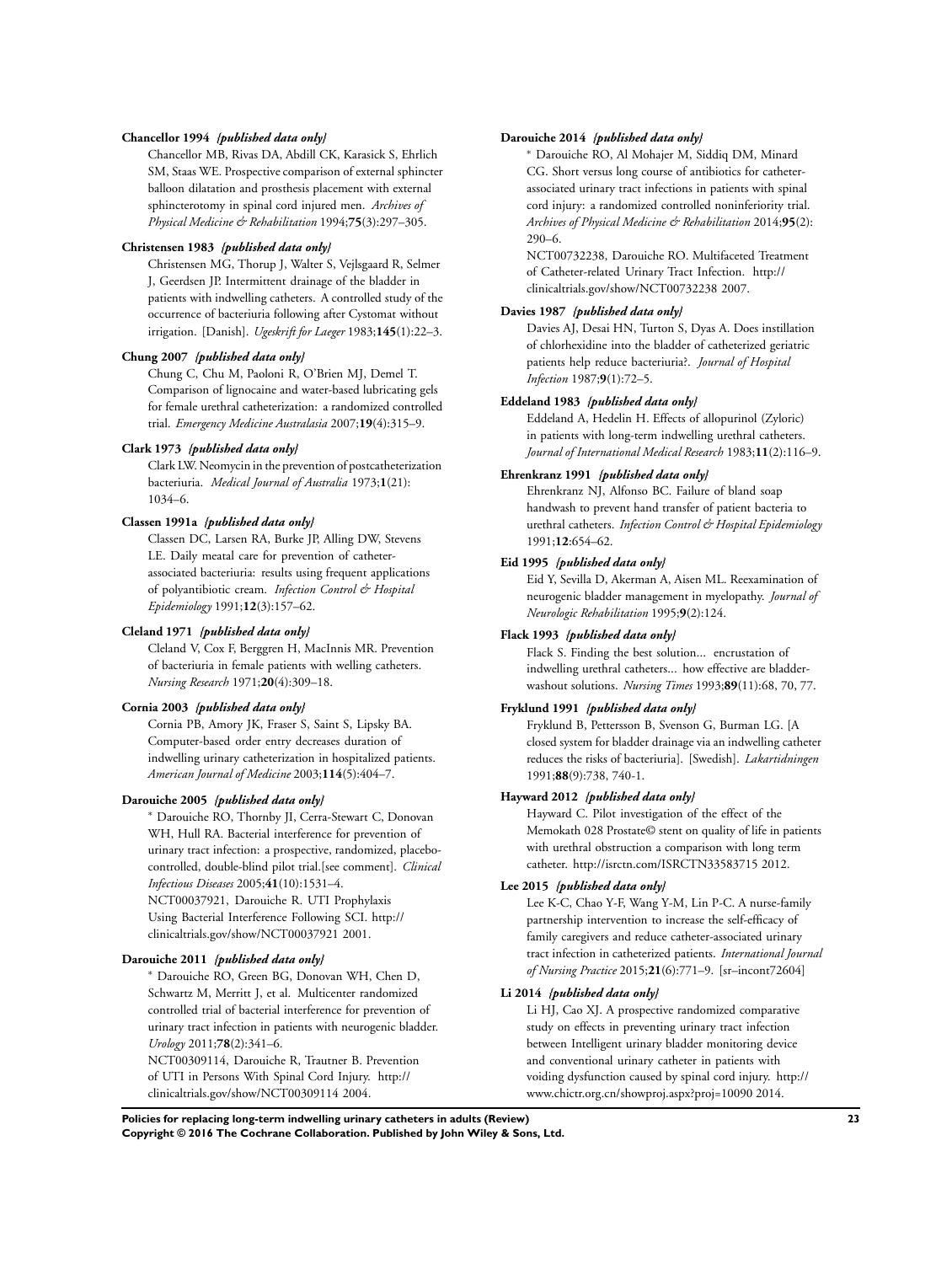#### **Moore 2004** *{published data only}*

Moore K, Hunter K, McGinnis R, Chobanuk J, Bascu C, Puttagunta L, et al. Extending the life of long term indwelling catheters: an RCT of catheter flush with saline or acidic solution vs standard care (Abstract number 66). *Neurourology & Urodynamics* 2007;**26**(5):685.

Moore K, Puttagunta L, Voaklander D, McGinnis R, Fader M, Getliffe K, et al. Long term indwelling catheters: an RCT of catheter flush vs. standard care (Abstract number 2423). *Journal of WOCN* 2008;**35**(3S Suppl):S65.

<sup>∗</sup> Moore KN, Hunter KF, McGinnis R, Bacsu C, Fader M, Gray M, et al. Do catheter washouts extend patency time in long-term indwelling urethral catheters? A randomized controlled trial of acidic washout solution, normal saline washout, or standard care. *Journal of Wound, Ostomy, & Continence Nursing* 2009;**36**(1):82–90.

#### **Nalinthip 1996** *{published data only}*

Nalinthip T, et al. Urinary tract infection in selfcatheterisation compared to nurse-catheterisation for bladder training in patients with spinal cord lesion (Abstract). *Srinagarind Medical Journal* 1996;**11**(4):345.

#### **NCT01785966, 2013** *{published data only}*

NCT01785966, Cavalcanti AB. Checklist During Multidisciplinary Daily Visits and Clinician Prompting for Reduction of Mortality in Intensive Care Units: A Cluster Randomized Trial. http://clinicaltrials.gov/show/ NCT01785966 2013.

#### **NCT01797146, 2013** *{published data only}*

NCT01797146, Rattanaumpawan P. Effectiveness of Catheter Reminder and Evaluation (CARE) Program in Reducing the Catheter-day and Prevention of Catheterassociated Infections. http://clinicaltrials.gov/show/ NCT01797146 2013.

#### **NCT02196987, 2014** *{published data only}*

NCT02196987, Stav K. Pain Level During Male Urethral Catheterisation - Does Patient Attempted Urination During Catheterisation Reduce Pain? A Prospective Randomized Study. http://clinicaltrials.gov/show/NCT02196987 2014.

#### **Norton 1987** *{published data only}*

Norton P. Urethral mini-catheter revisited. Proceedings of the International Continence Society (ICS), 17th Annual Meeting, 1987 Sep 2-5, Bristol, UK 1987:146–7.

#### **Oberst 1981** *{published data only}*

Oberst MT, Graham D, Geller NL, Stearns MW Jr, Tiernan E. Catheter management programs and postoperative urinary dysfunction. *Research in Nursing & Health* 1981;**4** (1):175–81.

#### **Obolensky 1975** *{published data only}*

Obolensky W, Hubner H. When should the medicamentous prevention of catheter infection be started? [German] (Abstract number 222). *Archiv fur Gynakologie* 1975;**219**  $(1-4):240-1.$ 

#### **Pickard 1996** *{published data only}*

Pickard WG, Grundy DJ. A comparison of two methods of sterile urethral catheterisation in spinal cord injured adults. *Paraplegia* 1996;**34**(1):30–3.

#### **Platt 1983** *{published data only}*

Platt R, Polk BF, Murdock B, Rosner B. Reduction of mortality associated with nosocomial urinary tract infection. *Lancet* 1983;**1**(8330):893–7.

#### **Raz 2000** *{published data only}*

Raz R, Schiller D, Nicolle LE. Chronic indwelling catheter replacement before antimicrobial therapy for symptomatic urinary tract infection. *Journal of Urology* 2000;**164**(4): 1254–8. [sr–incont15653]

## **Reid 1982** *{published data only}*

Reid RI, Webster O, Pead PJ, Maskell R. Comparison of urine bag-changing regimens in elderly catheterised patients. *Lancet* 1982;**2**(8301):754–6.

#### **Samimi 2010** *{published data only}*

Samimi Gh, Ezzati Zh, Sarokhani MR, Mosalii SS, Mehrabi Y. Effects of bladder irrigation with chlorhexidine and normal saline on prevention of bacteriuria in patient with foley catheter [Farsi]. *Journal of Nursing & Midwifery* 2010; **20**(70):57.

### **Savage 1982** *{published data only}*

Savage JE, Phillips B, Lifshitz S, et al. Bacteriuria in closed bladder drainage versus continuous irrigation in patients undergoing intracavitary radium for treatment of gynecologic cancer. *Gynecologic Oncology* 1982;**13**:26–30.

# **Schneeberger 1992** *{published data only}*

Schneeberger PM, Vreede RW, Bogdanowicz JF, van Dijk WC. A randomized study on the effect of bladder irrigation with povidone-iodine before removal of an indwelling catheter. *Journal of Hospital Infection* 1992;**21**(3):223–9.

#### **Shimpuku 2013** *{published data only}*

Shimpuku G. The effect of lidocaine jelly for pain of urinary catheter. http://www.umin.ac.jp/ctr/index.htm 2013.

#### **Siderias 2004** *{published data only}*

Siderias J, Guadio F, Singer AJ. Comparison of topical anesthetics and lubricants prior to urethral catheterization in males: a randomized controlled trial. *Academic Emergency Medicine* 2004;**11**(6):703–6.

#### **Sperling 2014** *{published data only}*

Sperling H, Eisenhardt A, Mumperow E, Gralla O, Lummen G, Seidali K, et al. Investigation of the use of triclosan in patients with indwelling catheters: A randomized, double blind, multicenter, placebo-controlled clinical study. [German]. *Der Urologe* 2014;**53**(10):1512–7.

#### **Sweet 1985** *{published data only}*

Sweet DE, Goodpasture HC, Holl K, Smart S, Alexander H, Hedari A. Evaluation of H2O2 prophylaxis of bacteriuria in patients with long-term indwelling Foley catheters: a randomized controlled study. *Infection Control* 1985;**6**(7): 263–6.

#### **Taweesangsuksalul 2005** *{published data only}*

Taweesangsuksalul R, Tamnanthong N, Hanpanich K, Chobchuen R, Kirdpon W. Effect of aloe vera gel for lubrication on urethral catheterization. *Journal of Thai Rehabilitation Medicine* 2005;**15**(2):113–8.

**Policies for replacing long-term indwelling urinary catheters in adults (Review) 24 Copyright © 2016 The Cochrane Collaboration. Published by John Wiley & Sons, Ltd.**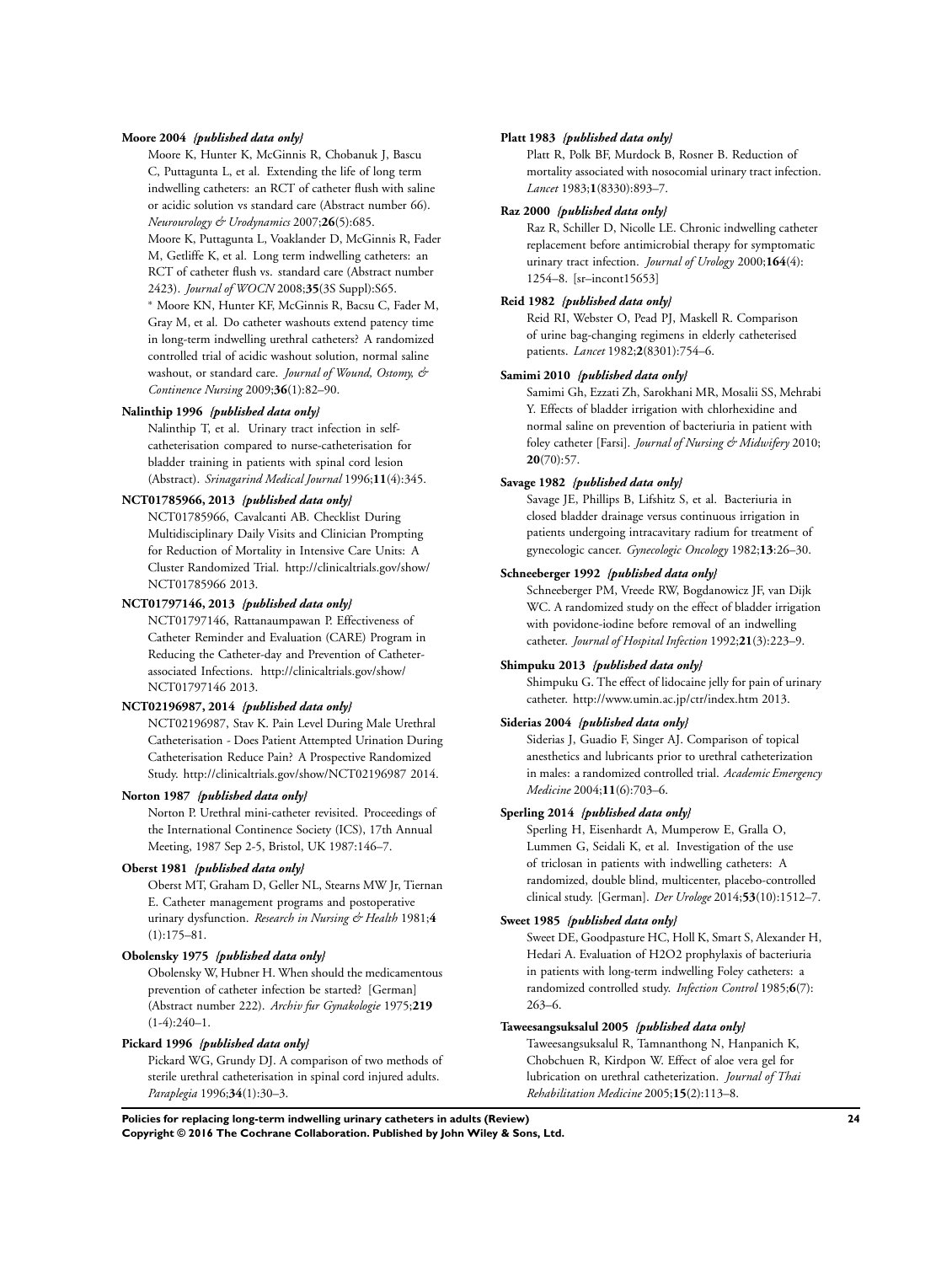#### **Webster 2000** *{published data only}*

Webster J, Hood R, Burridge C, Cave D, Mastin H. Pilot study - the use of antiseptic verses tap water for urethral preparation prior to insertion of urinary catheters: The IDS Study. Unpublished protocol summary on file 2000.

# **Webster 2006** *{published data only}*

Webster J, Osborne S, Woolett K, Shearer J, Courtney M, Anderson D. Does evening removal of urinary catheters shorten hospital stay among general hospital patients? A randomized controlled trial. *Journal of Wound, Ostomy, & Continence Nursing* 2006;**33**(2):156–63.

#### **Wilde 2011** *{published data only}*

Wilde MH. Self management in urinary catheter users. clinicaltrials.gov/ct2/show/NCT00883220 (accessed 14 September 2011).

#### **Wilde 2015** *{published data only}*

Wilde MH, McMahon JM, McDonald MV, Tang W, Wang W, Brasch J, et al. Self-management intervention for long-term indwelling urinary catheter users: randomized clinical trial. *Nursing Research* 2015;**64**(1):24–34. [sr–incont66839]

#### **Williamson 1982** *{published data only}*

Williamson ML. Reducing post-catheterization bladder dysfunction by reconditioning. *Nursing Research* 1982;**31**: 28–30.

#### **Zhao 1994** *{published data only}*

Zhao WH, Zang YF. [Research on two methods of urinary catheterization post radio frequency therapy for the patient with hypertrophy of the prostate]. *Chung-Hua Hu Li Tsa Chih Chinese Journal of Nursing* 1994;**29**(7):408–9.

# **Additional references**

### **ANZUNS Guideline 2013**

Australia and New Zealand Urological Nurses Society Catheterisation Guideline Working Party. Catheterisation Clinical Guidelines (version 2). http:// www.anzuns.org/wp-content/uploads/2015/03/ANZUNS-Guidelines˙Catheterisation-Clinical-Guidelines.pdf (accessed 6 January 2016).

#### **Gould 2009**

Gould CV, Umscheid CA, Agarwal RK, Kuntz G, Pegues DA, Healthcare Infection Control Practices Advisory Committee (HICPAC). Guideline for prevention of catheter-associated urinary tract infections 2009. http://www.cdc.gov/hicpac/pdf/CAUTI/ CAUTIguideline2009final.pdf (accessed 6 January 2016).

#### **Gould 2010**

Gould CV, Umscheid CA, Agarwal RK, Kuntz G, Pegues DA. Guideline for prevention of catheter-associated urinary tract infections 2009. *Infection Control and Hospital Epidemiology* 2010;**31**(4):319–26.

# **Grabe 2015**

Grabe M, Bartoletti R, Bjerklund Johansen TE, Cai T, Cek M, Koves B, et al. Guidelines on Urological Infections (limited update March 2015). http://uroweb.org/wpcontent/uploads/19-Urological-infections˙LR2.pdf (accessed 6 January 2016).

#### **Guyatt 2011a**

Guyatt GH, Oxman AD, Schunemann HJ, Tugwell P, Knottnerus A. GRADE guidelines: a new series of articles in the Journal of Clinical Epidemiology. *Journal of Clinical Epidemiology* 2011;**64**(4):380–2.

#### **Guyatt 2011b**

Guyatt GH, Oxman AD, Sultan S, Glasziou P, Akl EA, Alonso-Coello P, et al. GRADE guidelines: 9. Rating up the quality of evidence. *Journal of Clinical Epidemiology* 2011;**64**(12):1311–6.

#### **Guyatt 2013a**

Guyatt GH, Thorlund K, Oxman AD, Walter SD, Patrick D, Furukawa TA, et al. GRADE guidelines: 13. Preparing Summary of Findings tables and evidence profilescontinuous outcomes. *Journal of Clinical Epidemiology* 2013;**66**(2):173–83.

### **Guyatt 2013b**

Guyatt GH, Oxman AD, Santesso N, Helfand M, Vist G, Kunz R, et al. GRADE guidelines: 12. Preparing Summary of Findings tables-binary outcomes. *Journal of Clinical Epidemiology* 2013;**66**(2):158–72.

# **Hagen 2010**

Hagen S, Sinclair L, Cross S. Washout policies in longterm indwelling urinary catheterisation in adults. *Cochrane Database of Systematic Reviews* 2010, Issue 3. [DOI: 10.1002/14651858.CD004012.pub4]

#### **Higgins 2011**

Higgins JPT, Green S (editors). Cochrane Handbook for Systematic Reviews of Interventions Version 5.1.0 [updated March 2011]. The Cochrane Collaboration, 2011. Available from www.cochrane-handbook.org.

#### **Hooton 2010**

Hooton TM, Bradley SF, Cardenas DD, Colgan R, Geerlings SE, Rice JC, et al. Diagnosis, prevention, and treatment of catheter-associated urinary tract infection in adults: 2009 International Clinical Practice Guidelines from the Infectious Diseases Society of America. *Clinical Infectious Diseases* 2010;**50**(5):625–63.

#### **Jahn 2007**

Jahn P, Beutner K, Langer G. Types of indwelling urinary catheters for long-term bladder drainage in adults. *Cochrane Database of Systematic Reviews* 2007, Issue 10. [DOI: 10.1002/14651858.CD004997.pub3]

#### **Lusardi 2013**

Lusardi G, Lipp A, Shaw C. Antibiotic prophylaxis for short-term catheter bladder drainage in adults. *Cochrane Database of Systematic Reviews* 2013, Issue 7. [DOI: 10.1002/14651858.CD005428.pub2]

# **Maki 2001**

Maki DG, Tambyah PA. Engineering out the risk for infection with urinary catheters. *Emerging Infectious Diseases* 2001;**7**(2):342–7.

**Policies for replacing long-term indwelling urinary catheters in adults (Review) 25 Copyright © 2016 The Cochrane Collaboration. Published by John Wiley & Sons, Ltd.**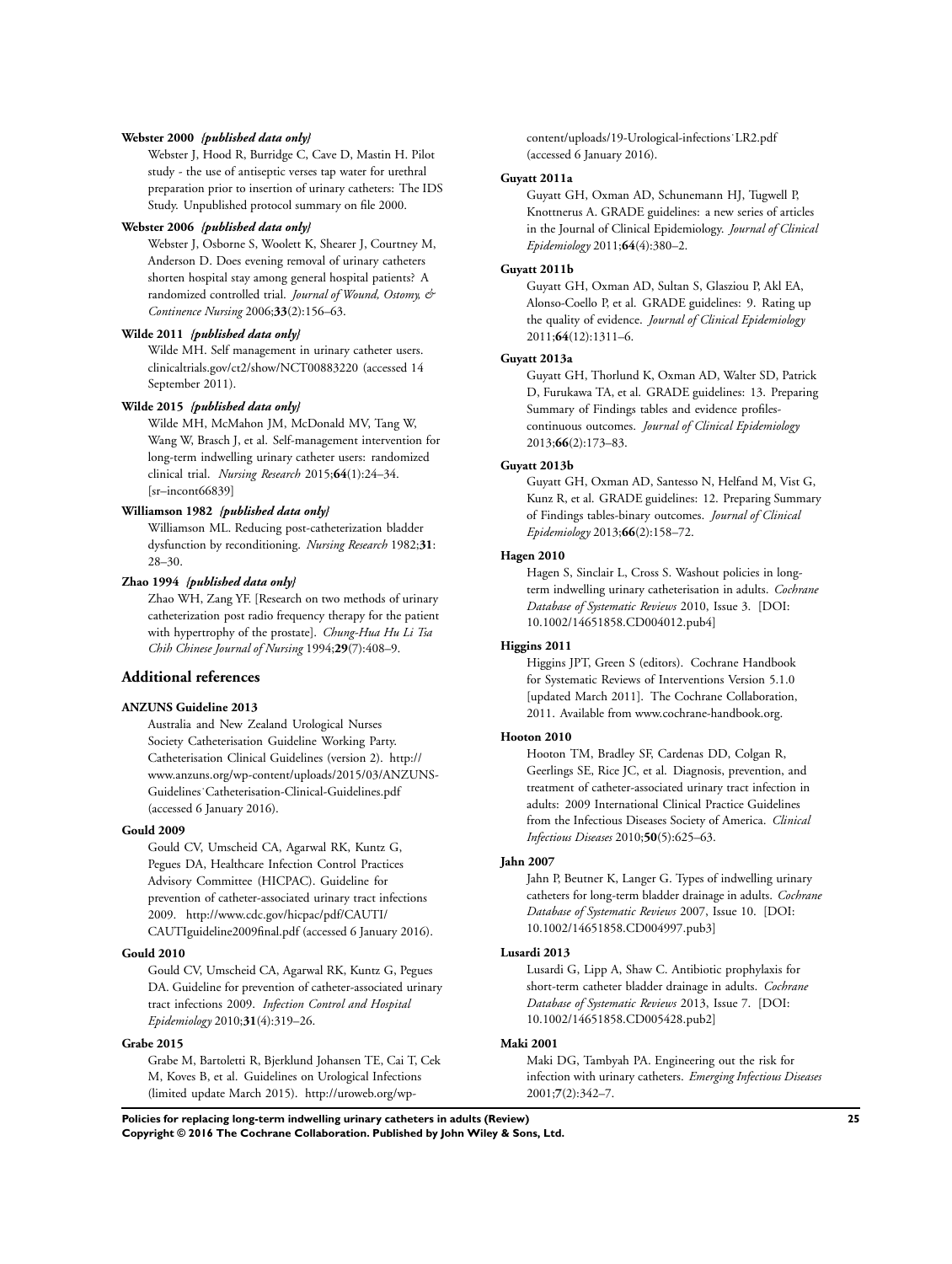#### **Moore 2007**

Moore KN, Fader M, Getliffe K. Long-term bladder management by intermittent catheterisation in adults and children. *Cochrane Database of Systematic Reviews* 2007, Issue 4. [DOI: 10.1002/14651858.CD006008.pub2]

#### **NICE Clinical Guideline CG139 2012**

National Clinical Guideline Centre. Healthcare-associated infections: prevention and control in primary and community care. NICE Clinical Guideline CG139. www.nice.org.uk/guidance/cg139 (accessed 6 January 2016).

#### **NICE Clinical Guideline CG148 2012**

National Clinical Guideline Centre, National Institute for Health and Clinical Excellence. Urinary incontinence in neurological disease: Management of lower urinary tract dysfunction in neurological disease. NICE Clinical Guideline CG148. http://www.nice.org.uk/guidance/ cg148/evidence (accessed 6 January 2016).

## **NICE Clinical Guideline CG97 2010**

National Clinical Guideline Centre: Acute and Chronic Conditions. Lower urinary tract symptoms in men: management. NICE Clinical Guideline CG97. www.nice.org.uk/guidance/cg97 (accessed 6 January 2016).

#### **Nicolle 2001**

Nicolle LE. The chronic indwelling catheter and urinary infection in long-term-care facility residents. *Infection Control and Hospital Epidemiology* 2001;**22**(5):316–21.

#### **Niël-Weise 2005**

Niël-Weise BS, van den Broek PJ, da Silva EMK, Silva LA. Urinary catheter policies for long-term bladder drainage. *Cochrane Database of Systematic Reviews* 2005, Issue 3. [DOI: 10.1002/14651858.CD004201.pub3]

#### **Palka 2014**

Palka MA. Evidenced based review of recommendations addressing the frequency of changing long-term indwelling urinary catheters in older adults. *Geriatric Nursing* 2014;**35** (5):357–63.

#### **Reference Manager 2012 [Computer program]**

Thomson Reuters. Reference Manager Professional Edition Version 12. New York: Thomson Reuters, 2012.

#### **Royal Cornwall Hospitals NHS Trust 2015**

Royal Cornwall Hospitals NHS Trust Continence Action Group. RCHT Adult Urinary Catheterisation Policy v4.2. http://www.rcht.nhs.uk/DocumentsLibrary/ RoyalCornwallHospitalsTrust/Clinical/General/ UrinaryCatheterisationPolicy.pdf (accessed 5 January 2015).

#### **Saskatchewan Guidelines 2013**

Saskatchewan Infection Prevention and Control Program. Guidelines for the prevention and treatment of urinary tract infections (UTIs) in continuing care settings. http://www.ipac-canada.org/IPAC-SASKPIC/ UTI%20Guidelines%2019April2013.pdf (accessed 5 January 2016).

# **Stamm 1991**

Stamm WE. Catheter-associated urinary tract infections: epidemiology, pathogenesis, and prevention. *The American Journal of Medicine* 1991;**91**(3 (Supp 2)):S65–71.

#### **Stensballe 2005**

Stensballe J, Looms D, Nielsen P N, Tvede M. Hydrophiliccoated catheters for intermittent catheterisation reduce urethral micro trauma: a prospective, randomised, participant-blinded, crossover study of three different types of catheters. *European Urology* 2005;**48**(6):978–83.

#### **Sørbye 2009**

Sørbye LW, Finne-Soveri H, Ljunggren G, Topinkova E, Garms-Homolova V, Jensdóttir AB, et al. Urinary incontinence and use of pads - clinical features and need for help in home care at 11 sites in Europe. *Scandinavian Journal of Caring Sciences* 2009;**23**:33–44.

#### **Wilde 2013**

Wilde MH, McDonald MV, Brasch JRN, McMahon JM, Fairbanks EMS, Shah S, Tang W, Scheid E. Long-term urinary catheter users self-care practices and problems. *Journal of Clinical Nursing* February 2013;**22**(3-4):356–67.

# **Willson 2009**

Willson M, Wilde M, Webb ML, Thompson D, Parker D, Harwood J, et al. Nursing interventions to reduce the risk of catheter-associated urinary tract infection: part 2: staff education, monitoring, and care techniques. *Journal of Wound Ostomy & Continence Nursing* 2009;**36**(2):137–54.

∗ *Indicates the major publication for the study*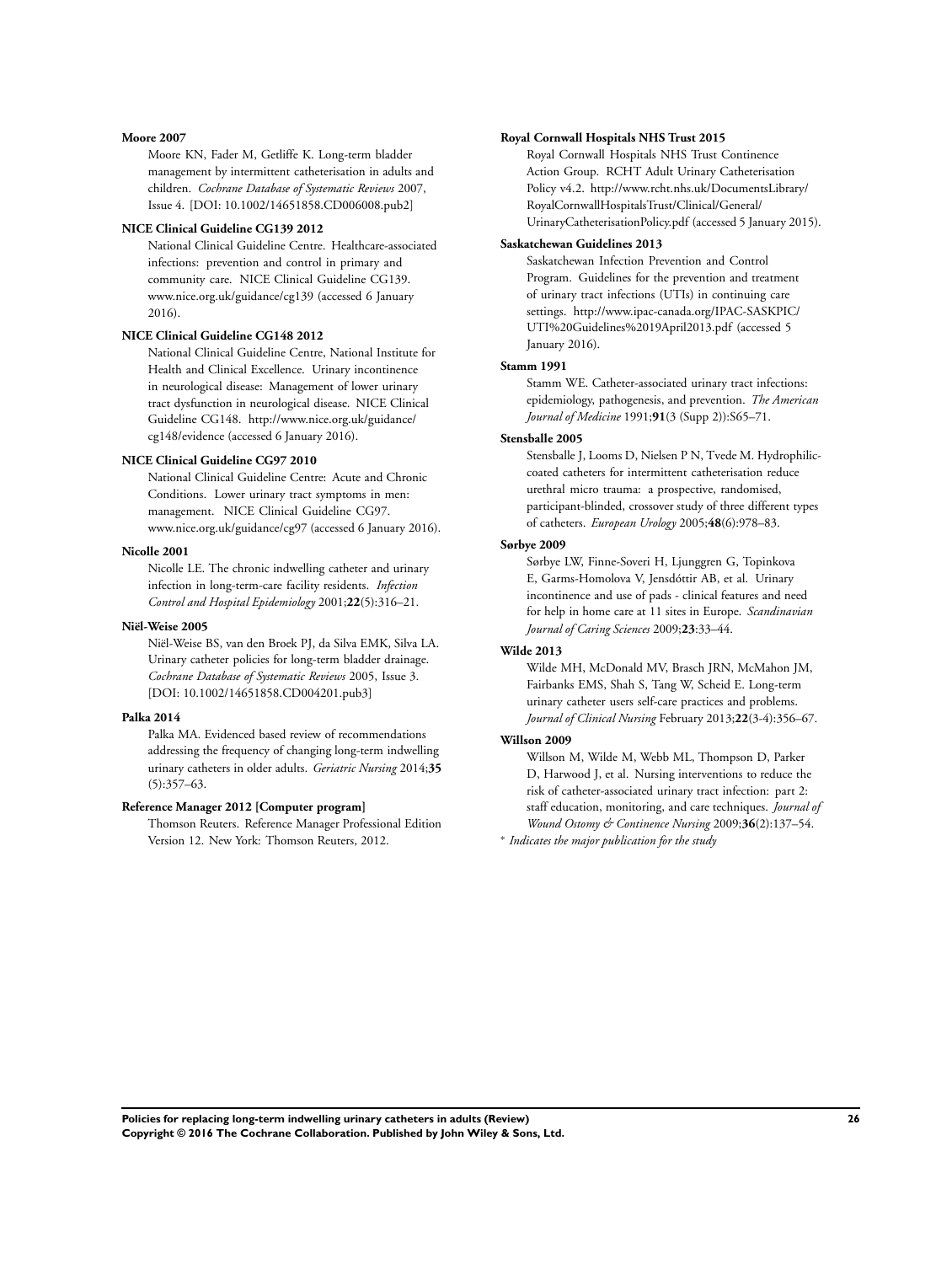# **CHARACTERISTICS OF STUDIES**

# **Characteristics of included studies** *[ordered by study ID]*

# **Cheung 2008**

| Methods             | <b>Study design:</b> Randomised Controlled Trial<br>Setting: Community nursing service centre in Hong Kong.<br><b>Study dates:</b> Not specified                                                                                                                                                                                                                                                                                                                                                                                                                                                                                                                                                                                                                                                                                                                                                                                                                                                                                                                                                                                                                                                                                                                                                                                                                                           |
|---------------------|--------------------------------------------------------------------------------------------------------------------------------------------------------------------------------------------------------------------------------------------------------------------------------------------------------------------------------------------------------------------------------------------------------------------------------------------------------------------------------------------------------------------------------------------------------------------------------------------------------------------------------------------------------------------------------------------------------------------------------------------------------------------------------------------------------------------------------------------------------------------------------------------------------------------------------------------------------------------------------------------------------------------------------------------------------------------------------------------------------------------------------------------------------------------------------------------------------------------------------------------------------------------------------------------------------------------------------------------------------------------------------------------|
| Participants        | <b>Population:</b> People residing in one community nurse service centre in Hong Kong<br>(living at home or in a nursing home)<br><b>Inclusion criteria:</b> aged 18 years or older, receiving community nursing services, requir-<br>ing long-term indwelling latex urinary catheter and already under community nursing<br>service and requiring long-term catheter care for at least 1 month<br><b>Exclusion criteria:</b> subjects with a symptomatic urinary tract infection on the day of<br>baseline urine collection<br>Age (mean): $78.4$ (SD = 11.8)<br>Number of participants:<br>• Eligible: 26<br>• Randomised: 22<br>• Reported: $20$<br><b>Dropouts (number of participants &amp; reasons):</b> 4 subjects refused to participate on<br>the day of catheter change. 2 subjects were excluded from data analysis: 1 due to urinary<br>tract infection and 1 due to antibiotic treatment for fever<br>After 7 days, 2 subjects dropped out from the intervention group because of urinary<br>catheter removal as prescribed by a physician and were admitted to the hospital for a<br>respiratory problem. After 14 days, 1 subject dropped out from the control group because<br>of urinary catheter removal as prescribed by physician. 1 subject dropped out from the<br>intervention group because of admission to the hospital for general deterioration in<br>condition |
| Interventions       | <b>Control group</b> (12): Conventional 0.05% chlorhexidine gluconate periurethral cleans-<br>ing<br><b>Intervention group</b> (8): Sterile water periurethral cleansing.                                                                                                                                                                                                                                                                                                                                                                                                                                                                                                                                                                                                                                                                                                                                                                                                                                                                                                                                                                                                                                                                                                                                                                                                                  |
| Outcomes            | Symptomaic bacteruria<br>14 days after catheter replacement: Control 0/9; Intervention 0/7<br>High (>10 cfu/mL) urine culture colonisation count<br>0 days after catheter replacement: Control 0/12 ; Intervention 0/8<br>7 days after catheter replacement: Control 6/10 ; Intervention 6/8<br>14 days after catheter replacement: Control 8/9 ; Intervention 7/7                                                                                                                                                                                                                                                                                                                                                                                                                                                                                                                                                                                                                                                                                                                                                                                                                                                                                                                                                                                                                         |
| Funding/Sponsorship | No information provided.                                                                                                                                                                                                                                                                                                                                                                                                                                                                                                                                                                                                                                                                                                                                                                                                                                                                                                                                                                                                                                                                                                                                                                                                                                                                                                                                                                   |
| <b>Notes</b>        | Randomisation method referenced as "Simon" with a link that does not work. This<br>link does work: http://www.bmj.com/rapid-response/2011/10/28/simple-approach-<br>randomisation                                                                                                                                                                                                                                                                                                                                                                                                                                                                                                                                                                                                                                                                                                                                                                                                                                                                                                                                                                                                                                                                                                                                                                                                          |
| Risk of bias        |                                                                                                                                                                                                                                                                                                                                                                                                                                                                                                                                                                                                                                                                                                                                                                                                                                                                                                                                                                                                                                                                                                                                                                                                                                                                                                                                                                                            |

**Policies for replacing long-term indwelling urinary catheters in adults (Review) 27 Copyright © 2016 The Cochrane Collaboration. Published by John Wiley & Sons, Ltd.**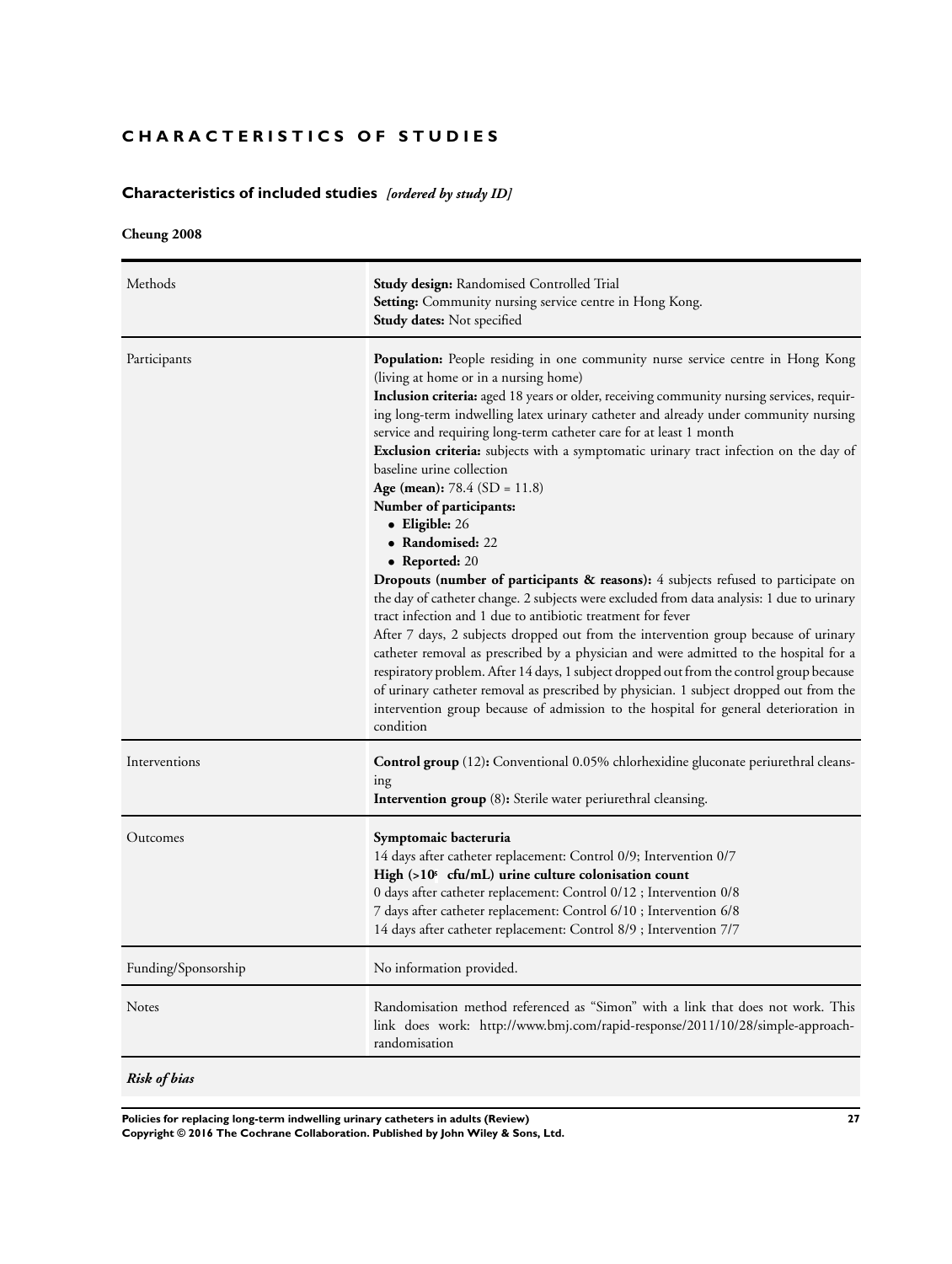| <b>Bias</b>                                                                            | Authors' judgement | Support for judgement                                                                                                                                                                                                                                                                                                                               |
|----------------------------------------------------------------------------------------|--------------------|-----------------------------------------------------------------------------------------------------------------------------------------------------------------------------------------------------------------------------------------------------------------------------------------------------------------------------------------------------|
| Random sequence generation (selection Low risk<br>bias)                                |                    | "The simple randomization method sug-<br>gested by Simon was used to allocate sub-<br>jects to<br>either the sterile water group or the con-<br>ventional 0.05% CHG group"                                                                                                                                                                          |
| Allocation concealment (selection bias)                                                | Unclear risk       | No information given.                                                                                                                                                                                                                                                                                                                               |
| Blinding of participants and personnel High risk<br>(performance bias)<br>All outcomes |                    | Nurses performed cleansing and were<br>therefore not blind to intervention<br>Participants may be able to sense differ-<br>ences between the two cleansing agents and<br>thus determine their intervention                                                                                                                                          |
| Blinding of outcome assessment (detection Unclear risk<br>bias)<br>All outcomes        |                    | "Nurses also followed the standard proto-<br>col for urine collection: all urine specimens<br>were collected through a sterile syringe into<br>a sterile bottle to avoid contamination, and<br>the specimens were kept in a cooler and<br>sent to the laboratory within 2 hours"<br>No information regarding detection of<br>CAUTI in participants. |
| Blinding of microbiological outcome as- Low risk<br>sessment                           |                    | The microbiologists analysing samples are<br>assumed to be blind to the treatment of the<br>participants                                                                                                                                                                                                                                            |
| Incomplete outcome data (attrition bias)<br>All outcomes                               | Low risk           | All participants who dropped out were ac-<br>counted for. See Participants above.                                                                                                                                                                                                                                                                   |
| Selective reporting (reporting bias)                                                   | Low risk           | All outcomes intended to be investigated<br>are reported. However, the study protocol<br>was not assessed                                                                                                                                                                                                                                           |
| Other bias                                                                             | Low risk           | Appears to be free of other sources of bias.                                                                                                                                                                                                                                                                                                        |
| <b>Firestein 2001</b>                                                                  |                    |                                                                                                                                                                                                                                                                                                                                                     |

| Methods      | <b>Study design:</b> Randomised Controlled Trial<br>Setting: The Shoham Geriatric Center, Israel. A 970-bed multilevel geriatric centre<br><b>Study dates:</b> November 1998 to August 1999.                                                                          |
|--------------|-----------------------------------------------------------------------------------------------------------------------------------------------------------------------------------------------------------------------------------------------------------------------|
| Participants | <b>Population:</b> Residents of a geriatric medical centre.<br>Inclusion criteria: Residents with a long-term urinary catheter.<br>Exclusion criteria: Urinary catheter in place for less than 4 weeks or antibiotic use within<br>the 2-week period before enrolment |

**Policies for replacing long-term indwelling urinary catheters in adults (Review) 28**

**Copyright © 2016 The Cochrane Collaboration. Published by John Wiley & Sons, Ltd.**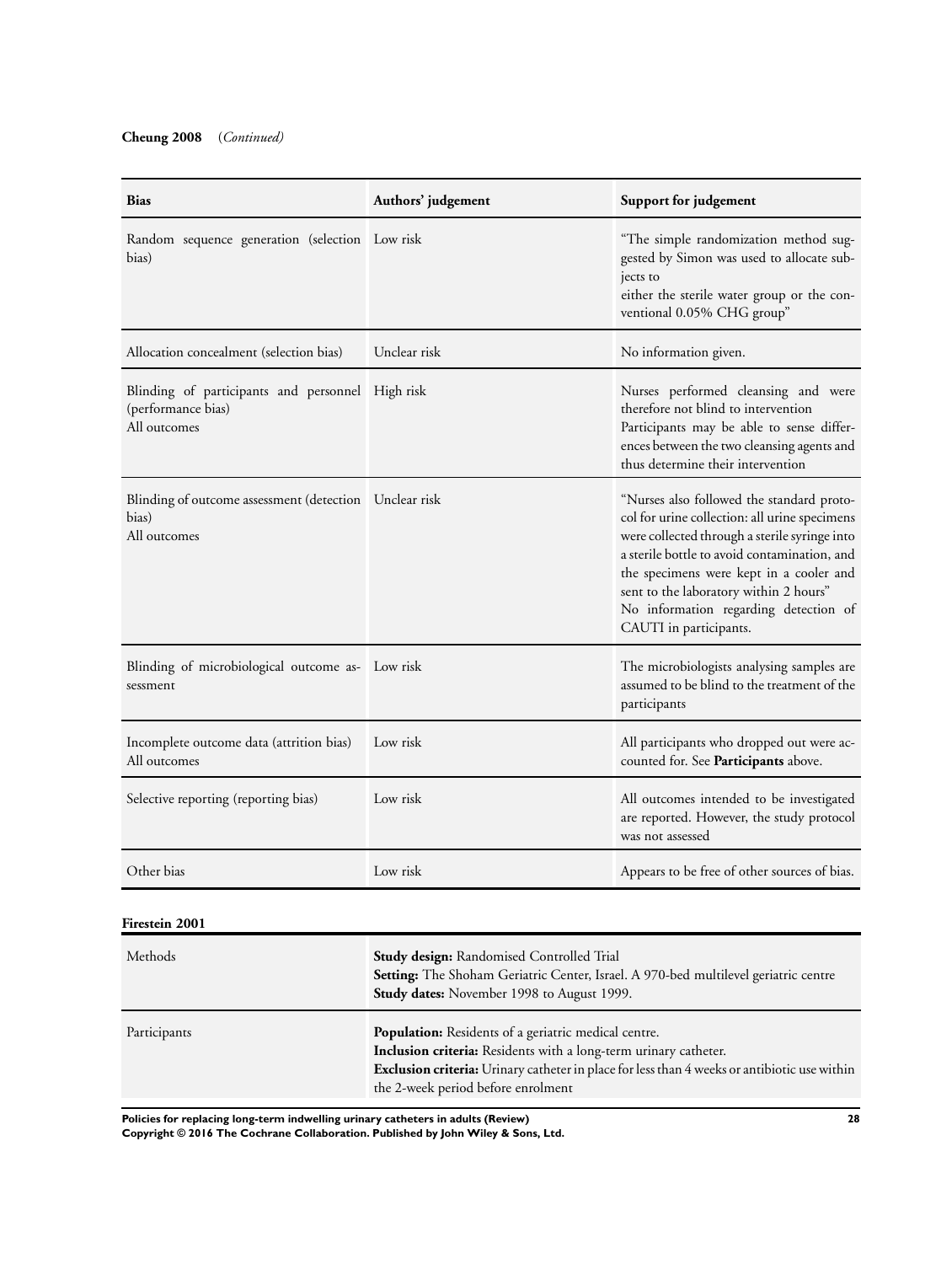# **Firestein 2001** (*Continued)*

|                     | <b>Age (mean):</b> 79.3 $+/-$ 9.6 years.<br>Number of participants:<br>· Eligible: Not specified.<br>• Randomised: Not specified.<br>• Reported: 70 (36 control group, 34 intervention group) with various<br>unexplained dropouts at different points of time in outcome measures.<br>Dropouts (number of participants & reasons): Not specified.                                                                                                                                                                                               |
|---------------------|--------------------------------------------------------------------------------------------------------------------------------------------------------------------------------------------------------------------------------------------------------------------------------------------------------------------------------------------------------------------------------------------------------------------------------------------------------------------------------------------------------------------------------------------------|
| Interventions       | <b>Control group</b> (36): No antibiotic at time of catheter replacement.<br>Intervention group (34): 1 g IV Meropenam 30 minutes before catheter replacement.                                                                                                                                                                                                                                                                                                                                                                                   |
| Outcomes            | Positive urine culture<br>1 to 3 days after replacement: Control 32/35; Intervention 27/31<br>7 days after replacement: Control 35/36 ; Intervention 30/34<br>14 days after replacement: Control 34/34 ; Intervention 31/33<br>28 days after replacement: Control 28/28 ; Intervention 30/32<br>Infection<br>Up to 28 days after replacement: Control 6/36 ; Intervention 8/34<br>Bacteraemia<br>Up to 28 days after replacement: Control 0/36 ; Intervention 0/34<br>Death<br>Up to 28 days after replacement: Control 1/36 ; Intervention 2/34 |
| Funding/Sponsorship | No information provided.                                                                                                                                                                                                                                                                                                                                                                                                                                                                                                                         |
| <b>Notes</b>        | The contact person for this study was contacted regarding inconsistencies in reported<br>results                                                                                                                                                                                                                                                                                                                                                                                                                                                 |

# *Risk of bias*

| <b>Bias</b>                                                                            | Authors' judgement | Support for judgement                                                                                                                         |
|----------------------------------------------------------------------------------------|--------------------|-----------------------------------------------------------------------------------------------------------------------------------------------|
| Random sequence generation (selection Unclear risk<br>bias)                            |                    | No information provided on randomisa-<br>tion techniques.                                                                                     |
| Allocation concealment (selection bias)                                                | Unclear risk       | No information provided on allocation<br>concealment.                                                                                         |
| Blinding of participants and personnel High risk<br>(performance bias)<br>All outcomes |                    | No information provided on blinding of<br>participants or personnel. It is assumed<br>there is no blinding as the intervention is<br>invasive |
| Blinding of outcome assessment (detection Unclear risk<br>bias)<br>All outcomes        |                    | No information provided.                                                                                                                      |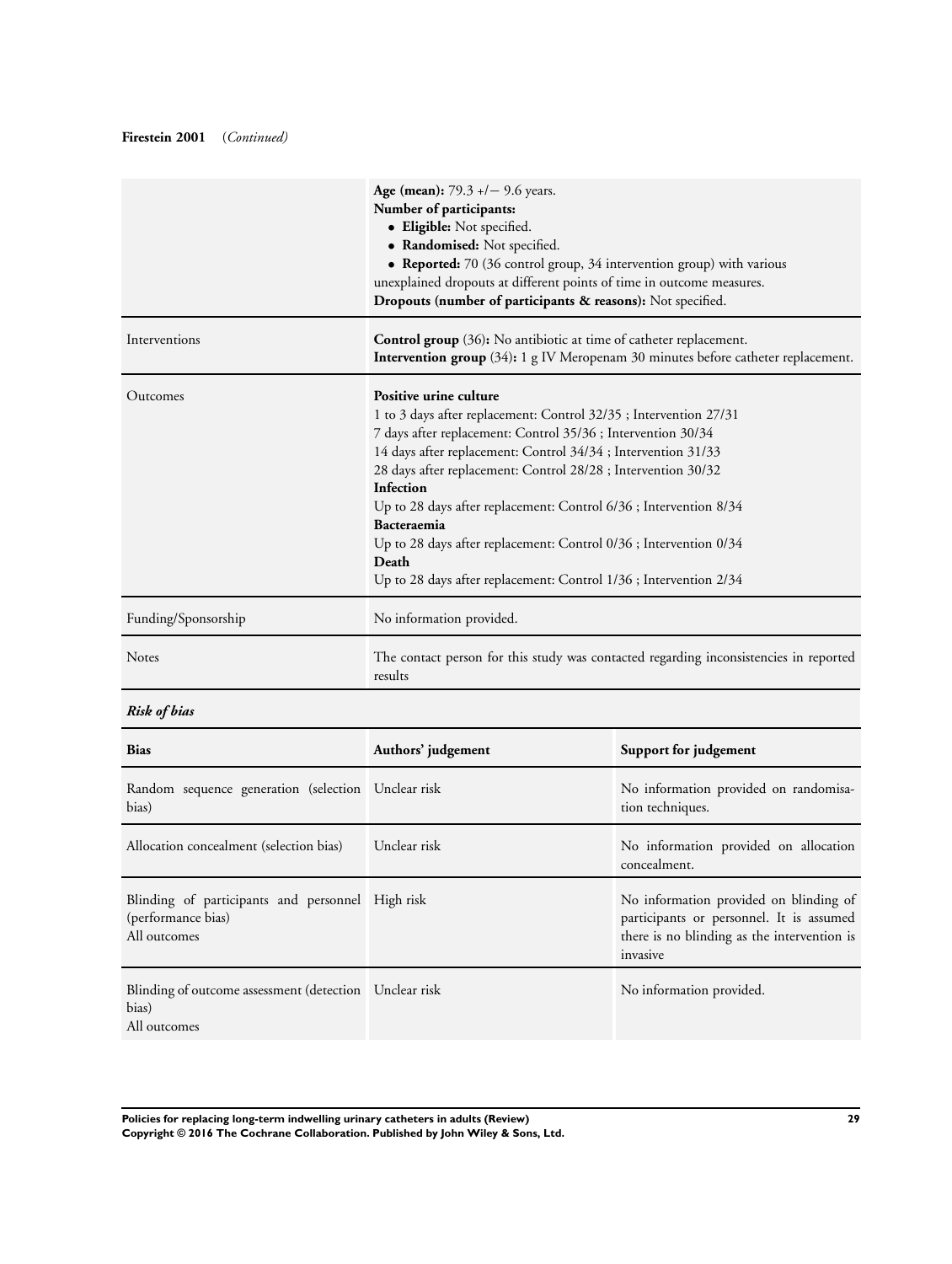# **Firestein 2001** (*Continued)*

| Blinding of microbiological outcome as- Low risk<br>sessment |                                                                                                                                                                                                                                                                                                                                                                                                                                                                                                                                                                                                     | The microbiologists analysing samples are<br>assumed to be blind to the treatment of the<br>participants                                     |  |  |  |
|--------------------------------------------------------------|-----------------------------------------------------------------------------------------------------------------------------------------------------------------------------------------------------------------------------------------------------------------------------------------------------------------------------------------------------------------------------------------------------------------------------------------------------------------------------------------------------------------------------------------------------------------------------------------------------|----------------------------------------------------------------------------------------------------------------------------------------------|--|--|--|
| Incomplete outcome data (attrition bias)<br>All outcomes     | High risk                                                                                                                                                                                                                                                                                                                                                                                                                                                                                                                                                                                           | There are unexplained dropouts in each<br>arm of the study at each time period. The<br>number of infections per subject is not re-<br>ported |  |  |  |
| Selective reporting (reporting bias)                         | Low risk                                                                                                                                                                                                                                                                                                                                                                                                                                                                                                                                                                                            | All outcomes intended to be investigated<br>were reported. However, the study protocol<br>was not assessed                                   |  |  |  |
| Other bias                                                   | High risk<br>A positive urine culture is not defined and<br>therefore the cut-off for a positive out-<br>come may be different from similar studies.<br>There are calculation errors in the results<br>section                                                                                                                                                                                                                                                                                                                                                                                      |                                                                                                                                              |  |  |  |
| Priefer 1982                                                 |                                                                                                                                                                                                                                                                                                                                                                                                                                                                                                                                                                                                     |                                                                                                                                              |  |  |  |
| Methods                                                      | Study design: Randomised Controlled Trial<br>Setting: Veterans Administration hospital-based nursing home in Wisconsin<br>Study dates: "Over a 6 month period"                                                                                                                                                                                                                                                                                                                                                                                                                                      |                                                                                                                                              |  |  |  |
| Participants                                                 | Population: Males in a Veterans Administration hospital-based nursing home with long-<br>term indwelling urethral catheters<br>Inclusion criteria: Not specified.<br>Exclusion criteria: Transfer to a hospital for acute problems other than those related to<br>the urinary tract<br>Age (mean): Control group: $77.1 +/- 16.3$ ; Intervention group: 83.4 $+/- 7.9$ years<br>Number of participants<br>· Eligible: Not specified<br>• Randomised: Not specified<br>• Reported: 17 (7 in control group, 10 in intervention group).<br>Dropouts (number of participants & reasons): Not specified. |                                                                                                                                              |  |  |  |
| Interventions                                                | Control group (7): Catheter replacement only when indicated by infection (as defined<br>in the study) or obstruction<br>Intervention group (10): Catheter replacement monthly as well as when indicated by<br>infection (as defined in the study) or obstruction                                                                                                                                                                                                                                                                                                                                    |                                                                                                                                              |  |  |  |
| Outcomes                                                     | Development of symptomatic CAUTI in 6-month period:<br>Control 6/7; Intervention 3/10<br>(Also expressed as number per subject: Control 1.0 +/ - 0.6 ; Intervention 0.4 +/ - 0.7)<br>Number of catheter replacements:<br>(Expressed as number per subject) Control 0.64 +/- 0.4; Intervention 1.3 +/- 0.6<br>Number of catheter irrigations:                                                                                                                                                                                                                                                        |                                                                                                                                              |  |  |  |

**Policies for replacing long-term indwelling urinary catheters in adults (Review) 30**

**Copyright © 2016 The Cochrane Collaboration. Published by John Wiley & Sons, Ltd.**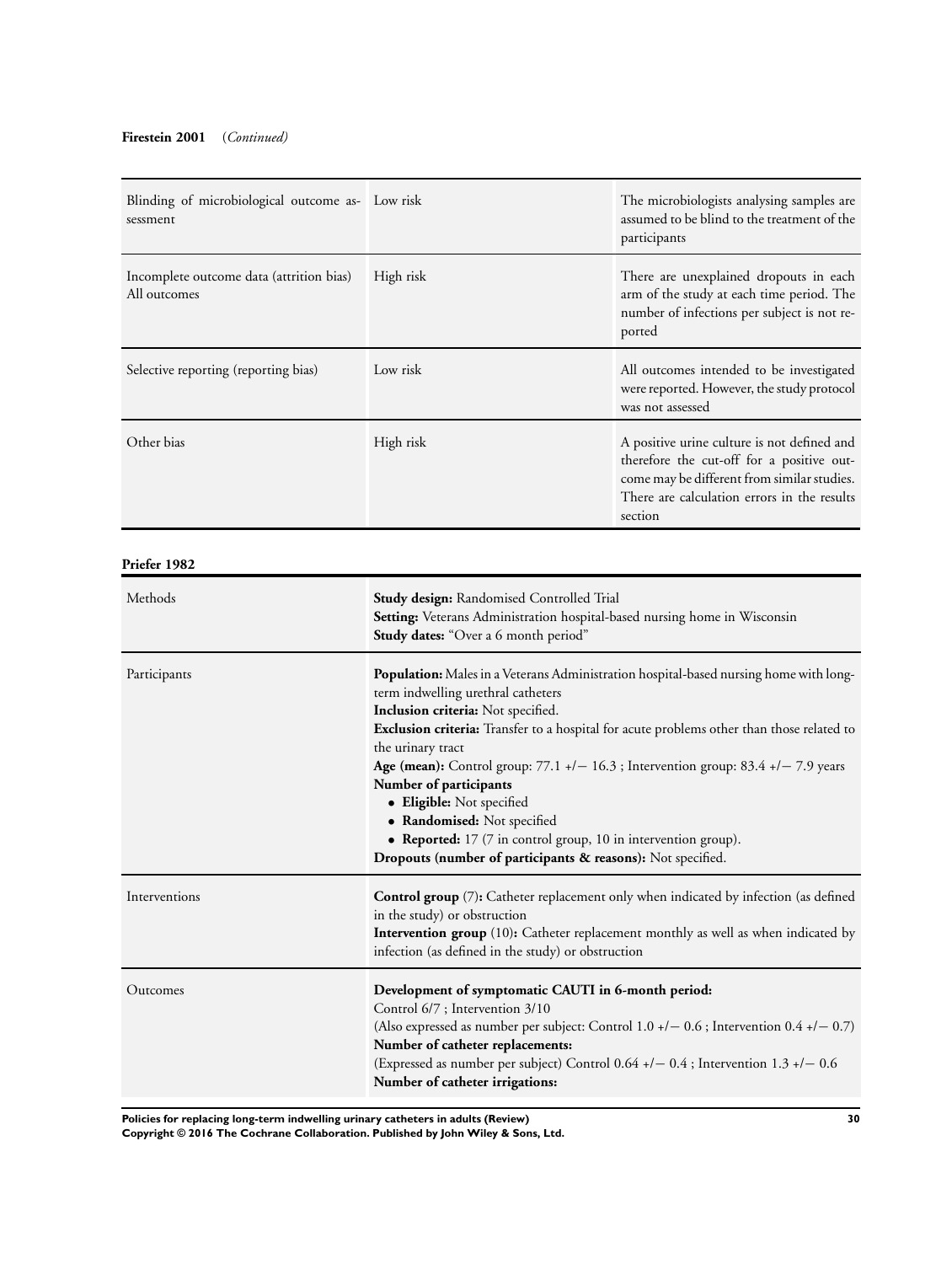# **Priefer 1982** (*Continued)*

|                     | (Expressed as number per subject) Control 1.5 $+/- 2.3$ ; Intervention 0.9 $+/- 1.7$<br>Organism found at time of CAUTI:<br>No difference. Data not available. |
|---------------------|----------------------------------------------------------------------------------------------------------------------------------------------------------------|
| Funding/Sponsorship | Not specified.                                                                                                                                                 |
| <b>Notes</b>        | Inconsistency between results table and results in text for number of irrigations. The<br>results in the text are correct (clarified with the author 27.06.15) |

# *Risk of bias*

| <b>Bias</b>                                                                            | Authors' judgement | Support for judgement                                                                                                                          |  |
|----------------------------------------------------------------------------------------|--------------------|------------------------------------------------------------------------------------------------------------------------------------------------|--|
| Random sequence generation (selection Unclear risk<br>bias)                            |                    | No information provided on randomisa-<br>tion techniques                                                                                       |  |
| Allocation concealment (selection bias)                                                | Unclear risk       | No information provided on allocation<br>concealment.                                                                                          |  |
| Blinding of participants and personnel High risk<br>(performance bias)<br>All outcomes |                    | Participants and personnel are assumed not<br>to be blinded to intervention                                                                    |  |
| Blinding of outcome assessment (detection Unclear risk<br>bias)<br>All outcomes        |                    | No information given on who was respon-<br>sible for recording number of irrigations or<br>replacements                                        |  |
| Blinding of microbiological outcome as- Low risk<br>sessment                           |                    | The microbiologists analysing samples are<br>assumed to be blind to the treatment of the<br>participants                                       |  |
| Incomplete outcome data (attrition bias)<br>All outcomes                               | Low risk           | There were no dropouts and there is no<br>missing data. Some outcomes are expressed<br>as number per subject, however this is ap-<br>propriate |  |
| Selective reporting (reporting bias)                                                   | Low risk           | All outcomes intended to be investigated<br>were reported. However, the study protocol<br>was not assessed                                     |  |
| Other bias                                                                             | High risk          | This trial only studied male participants.<br>There was a wider range in age of partici-<br>pants compared to similar studies                  |  |

**Policies for replacing long-term indwelling urinary catheters in adults (Review) 31 Copyright © 2016 The Cochrane Collaboration. Published by John Wiley & Sons, Ltd.**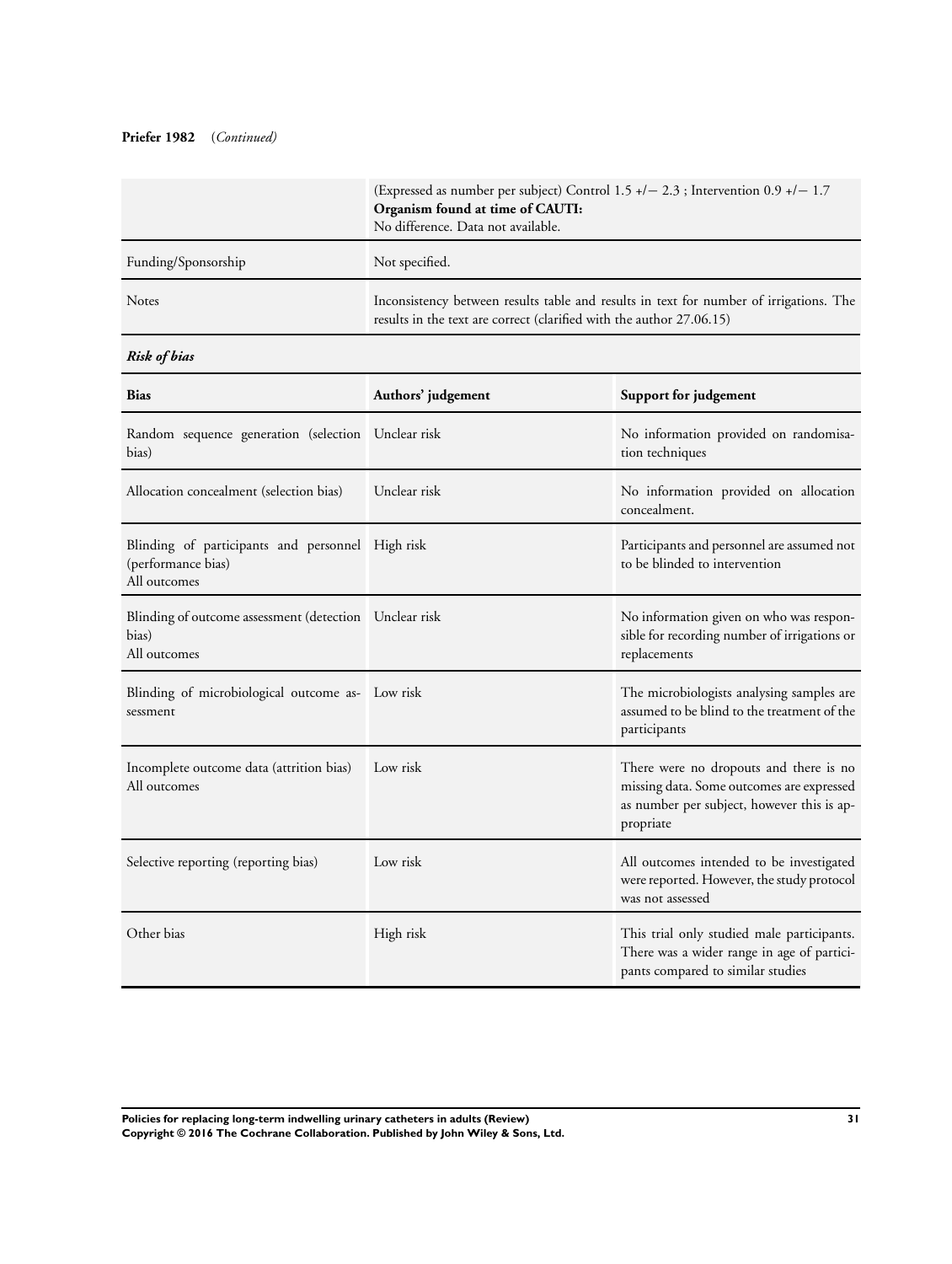# <span id="page-33-0"></span>**Characteristics of excluded studies** *[ordered by study ID]*

| Study             | Reason for exclusion                                                                                                                                                                                                                   |
|-------------------|----------------------------------------------------------------------------------------------------------------------------------------------------------------------------------------------------------------------------------------|
| Airaksinen 1979   | Deals with bladder irrigation and does not address replacement of long-term catheters                                                                                                                                                  |
| Andersson 1986    | Does not compare washout to replacement.                                                                                                                                                                                               |
| Bach 1990         | Washout policy. Not related to replacement of long-term catheters                                                                                                                                                                      |
| Bergqvist 1979    | Compares types of catheters.                                                                                                                                                                                                           |
| Boccola 2011      | Not related to replacement of long-term catheters.                                                                                                                                                                                     |
| Bruun 1978        | Compares types of intermittent irrigation. Does not address replacement                                                                                                                                                                |
| Cai 2014          | Intervention not relevant. The study is not about the policies for replacing long-term indwelling urinary<br>catheters                                                                                                                 |
| Carapeti 1996     | Erratum message to authors of RCT which should not be included as it is not about long-term catheters                                                                                                                                  |
| Chancellor 1994   | Not an RCT and does not study catheters.                                                                                                                                                                                               |
| Christensen 1983  | Deals with short-term catheters.                                                                                                                                                                                                       |
| Chung 2007        | Intervention is related to first time catheterisation and temporary catheters                                                                                                                                                          |
| <b>Clark 1973</b> | Participants' indwelling catheters are post-operative and not long-term                                                                                                                                                                |
| Classen 1991a     | Policy is not related to replacing indwelling catheters in this study                                                                                                                                                                  |
| Cleland 1971      | Does not address policies for replacing long term catheters.                                                                                                                                                                           |
| Cornia 2003       | Does not address replacement of long term-catheters.                                                                                                                                                                                   |
| Darouiche 2005    | Does not address replacement of long-term catheters.                                                                                                                                                                                   |
| Darouiche 2011    | Intervention not relevant. The study compares HU2117 versus sterile saline                                                                                                                                                             |
| Darouiche 2014    | Studies policies for replacement when indicated by CAUTI, not routine replacement                                                                                                                                                      |
| Davies 1987       | Compares washout regimens and does not address replacement of catheter                                                                                                                                                                 |
| Eddeland 1983     | Participants have long-term indwelling catheters, but intervention (allopurinol vs placebo) is not admin-<br>istered at time of replacement. This study does explore requirement for catheter change as an adverse<br>outcome, however |
| Ehrenkranz 1991   | Not an RCT.                                                                                                                                                                                                                            |

**Policies for replacing long-term indwelling urinary catheters in adults (Review) 32 Copyright © 2016 The Cochrane Collaboration. Published by John Wiley & Sons, Ltd.**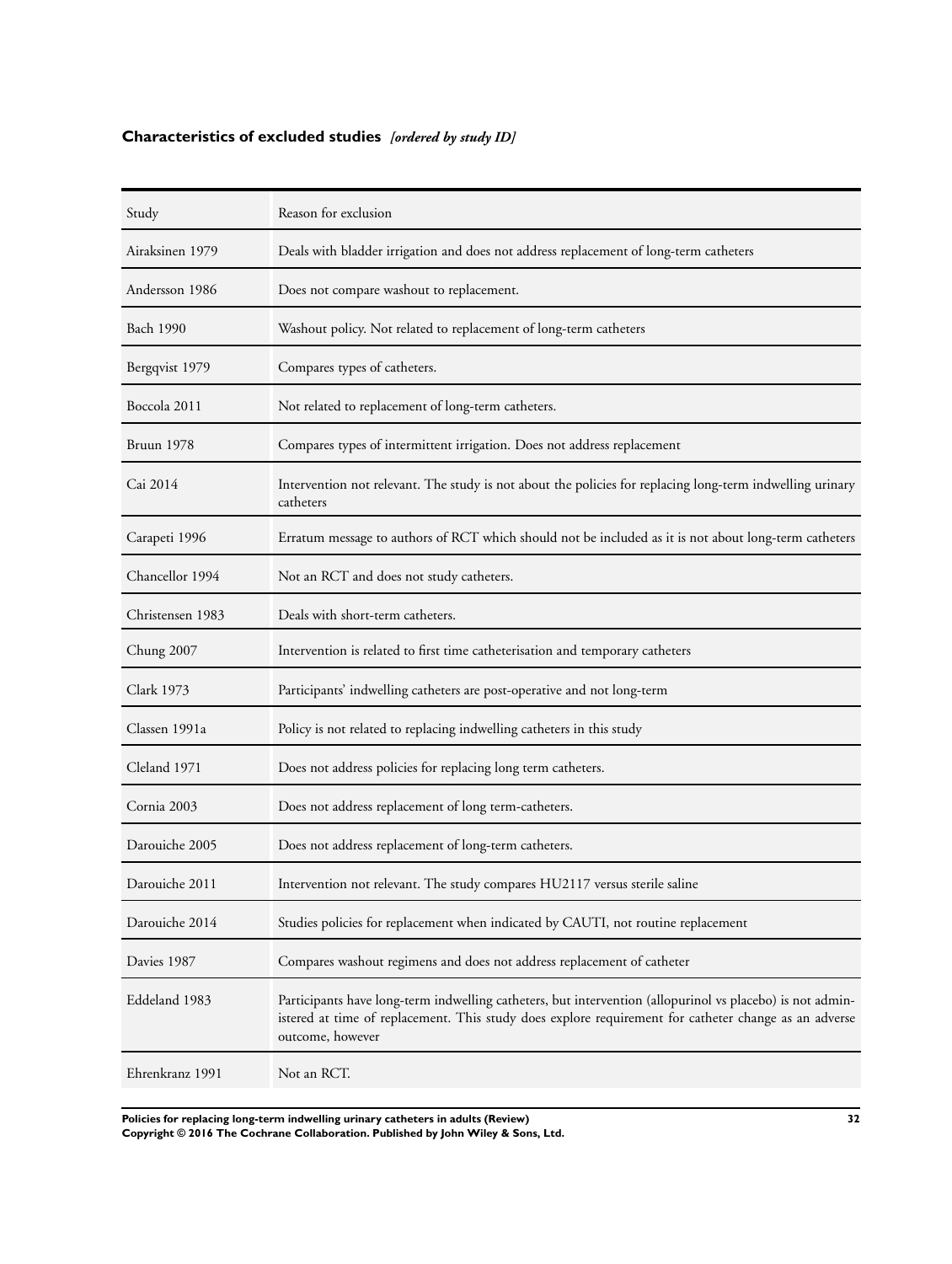# (*Continued)*

| Eid 1995          | Does not address catheter replacement.                                                   |
|-------------------|------------------------------------------------------------------------------------------|
| <b>Flack 1993</b> | Not an RCT.                                                                              |
| Fryklund 1991     | Not related to replacement of long-term catheters.                                       |
| Hayward 2012      | Not related to replacement of long-term catheters.                                       |
| Lee 2015          | Intervention not relevant.                                                               |
| Li 2014           | Not related to replacement of long-term catheters.                                       |
| Moore 2004        | Intervention not relevant. The study is about washouts.                                  |
| Nalinthip 1996    | Study is on intermittent, not long-term catheters.                                       |
| NCT01785966, 2013 | Does not address long-term catheter replacement.                                         |
| NCT01797146, 2013 | Short term catheters.                                                                    |
| NCT02196987, 2014 | Participants do not have long-term catheters.                                            |
| Norton 1987       | Does not address catheter replacement.                                                   |
| Oberst 1981       | Participants' indwelling catheters are post-operative and not long-term                  |
| Obolensky 1975    | Participants have short-term catheters.                                                  |
| Pickard 1996      | Study only deals with new catheter insertion and not replacement                         |
| <b>Platt 1983</b> | Particpants' catheters are not long-term and replacement of catheter is not investigated |
| Raz 2000          | Studies policies for replacing long-term catheter for UTI, not routine replacement       |
| <b>Reid 1982</b>  | Not an RCT.                                                                              |
| Samimi 2010       | Deals with bladder washouts and does not address replacement of catheters                |
| Savage 1982       | Does not address catheter replacement.                                                   |
| Schneeberger 1992 | Only addresses catheter removal.                                                         |
| Shimpuku 2013     | Catheters in these subjects are not long-term.                                           |
| Siderias 2004     | Participants catheters' are not long-term.                                               |
| Sperling 2014     | Participants have suprapubic catheters.                                                  |

**Policies for replacing long-term indwelling urinary catheters in adults (Review) 33 Copyright © 2016 The Cochrane Collaboration. Published by John Wiley & Sons, Ltd.**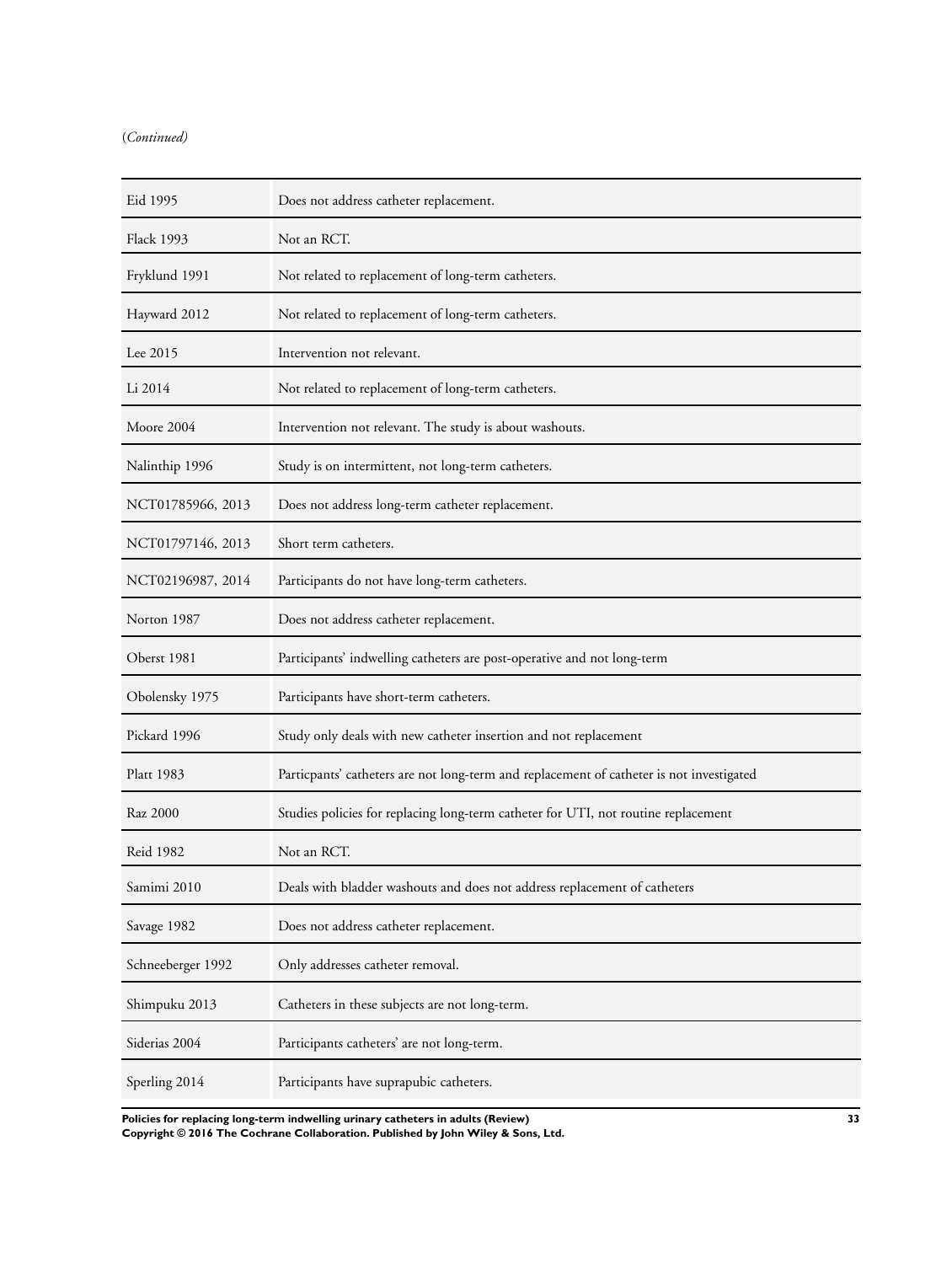# (*Continued)*

| Sweet 1985                                     | Intervention not related to replacement of catheter.            |
|------------------------------------------------|-----------------------------------------------------------------|
| Taweesangsuksalul 2005 Intermittent catheters. |                                                                 |
| Webster 2000                                   | Participants' catheters are only temporary.                     |
| Webster 2006                                   | Patients with long term-catheters were excluded from this study |
| Wilde 2011                                     | Replacement of long-term catheter not studied.                  |
| Wilde 2015                                     | Intervention not relevant.                                      |
| Williamson 1982                                | Intervention is for removal and not replacement of catheters    |
| Zhao 1994                                      | Catheters in these subjects are not long-term.                  |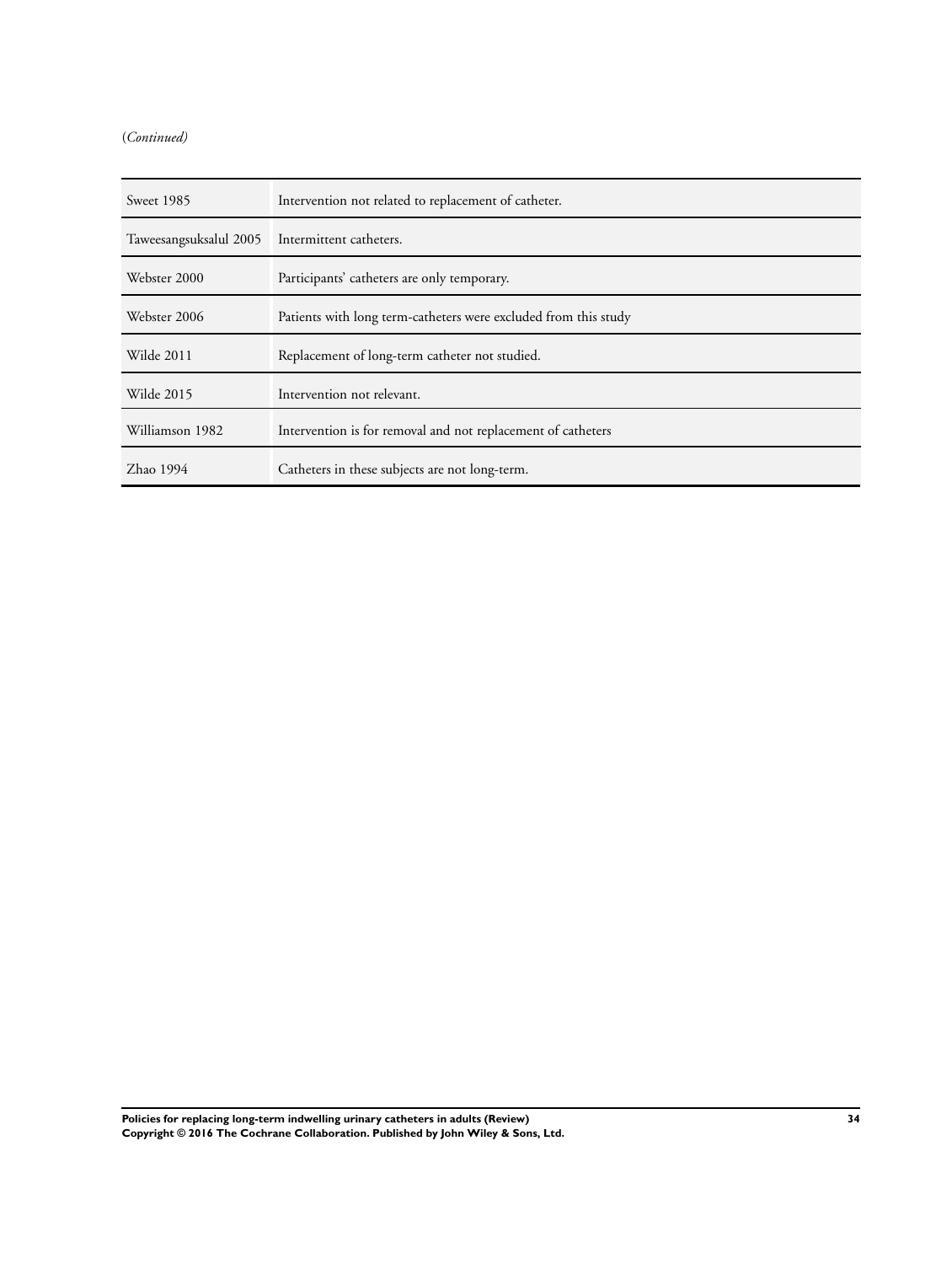# **D A T A A N D A N A L Y S E S**

# **Comparison 1. Monthly & PRN (as needed) catheter replacement versus PRN (as needed) catheter replacement**

| Outcome or subgroup title    | No. of | No. of<br>studies participants | <b>Statistical method</b>       | <b>Effect</b> size |
|------------------------------|--------|--------------------------------|---------------------------------|--------------------|
| 1 Symptomatic CAUTI (up to 6 |        |                                | Risk Ratio (M-H, Fixed, 95% CI) | Subtotals only     |
| months after replacement)    |        |                                |                                 |                    |

# **Comparison 2. Antibiotics at time of replacement versus no antibiotics at time of replacement**

| Outcome or subgroup title     | No. of<br>studies | No. of<br>participants | Statistical method              | <b>Effect</b> size  |
|-------------------------------|-------------------|------------------------|---------------------------------|---------------------|
| 1 Positive urine culture      |                   |                        | Risk Ratio (M-H, Fixed, 95% CI) | Totals not selected |
| 1.1 3 days after replacement  |                   |                        | Risk Ratio (M-H, Fixed, 95% CI) | $0.0$ [0.0, 0.0]    |
| 1.2 7 days after replacement  |                   |                        | Risk Ratio (M-H, Fixed, 95% CI) | $0.0$ [0.0, 0.0]    |
| 1.3 14 days after replacement |                   |                        | Risk Ratio (M-H, Fixed, 95% CI) | $0.0$ [0.0, 0.0]    |
| 1.4 28 days after replacement |                   |                        | Risk Ratio (M-H, Fixed, 95% CI) | $0.0$ [0.0, 0.0]    |
| 2 Infection                   |                   |                        | Risk Ratio (M-H, Fixed, 95% CI) | Subtotals only      |
| 3 Bacteraemia                 |                   | 70                     | Risk Ratio (M-H, Fixed, 95% CI) | $0.0$ [0.0, 0.0]    |
| 4 Death                       |                   |                        | Risk Ratio (M-H, Fixed, 95% CI) | Subtotals only      |

# **Comparison 3. Sterile water versus 0.05% chlorohexidine gluconate for periurethral cleansing during replacement**

| Outcome or subgroup title                                              | No. of<br>studies | No. of<br>participants | Statistical method              | <b>Effect size</b>  |
|------------------------------------------------------------------------|-------------------|------------------------|---------------------------------|---------------------|
| 1 Symptomatic CAUTI (up to 14)<br>days after repacement)               |                   | 16                     | Risk Ratio (M-H, Fixed, 95% CI) | $0.0$ [0.0, 0.0]    |
| 2 Asymptomatic bacteruria (as<br>defined by positive urine<br>culture) |                   |                        | Risk Ratio (M-H, Fixed, 95% CI) | Totals not selected |
| 2.1 0 day after replacement                                            |                   |                        | Risk Ratio (M-H, Fixed, 95% CI) | $0.0$ [0.0, 0.0]    |
| 2.2 7 days after replacement                                           |                   |                        | Risk Ratio (M-H, Fixed, 95% CI) | $0.0$ [0.0, 0.0]    |
| 2.3 14 days after replacement                                          |                   |                        | Risk Ratio (M-H, Fixed, 95% CI) | $0.0$ [0.0, 0.0]    |

**Policies for replacing long-term indwelling urinary catheters in adults (Review) 35 Copyright © 2016 The Cochrane Collaboration. Published by John Wiley & Sons, Ltd.**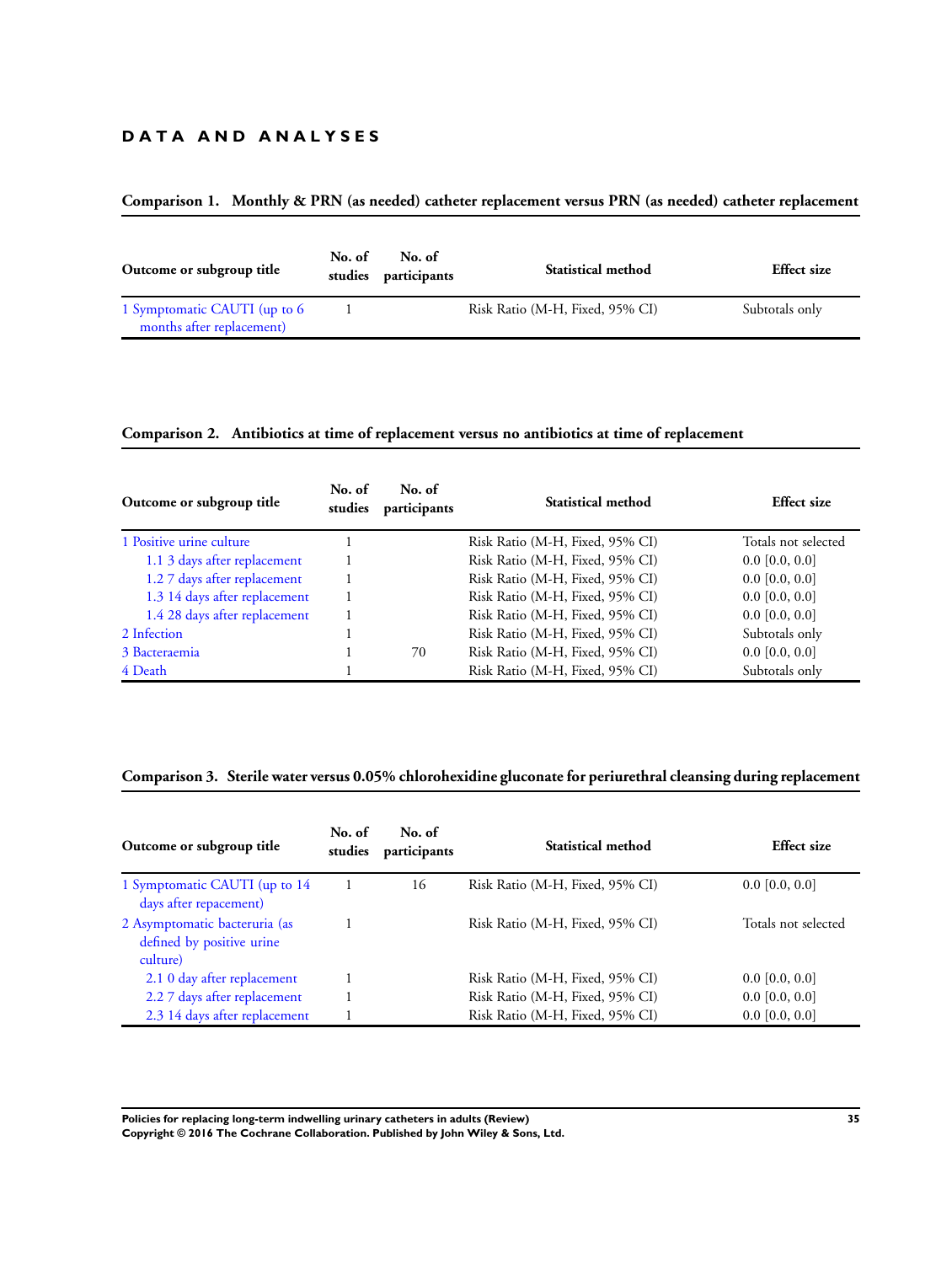# <span id="page-37-0"></span>**Analysis 1.1. Comparison 1 Monthly & PRN (as needed) catheter replacement versus PRN (as needed) catheter replacement, Outcome 1 Symptomatic CAUTI (up to 6 months after replacement).**

Review: Policies for replacing long-term indwelling urinary catheters in adults

Comparison: 1 Monthly % PRN (as needed) catheter replacement versus PRN (as needed) catheter replacement

Outcome: 1 Symptomatic CAUTI (up to 6 months after replacement)

![](_page_37_Figure_4.jpeg)

# **Analysis 2.1. Comparison 2 Antibiotics at time of replacement versus no antibiotics at time of replacement, Outcome 1 Positive urine culture.**

Review: Policies for replacing long-term indwelling urinary catheters in adults

Comparison: 2 Antibiotics at time of replacement versus no antibiotics at time of replacement

Outcome: 1 Positive urine culture

| Study or subgroup           | Meropenem | No antibiotic | <b>Risk Ratio</b>          | <b>Risk Ratio</b>     |
|-----------------------------|-----------|---------------|----------------------------|-----------------------|
|                             | n/N       | n/N           | M-H, Fixed, 95% CI         | M-H, Fixed, 95% CI    |
| 1 3 days after replacement  |           |               |                            |                       |
| Firestein 2001              | 27/31     | 32/35         |                            | $0.95$ $[0.80, 1.13]$ |
| 2 7 days after replacement  |           |               |                            |                       |
| Firestein 2001              | 30/34     | 35/36         |                            | 0.91 [0.79, 1.04]     |
| 3 14 days after replacement |           |               |                            |                       |
| Firestein 2001              | 31/33     | 34/34         |                            | $0.94$ $[0.85, 1.04]$ |
| 4 28 days after replacement |           |               |                            |                       |
| Firestein 2001              | 30/32     | 28/28         |                            | 0.94   0.84, 1.05 ]   |
|                             |           |               |                            |                       |
|                             |           |               |                            |                       |
|                             |           |               | 0.05<br>0.2<br>5<br>20     |                       |
|                             |           |               | no antibiotic<br>meropenem |                       |

**Policies for replacing long-term indwelling urinary catheters in adults (Review) 36**

**Copyright © 2016 The Cochrane Collaboration. Published by John Wiley & Sons, Ltd.**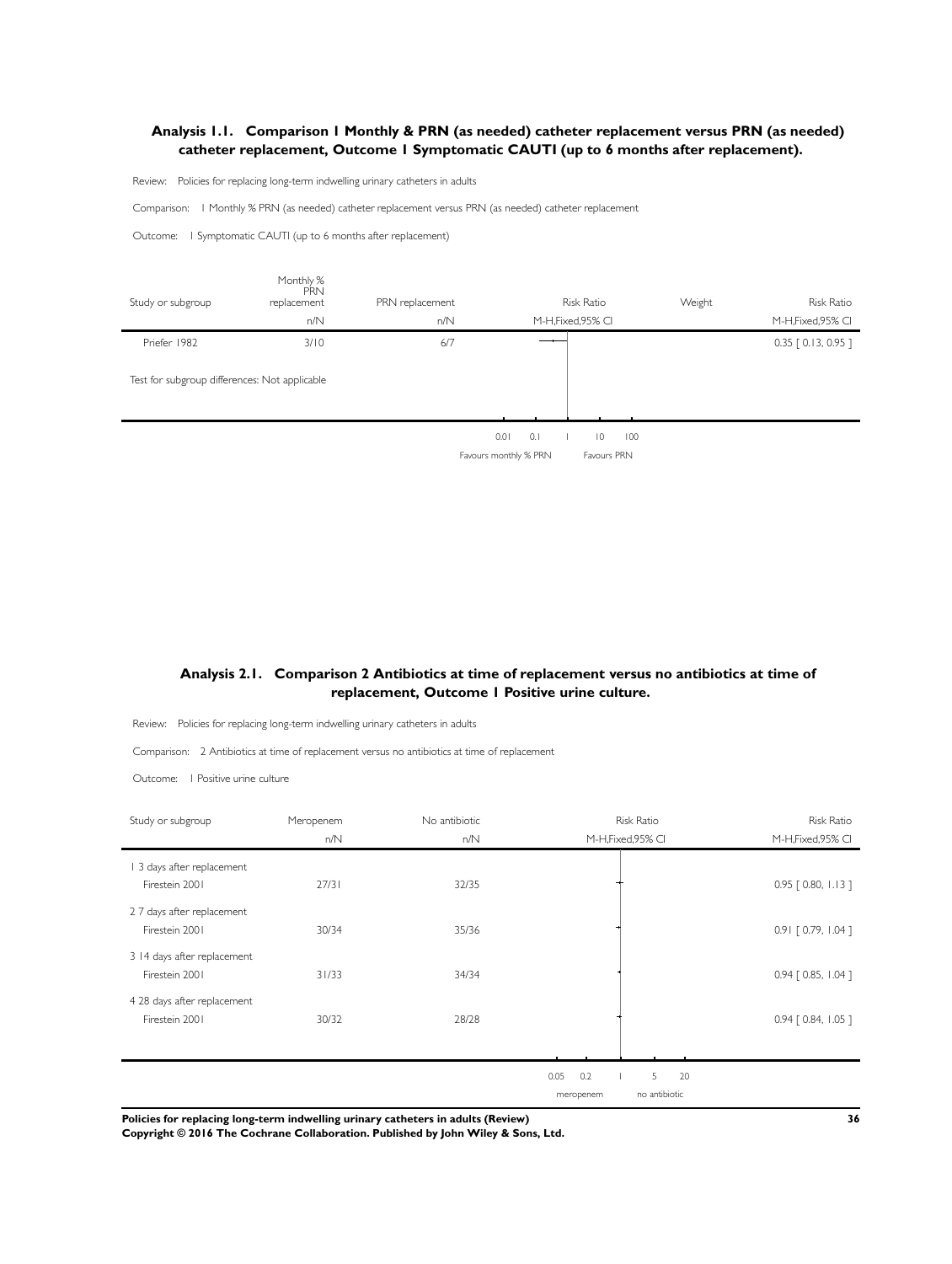# <span id="page-38-0"></span>**Analysis 2.2. Comparison 2 Antibiotics at time of replacement versus no antibiotics at time of replacement, Outcome 2 Infection.**

Review: Policies for replacing long-term indwelling urinary catheters in adults

Comparison: 2 Antibiotics at time of replacement versus no antibiotics at time of replacement

Outcome: 2 Infection

| Study or subgroup                             | Meropenem<br>n/N | No antibiotic<br>n/N |      |            | <b>Risk Ratio</b><br>M-H, Fixed, 95% CI |     | Weight | <b>Risk Ratio</b><br>M-H, Fixed, 95% CI |
|-----------------------------------------------|------------------|----------------------|------|------------|-----------------------------------------|-----|--------|-----------------------------------------|
| Firestein 2001                                | 8/34             | 6/36                 |      |            |                                         |     |        | $1.41$ $[0.55, 3.65]$                   |
| Test for subgroup differences: Not applicable |                  |                      |      |            |                                         |     |        |                                         |
|                                               |                  |                      |      |            |                                         |     |        |                                         |
|                                               |                  |                      | 0.01 | $\Omega$ . | $\overline{0}$                          | 100 |        |                                         |

Favours meropenem Favours no antibiotic

**Policies for replacing long-term indwelling urinary catheters in adults (Review) 37 Copyright © 2016 The Cochrane Collaboration. Published by John Wiley & Sons, Ltd.**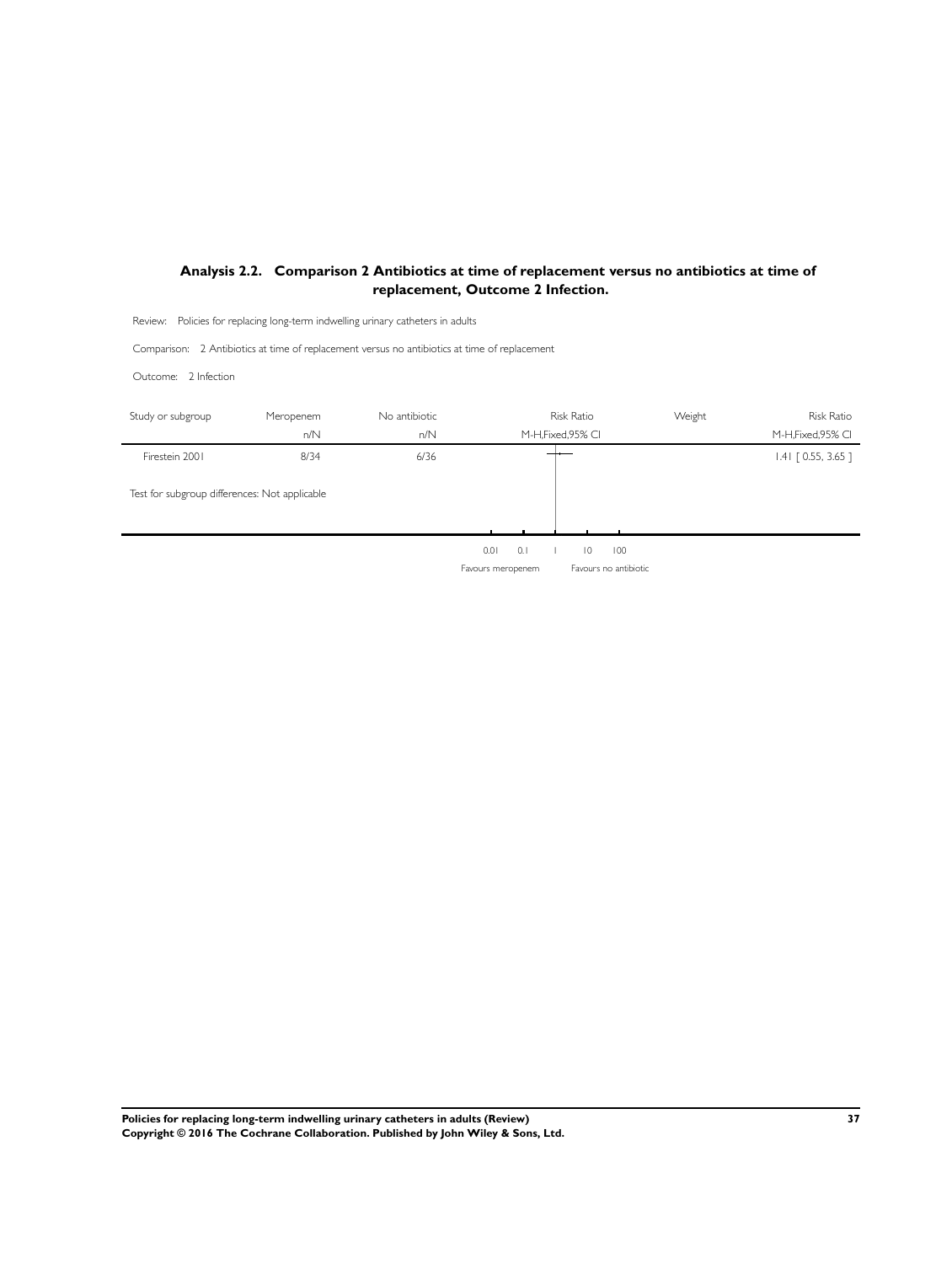# <span id="page-39-0"></span>**Analysis 2.3. Comparison 2 Antibiotics at time of replacement versus no antibiotics at time of replacement, Outcome 3 Bacteraemia.**

Review: Policies for replacing long-term indwelling urinary catheters in adults

Comparison: 2 Antibiotics at time of replacement versus no antibiotics at time of replacement

Outcome: 3 Bacteraemia

j.

| Study or subgroup                              | Meropenem<br>n/N | No antibiotic<br>n/N |                   |     | <b>Risk Ratio</b><br>M-H.Fixed.95% CI |                       | Weight | <b>Risk Ratio</b><br>M-H, Fixed, 95% CI |
|------------------------------------------------|------------------|----------------------|-------------------|-----|---------------------------------------|-----------------------|--------|-----------------------------------------|
| Firestein 2001                                 | 0/34             | 0/36                 |                   |     |                                       |                       |        | Not estimable                           |
| <b>Total (95% CI)</b>                          | 34               | 36                   |                   |     |                                       |                       |        | Not estimable                           |
| Total events: 0 (Meropenem), 0 (No antibiotic) |                  |                      |                   |     |                                       |                       |        |                                         |
| Heterogeneity: not applicable                  |                  |                      |                   |     |                                       |                       |        |                                         |
| Test for overall effect: not applicable        |                  |                      |                   |     |                                       |                       |        |                                         |
| Test for subgroup differences: Not applicable  |                  |                      |                   |     |                                       |                       |        |                                         |
|                                                |                  |                      |                   |     |                                       |                       |        |                                         |
|                                                |                  |                      | 0.01              | 0.1 | $\overline{0}$                        | 100                   |        |                                         |
|                                                |                  |                      | Favours meropenem |     |                                       | Favours no antibiotic |        |                                         |

# **Analysis 2.4. Comparison 2 Antibiotics at time of replacement versus no antibiotics at time of replacement, Outcome 4 Death.**

Review: Policies for replacing long-term indwelling urinary catheters in adults

Comparison: 2 Antibiotics at time of replacement versus no antibiotics at time of replacement

Outcome: 4 Death

| Study or subgroup | Meropenem                                     | No antibiotic |                                  | Risk Ratio         | Weight                       | <b>Risk Ratio</b>    |
|-------------------|-----------------------------------------------|---------------|----------------------------------|--------------------|------------------------------|----------------------|
|                   | n/N                                           | n/N           |                                  | M-H, Fixed, 95% CI |                              | M-H, Fixed, 95% CI   |
| Firestein 2001    | 2/34                                          | 1/36          |                                  |                    |                              | 2.12 [ 0.20, 22.30 ] |
|                   | Test for subgroup differences: Not applicable |               |                                  |                    |                              |                      |
|                   |                                               |               |                                  |                    |                              |                      |
|                   |                                               |               | 0.1<br>0.01<br>Favours meropenem | $\overline{0}$     | 100<br>Favours no antibiotic |                      |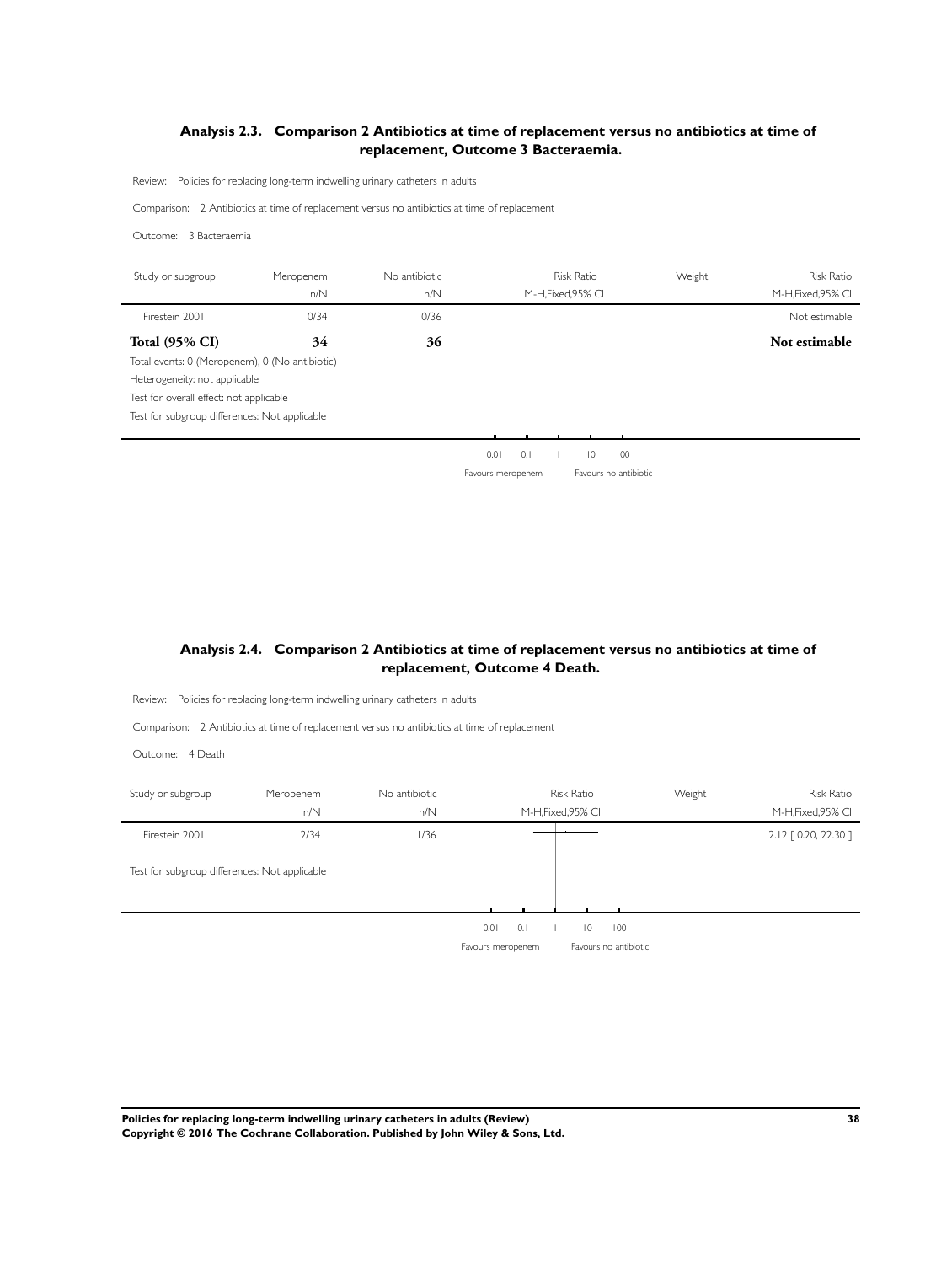# <span id="page-40-0"></span>**Analysis 3.1. Comparison 3 Sterile water versus 0.05% chlorohexidine gluconate for periurethral cleansing during replacement, Outcome 1 Symptomatic CAUTI (up to 14 days after repacement).**

Review: Policies for replacing long-term indwelling urinary catheters in adults

Comparison: 3 Sterile water versus 0.05% chlorohexidine gluconate for periurethral cleansing during replacement

Outcome: 1 Symptomatic CAUTI (up to 14 days after repacement)

| Study or subgroup                             | Sterile water | <b>CHG</b> | <b>Risk Ratio</b>                    | Weight | <b>Risk Ratio</b>  |
|-----------------------------------------------|---------------|------------|--------------------------------------|--------|--------------------|
|                                               | n/N           | n/N        | M-H, Fixed, 95% CI                   |        | M-H, Fixed, 95% CI |
| Cheung 2008                                   | O/9           | 0/7        |                                      |        | Not estimable      |
| <b>Total (95% CI)</b>                         | 9             | 7          |                                      |        | Not estimable      |
| Total events: 0 (Sterile water), 0 (CHG)      |               |            |                                      |        |                    |
| Heterogeneity: not applicable                 |               |            |                                      |        |                    |
| Test for overall effect: not applicable       |               |            |                                      |        |                    |
| Test for subgroup differences: Not applicable |               |            |                                      |        |                    |
|                                               |               |            |                                      |        |                    |
|                                               |               |            | 0.1<br>0.01<br>$\overline{0}$<br>100 |        |                    |
|                                               |               |            | Favours sterile water<br>Favours CHG |        |                    |

# **Analysis 3.2. Comparison 3 Sterile water versus 0.05% chlorohexidine gluconate for periurethral cleansing during replacement, Outcome 2 Asymptomatic bacteruria (as defined by positive urine culture).**

Review: Policies for replacing long-term indwelling urinary catheters in adults

Comparison: 3 Sterile water versus 0.05% chlorohexidine gluconate for periurethral cleansing during replacement

Outcome: 2 Asymptomatic bacteruria (as defined by positive urine culture)

| Study or subgroup           | Sterile water | <b>CHG</b> | <b>Risk Ratio</b>                    | <b>Risk Ratio</b>     |
|-----------------------------|---------------|------------|--------------------------------------|-----------------------|
|                             | n/N           | n/N        | M-H, Fixed, 95% CI                   | M-H, Fixed, 95% CI    |
| 0 day after replacement     |               |            |                                      |                       |
| Cheung 2008                 | 0/12          | 0/8        |                                      | Not estimable         |
| 2 7 days after replacement  |               |            |                                      |                       |
| Cheung 2008                 | 6/10          | 6/8        |                                      | $0.80$ $[0.42, 1.52]$ |
| 3 14 days after replacement |               |            |                                      |                       |
| Cheung 2008                 | 8/9           | 7/7        |                                      | $0.91$ $[0.66, 1.24]$ |
|                             |               |            |                                      |                       |
|                             |               |            | 0.1<br>$\overline{0}$<br>0.01<br>100 |                       |
|                             |               |            | Favours sterile water<br>Favours CHG |                       |

**Policies for replacing long-term indwelling urinary catheters in adults (Review) 39 Copyright © 2016 The Cochrane Collaboration. Published by John Wiley & Sons, Ltd.**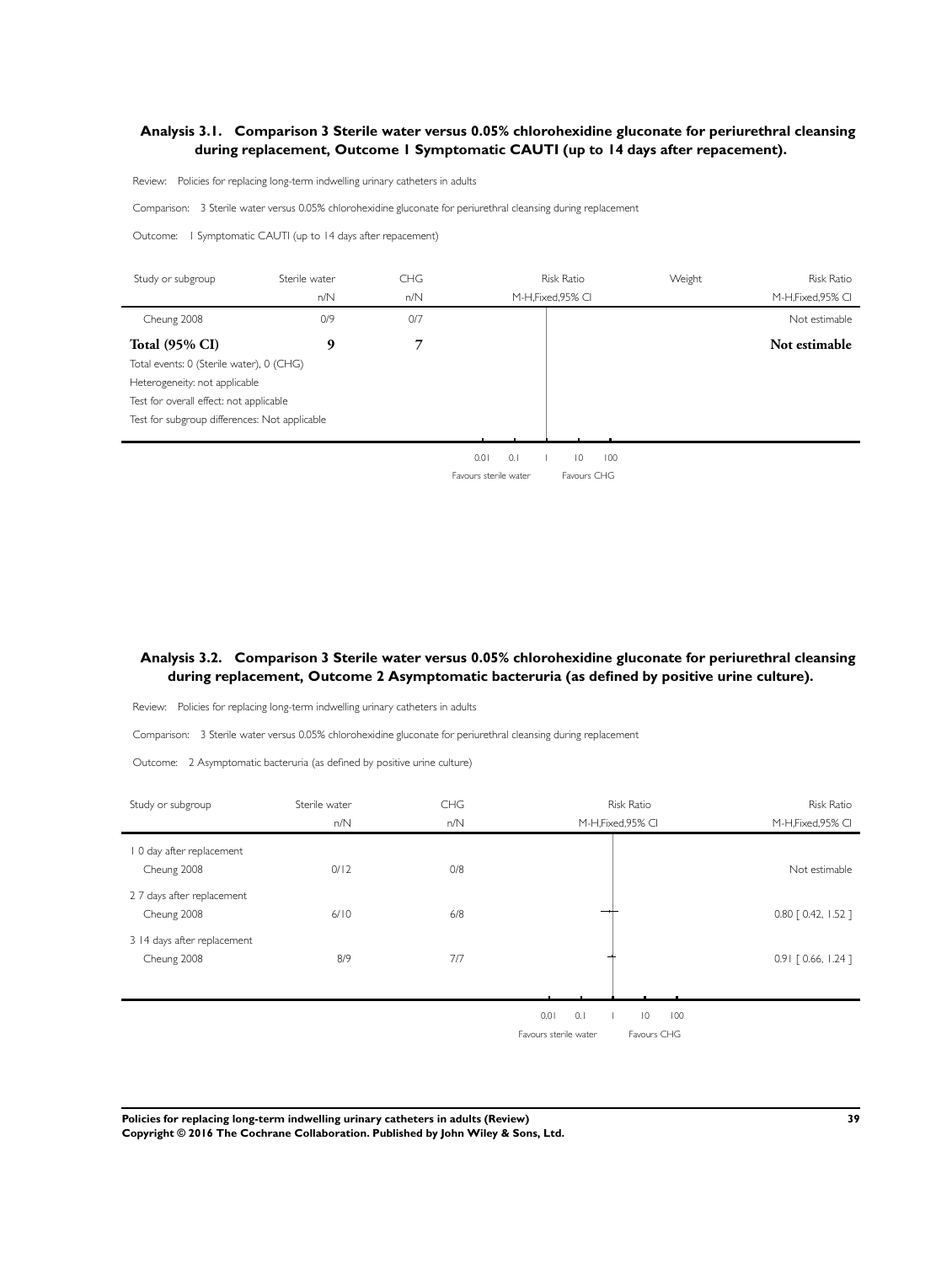# <span id="page-41-0"></span>**A P P E N D I C E S**

### **Appendix 1. Cochrane Incontinence Group Specialised Register search strategy**

The terms used to search the Incontinence Group Specialised Register are given below: (({DESIGN.CCT\*} OR {DESIGN.RCT\*}) AND {INTVENT.MECH.CATH\*}) (All searches were of the keyword field of [Reference Manager 2012](#page-23-0)).

# **C O N T R I B U T I O N S O F A U T H O R S**

Fergus PM Cooper (FC), Cameron Edwin Alexander (CEA), Sanjay Sinha (SS), and Muhammad Imran Omar (MIO) were responsible for the conception of the protocol. FC, CEA and SS were responsible for abstract screening. All review authors performed full-text screening, data extraction and analysis. FC and MIO assessed the quality of evidence. MIO also provided methodological expertise. FC took lead in drafting the first version of the review. All review authors contributed in writing the final manuscript.

# **D E C L A R A T I O N S O F I N T E R E S T**

Fergus PM Cooper: None known

Cameron Edwin Alexander: None known

Sanjay Sinha was on the Advisory Board for Ranbaxy. The extent of the relationship is very limited both in terms of any monetary compensation as well as in terms of time or responsibility. As such, it does not constitute a conflict of interest for the proposed project.

Muhammad Imran Omar: None known

# **S O U R C E S O F S U P P O R T**

# **Internal sources**

• No sources of support supplied

#### **External sources**

• The National Institute for Health Research (NIHR), UK.

This project was supported by the National Institute for Health Research, via Cochrane Infrastructure, Cochrane Programme Grant or Cochrane Incentive funding to the Incontinence Group. The views and opinions expressed therein are those of the authors and do not necessarily reflect those of the Systematic Reviews Programme, NIHR, NHS or the Department of Health.